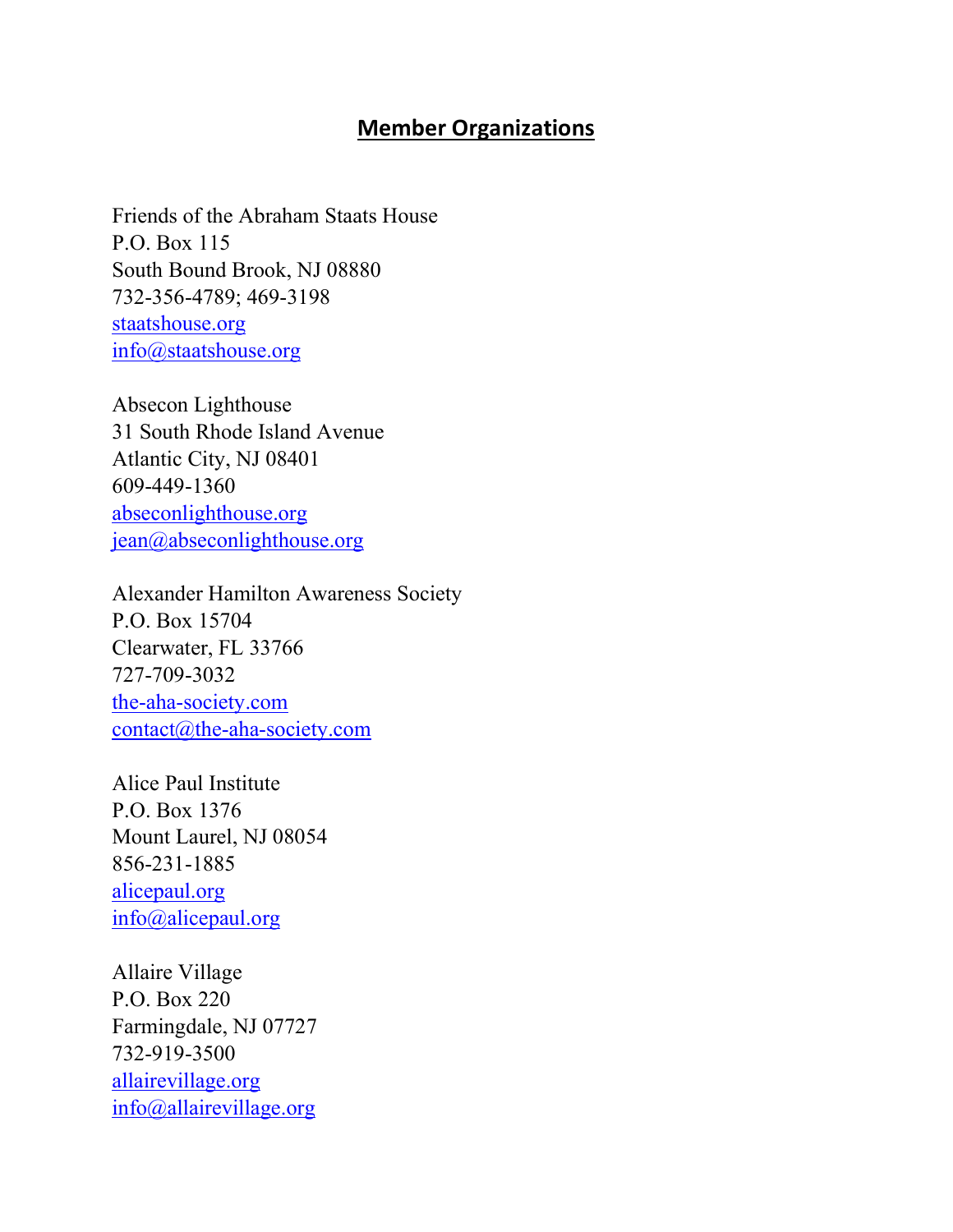American Labor Museum, Botto House 83 Norwood Street Haledon, NJ 07508 973-595-7953 labormuseum.net labormuseum@aol.com

Friends of Anderson Park P.O. Box 43712 Montclair, NJ 07043 973-495-9056 friendsofandersonpark.com lisanne@friendsofandersonpark.com

Archaeological Society of New Jersey P.O. Box 530 Trenton, NJ 08625 732-547-8534 asnj.org asofnj@asnj.org

Armed Forces Heritage Museum P.O. Box 324 Wrightstown, NJ 08562 908-625-2973 afhmus.org jlcasey@afhmus.org

Asbury Park Historical Society P.O. Box 543 Asbury Park, NJ 07712 732-869-4478 aphistoricalsociety.org info@aphistoricalsociety.org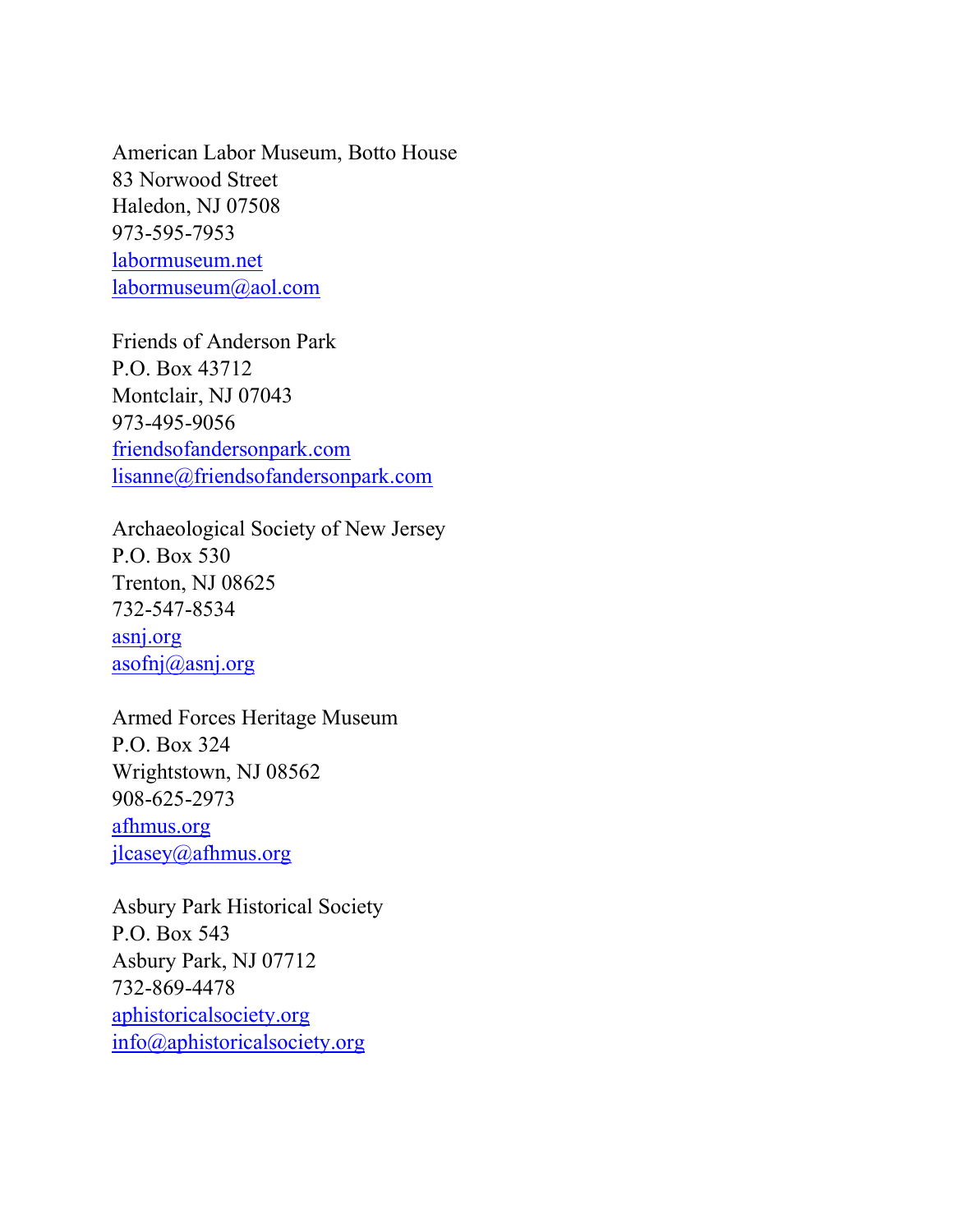Asbury Park Museum P. O. Box 1485 Asbury Park, NJ 07712

Atlantic County Historical Society P.O. Box 301 907 Shore Road, Somers Point, NJ 08244 609-927-5218 atlanticcountyhistoricalsocietynj.org ACHSinfo@comcast.net

Atlantic Highlands Historical Society P.O. Box 108 Atlantic Highlands, NJ 07716 732-872-1861 ahhistory.org AHHSInfo@yahoo.com

Audubon Historical Society 234 Oak Street, Audubon, NJ 08106 856-547-5324 audubonnj.com info@audubonnj.com

Avalon Historical Society 215 39th Street Avalon, NJ 08202 609-967-0090 avalonhistoricalsociety.org brisley@avalonhistoricalsociety.org

Asbury Park Museum P.O. Box 1485 Asbury Park, NJ 07712 ap-museum.org info@ ap-museum.org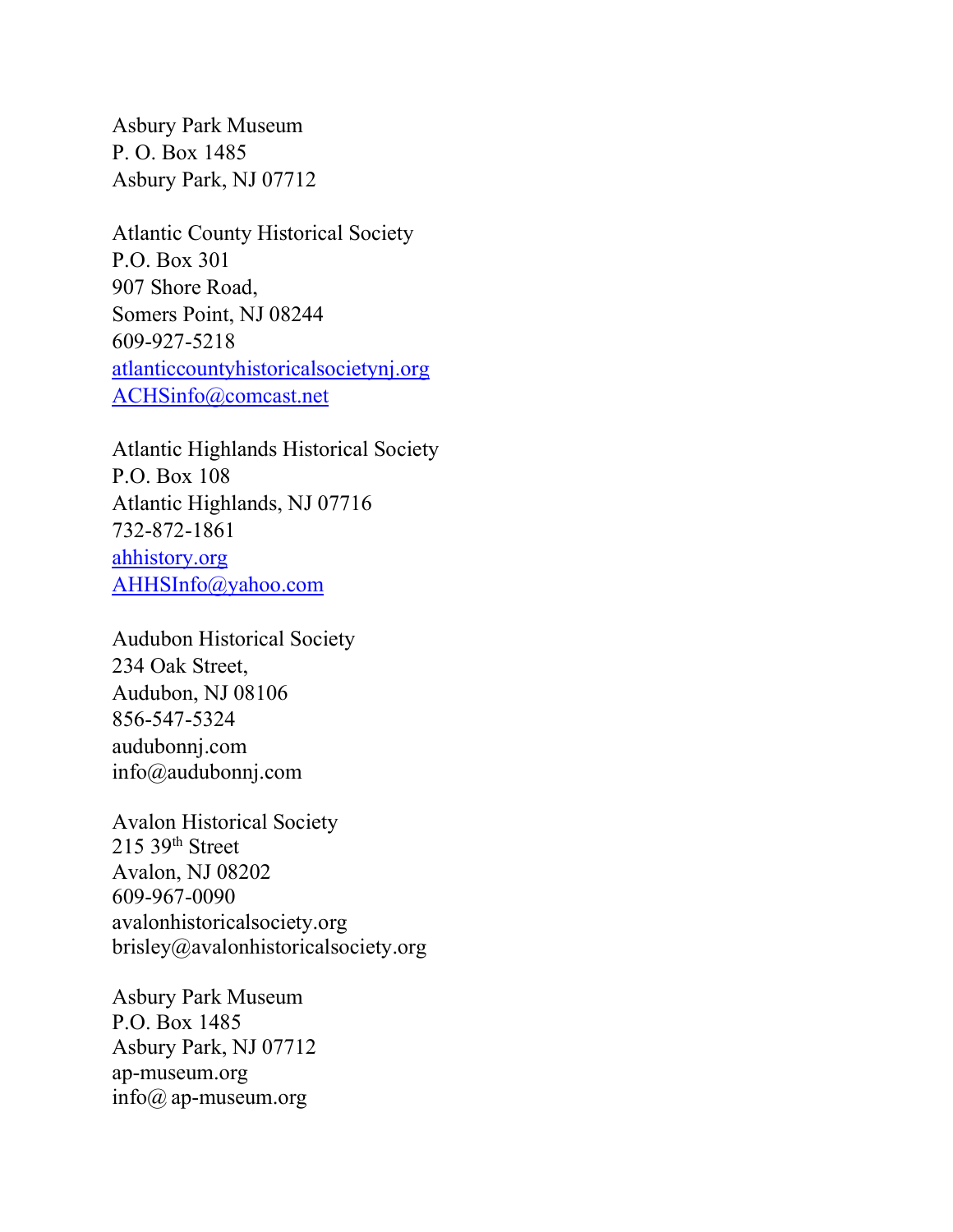Barnegat Bay Decoy & Baymen's Museum 120 W. Main St. PO Box 52 Tuckerton, NJ 08087 609-296-8868 tuckertonseaport.org paulh@tuckertonseaport.org

Barnegat Light Historical Society P.O. Box 56 Barnegat Light, NJ 08006 609-494-8578 bl-hs.org klarson767@aol.com

Batsto Citizens Committee, Inc. 31 Batsto Road, Hammonton, NJ 08037 609-561-0024 batstovillage.org info@batsto.village.org

Battleground Historical Society P.O. Box 61 Tennent, NJ 07763 908-907-3523 thevillageinn.org hkernast@yahoo.com

Bay Head Historical Society P.O. Box 127 Bay Head, NJ 08742 732-714-7552 bayheadhistoricalsociety.com lovelandhouse@verizon.net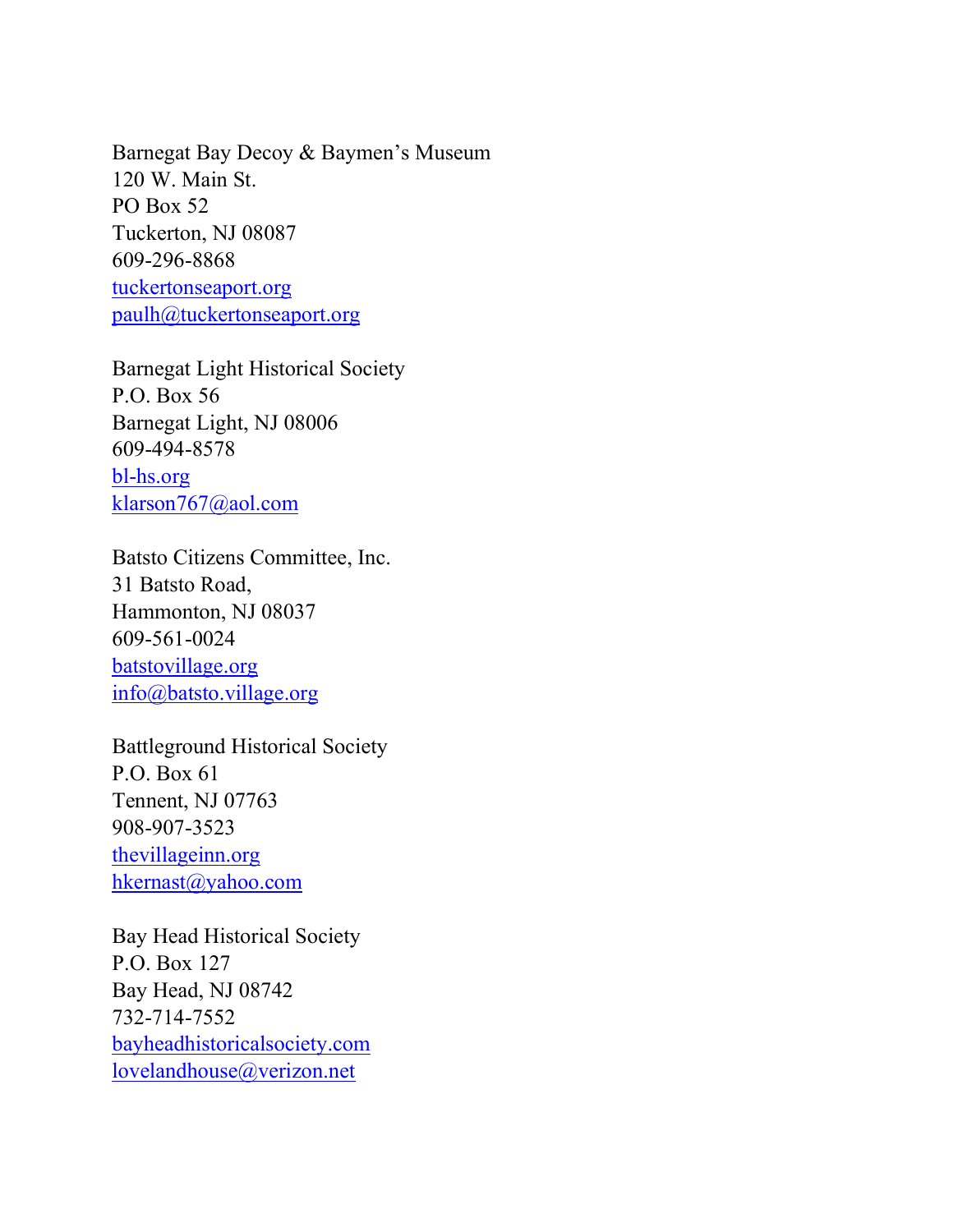Bayonne Historical Society P.O. Box 3034 Bayonne, NJ 07002 rgumkowski@optimum.net

Bayshore Center at Bivalve 2800 High Street Bivalve Port Norris, NJ 08349 856-785-2060 bayshorecenter.org info@bayshorecenter.org

Beavertown Historical Society 137 Main Street Lincoln Park, NJ 07035 973-694-0640

Belmar Historical Society 527 8th Avenue Belmar, NJ 07719 908-309-3380 belmarhistoricalsociety.org readbrendanb@gmail.com

Bergen County American Revolution Round Table P.O. Box 1376 Nyack, NY 10960 845-661-1300 rxmem@yahoo.com

Bergen County Historical Society P.O. Box 55 River Edge, NJ 07661 201-343-9492 bergencountyhistory.org contactBCHS@bergencountyhistory.org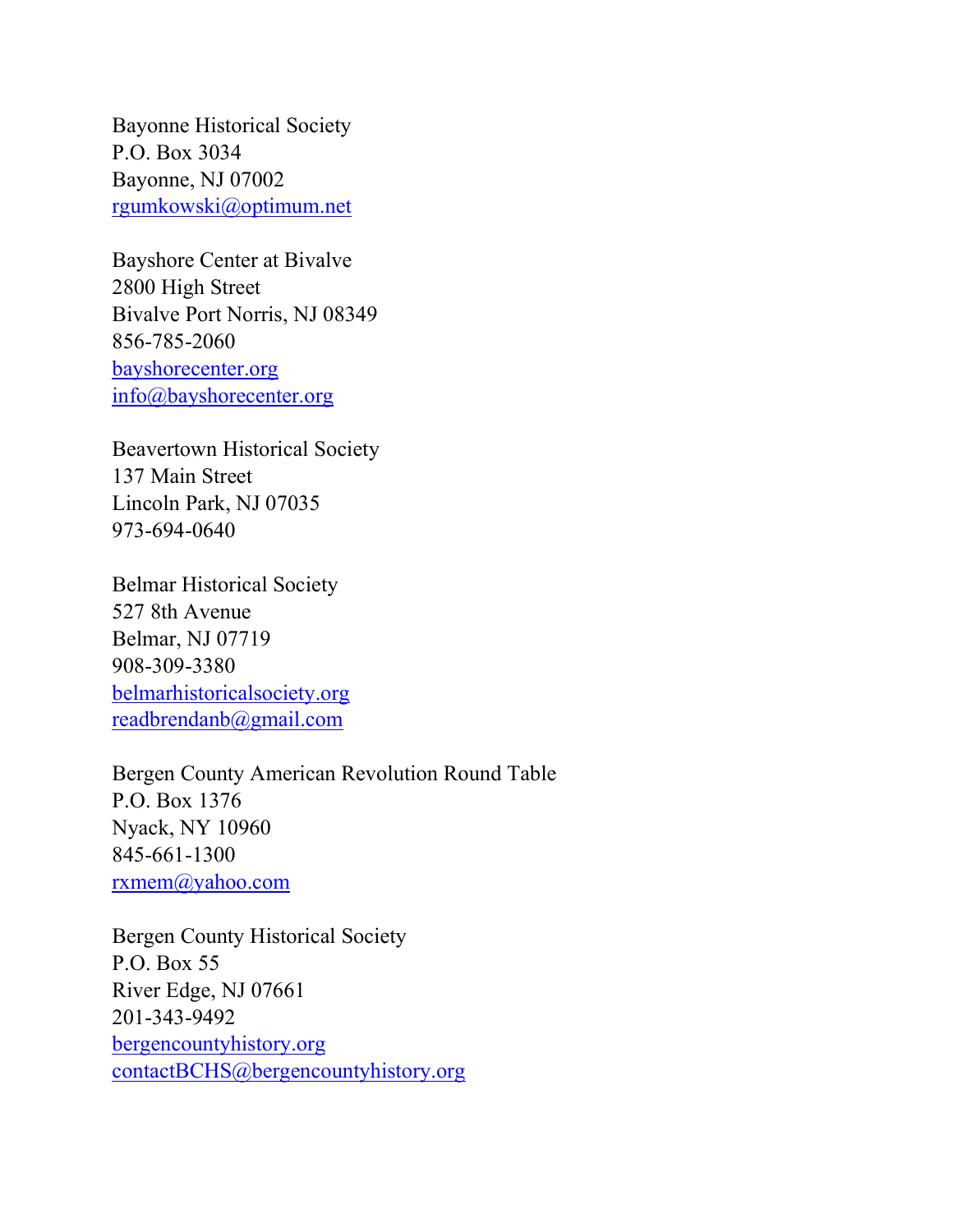Historical Society of Berkeley Heights 29 Park Avenue Berkeley Heights, NJ 07922 848-235-5740 Dreamw666@yahoo.com

Historical Society of Bloomfield 90 Broad Street, Bloomfield, NJ 07003 973-743-8844 bloomfieldhistorical.org info@bloomfieldhistorical.org

Boonton Historical Society & Museum 210 Main Street Boonton, NJ 07005 973-402-8840 boonton.org/268/Boonton-Historical-Society boontonhistory@boonton.org

Historical Society of Boonton Township P.O. Box 362 Boonton, NJ 07005 973-627-2430 historicalsocietyofboontontownship.org terhunemm@aol.com

Bordentown Historical Society P.O. Box 182 Bordentown, NJ 08505 609-298-1740 bordentownhistory.org bordentownhistory@hotmail.com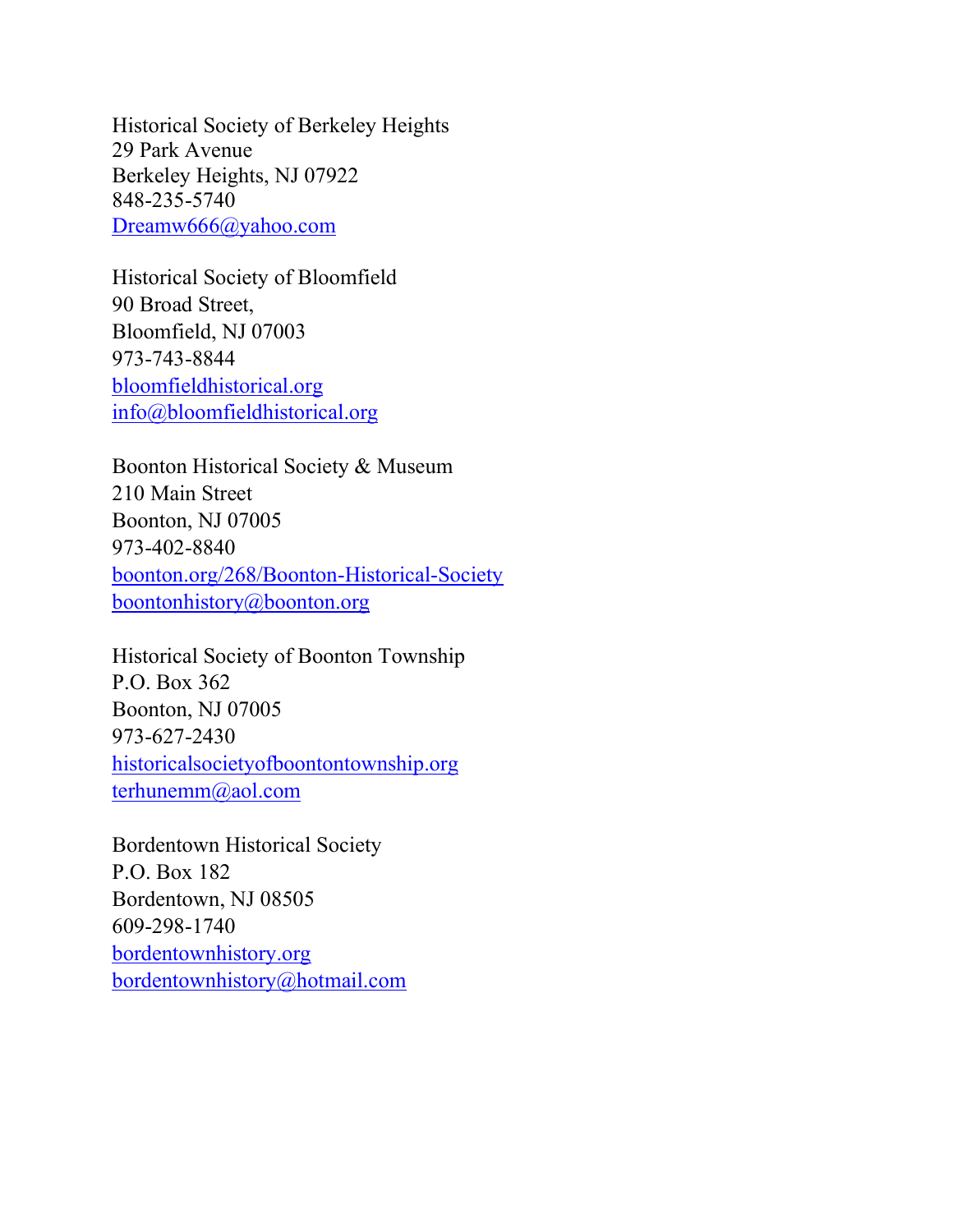Bradley Beach Historical Society 719 Main Street, Bradley Beach, NJ 07720 201-993-9480 www.bbhistory.org info@bbhistory.org

Brick Township Historical Society P.O. Box 160 Brick, NJ 08723 732-785-2500 bricktwphistoricalsociety.com janefabach@comcast.net

Butler Museum & Historical Committee One Ace Road Butler, NJ 07405 973-838-7222 butlermuseumnj.org butlermuseumnj@optonline.net

Bergen County Division of Culture & Heritage 1 Bergen Co. Plaza Hackensack, NJ 07601 201-336-7267 jstrom@co.bergen.nj.us

Buena Historical Society 5174 Landis Avenue Vineland, NJ 08360 856-466-4654 Casazza5174@comcast.net

Revolutionary War Alliance of Burlington County P.O. Box 507 Mount Holly, NJ 08060 609-864-6138 revwaralliance@yahoo.com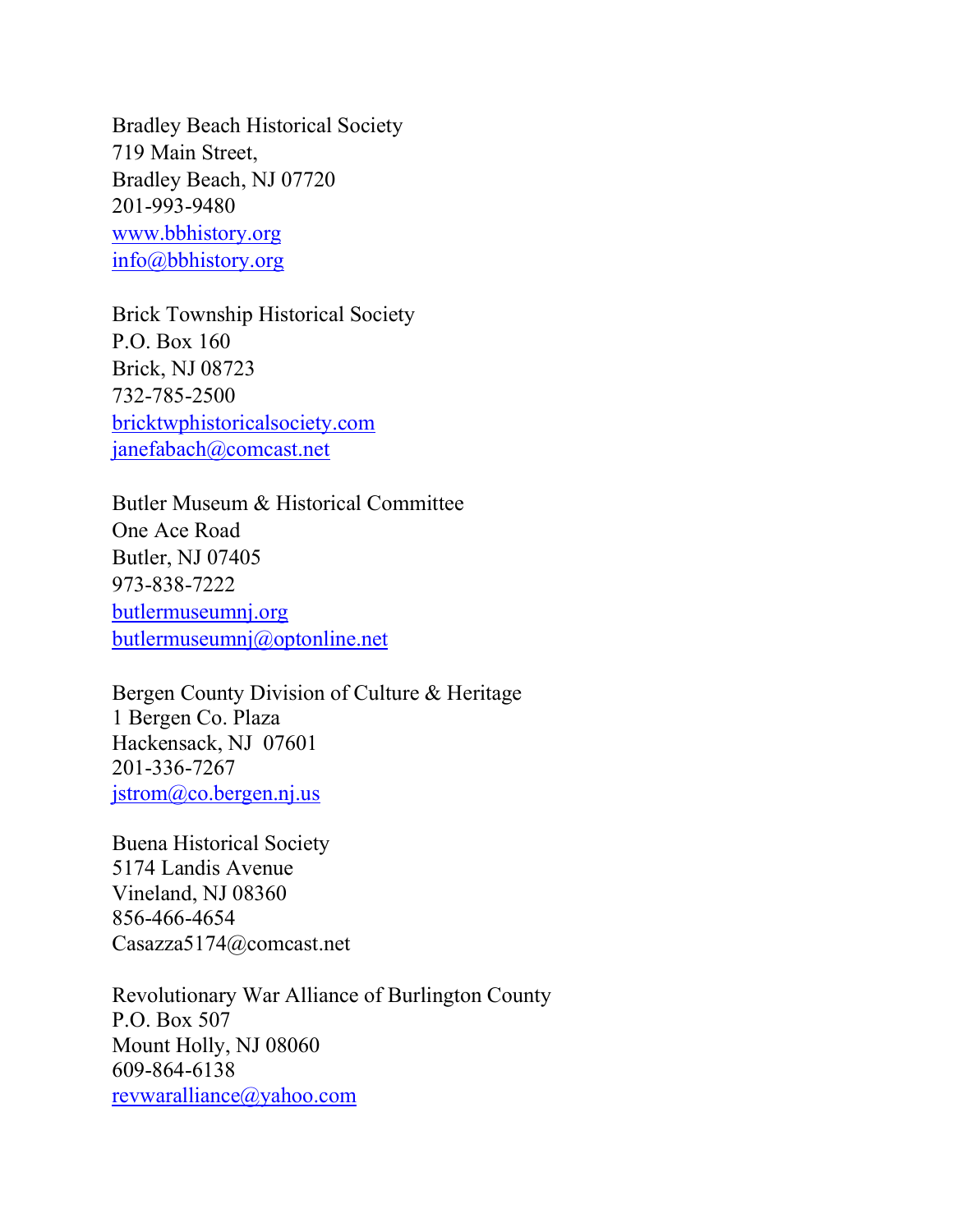Calvary Episcopal Church 31 Woodland Avenue Summit, NJ 07901 908-277-1814 calvarysummit.org info@calvarysummit.org

Camden County Historical Society 1900 Park Boulevard Camden, NJ 08103 856-964-3333 cchsnj.org execdirect@cchsnj.org

Canal Society of New Jersey P.O. Box 737 Morristown, NJ 07963 973-292-2755 canalsocietynj.org macgraphics2@gmail.com

Div. of Culture & Heritage, Cape May County 4 Moore Road DN 135 Cape May Court House, NJ 08210 609-465-1066 cmcculture.net culture@co.cape-may.nj.us

Cape May County. Historical & Gen. Society 504 Route 9 North Cape May Court House, NJ 08210 609-465-3535 cmcmuseum.org museum@co.cape-may.nj.us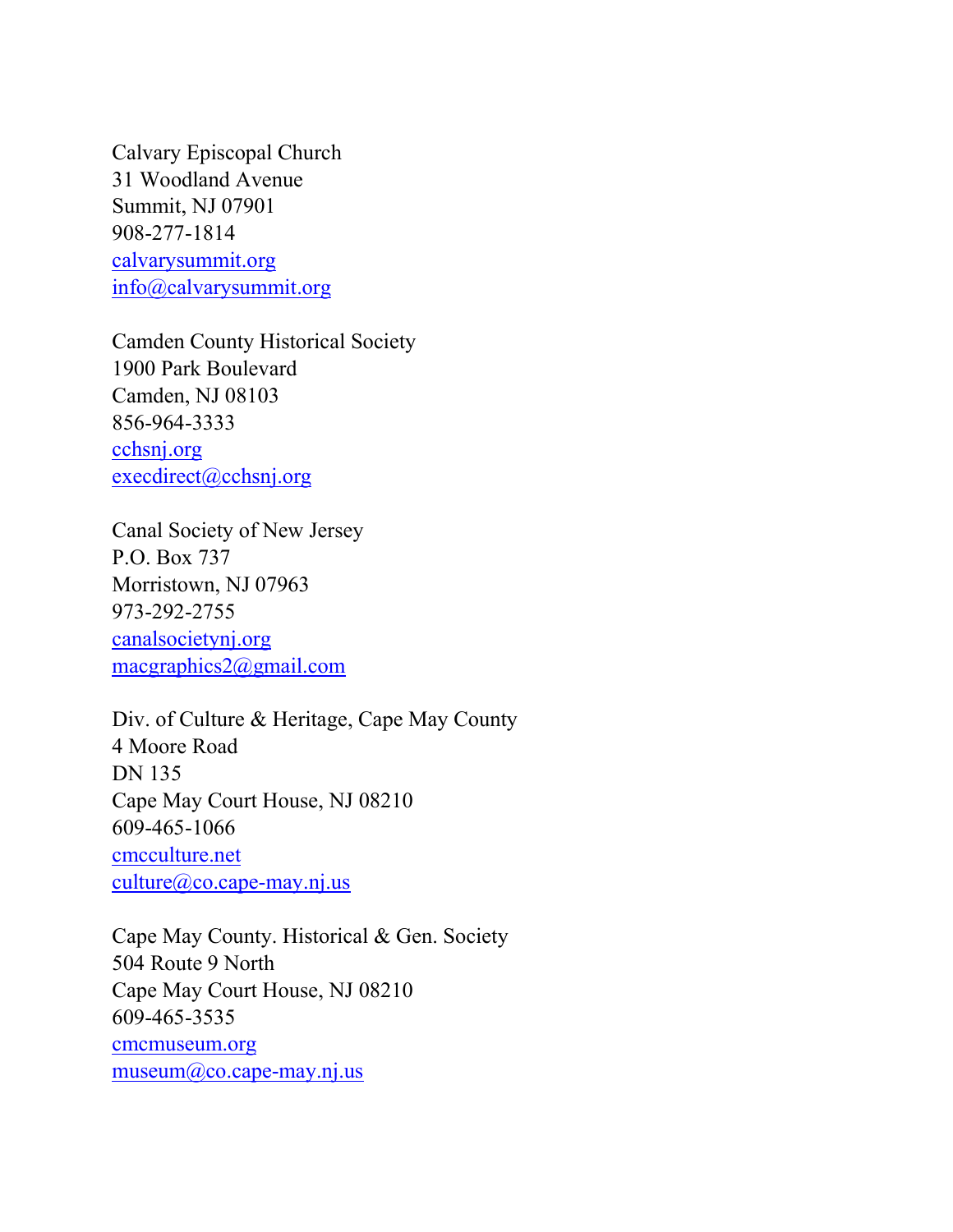Cedar Grove Historical Society P.O. Box 461 903 Pompton Avenue Cedar Grove, NJ 07009 973-239-5414 cedargrovehistoricalsociety.org 2JVO@comcast.net

Chatham Historical Society P.O. Box 682 Chatham, NJ 07928 chathamnjhistoricalsociety.org chathamnjhistory@gmail.com

Historical Society of Chatham Township 24 Southern Blvd. P.O. Box 262 Chatham, NJ 07928 973-701-0166 chathamtownshiphistoricalsociety.org museum@chathamtownshiphistoricalsociety.org

Chesterfield Township Historical Society P.O. Box 222 Crosswicks, NJ 08515 609-298-0567 chesterfieldtwphistoricalsoc.org chesterfieldtwphistoricalsoc@gmail.com

Chester Historical Society P.O. Box 376 Chester, NJ 07930 908-879-2761 historicchesternj.com HistoricChesterNJ@gmail.com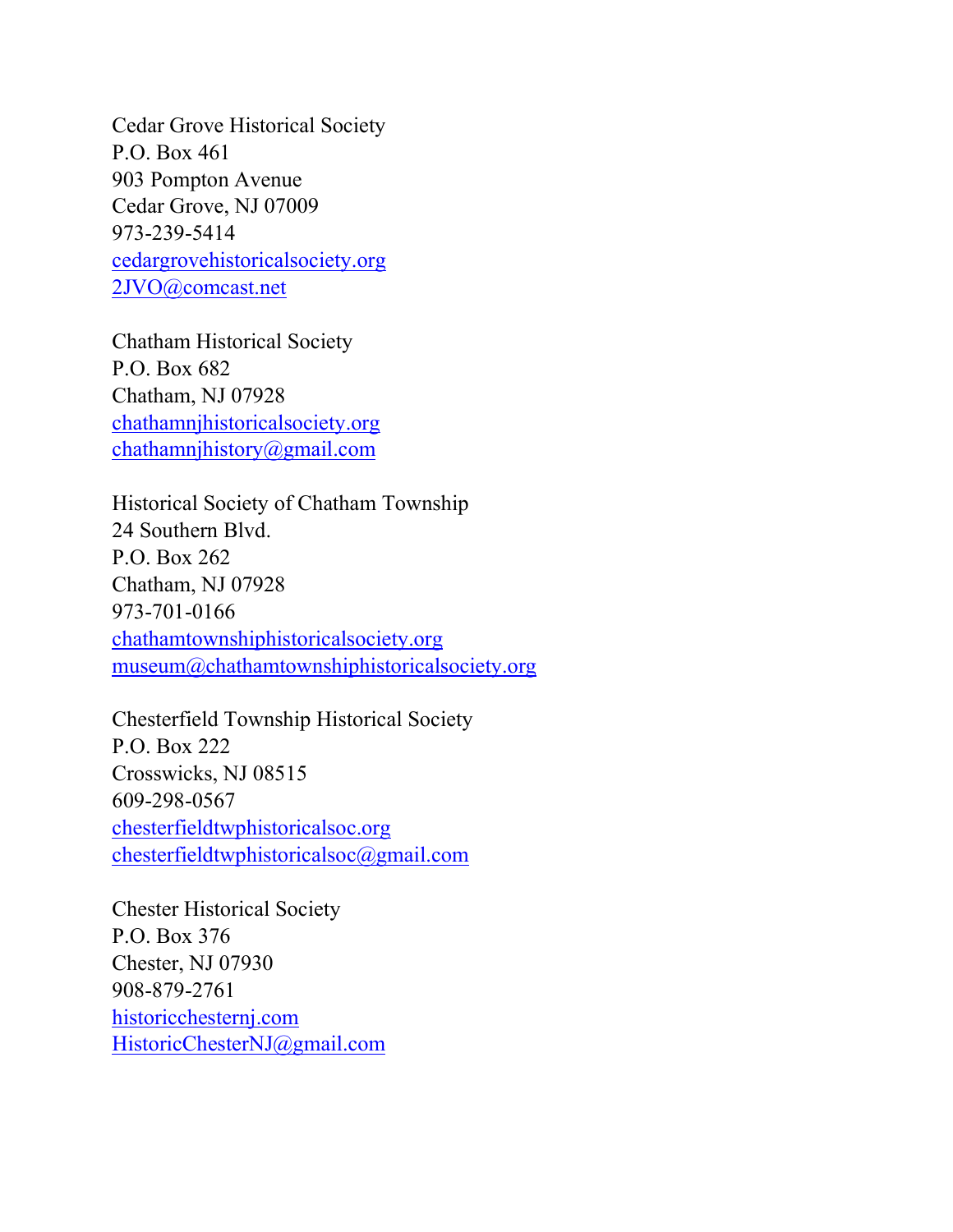Chinkchewunska Chapter, D.A.R. 1097 Route 23 North Wantage, NJ 07461 973-875-7634 rootsweb.ancestry.com/~njdar/Chinkchewunska/chapter.html ashelyziccardi@gmail.com

Grover Cleveland Birthplace Memorial Assn P.O. Box 183 207 Bloomfield Ave. Caldwell, NJ 07006 973-226-0001 presidentcleveland.org gcmuseum@gmail.com

Historic Cold Spring Village 720 Route 9 Cape May, NJ 08204 609-898-2300

hcsv.org 4info@hcsv.org

Cranbury Historical & Preservation Society 6 South Main Street Cranbury, NJ 08512 609-860-1889cranburyhistory.org historycenter@comcast.net

Cranford Historical Society 38 Springfield Avenue Cranford, NJ 07016 908-276-0082 cranfordhistoricalsociety.com cranfordhistoricalsociety@verizon.net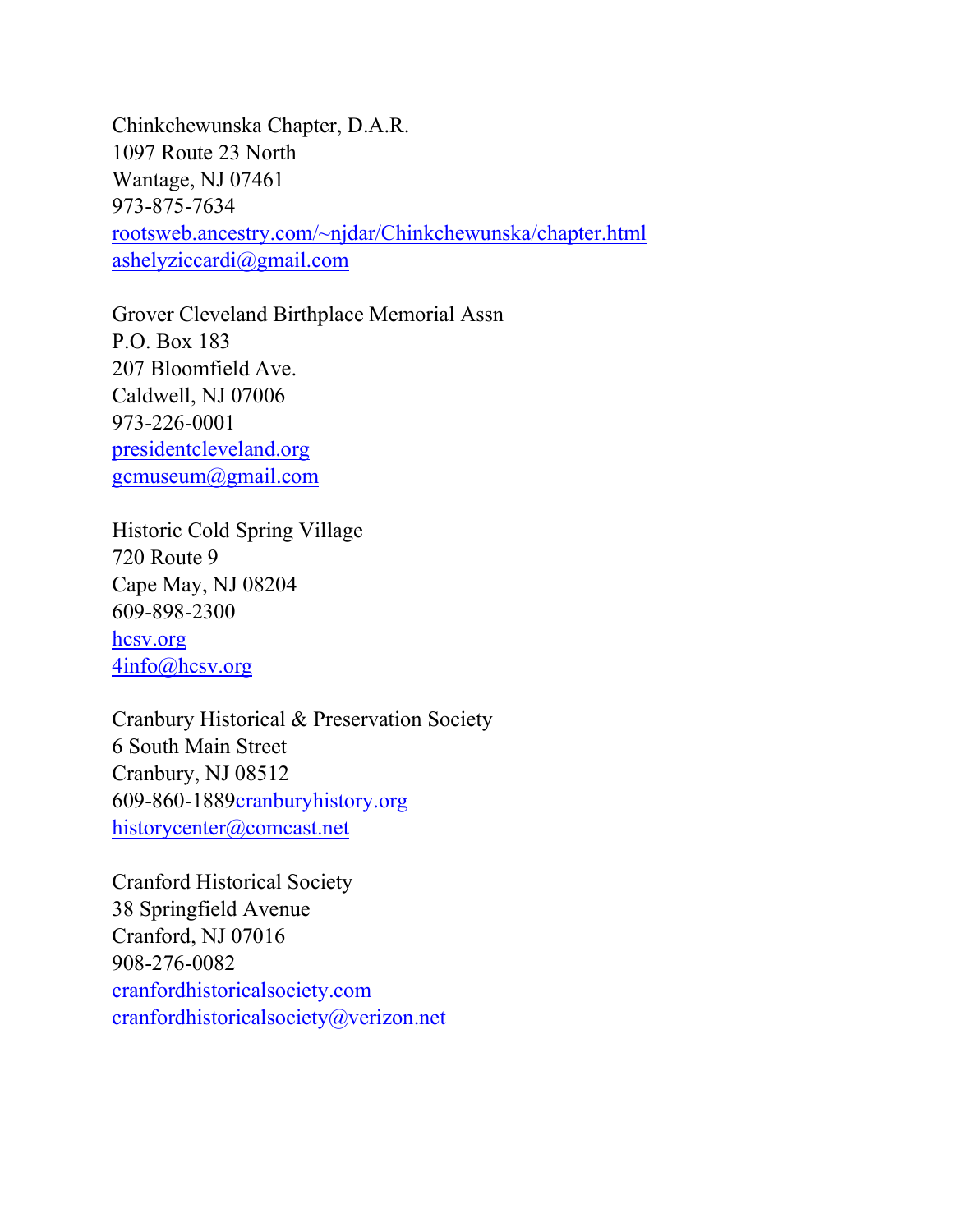Crossroads of the American Revolution Association 101 Barrack Street Trenton, NJ 08608 609-633-2060 revolutionarynj.org info@revolutionarynj.org

Cumberland County Cultural & Heritage Commission 164 West Broad Street Bridgeton, NJ 08302 856-453-2175 co.cumberland.nj.us/culturalandheritagecommission mattpi@co.cumberland.nj.us

Cumberland County Historical Society P.O. Box 16 Greenwich, NJ 08323 856-455-8580 cchistsoc.org cchistsoc@verizon.net

Danish Archive Northeast (DANE) 855 New Durham Road Edison, NJ 08817 732-287-6445 rootsweb.com/~njdane danenj@aol.com

D&R Canal Watch P.O. Box 2 Rocky Hill, NJ 08553 908-240-0488 canalwatch.org barthlinda123@aol.com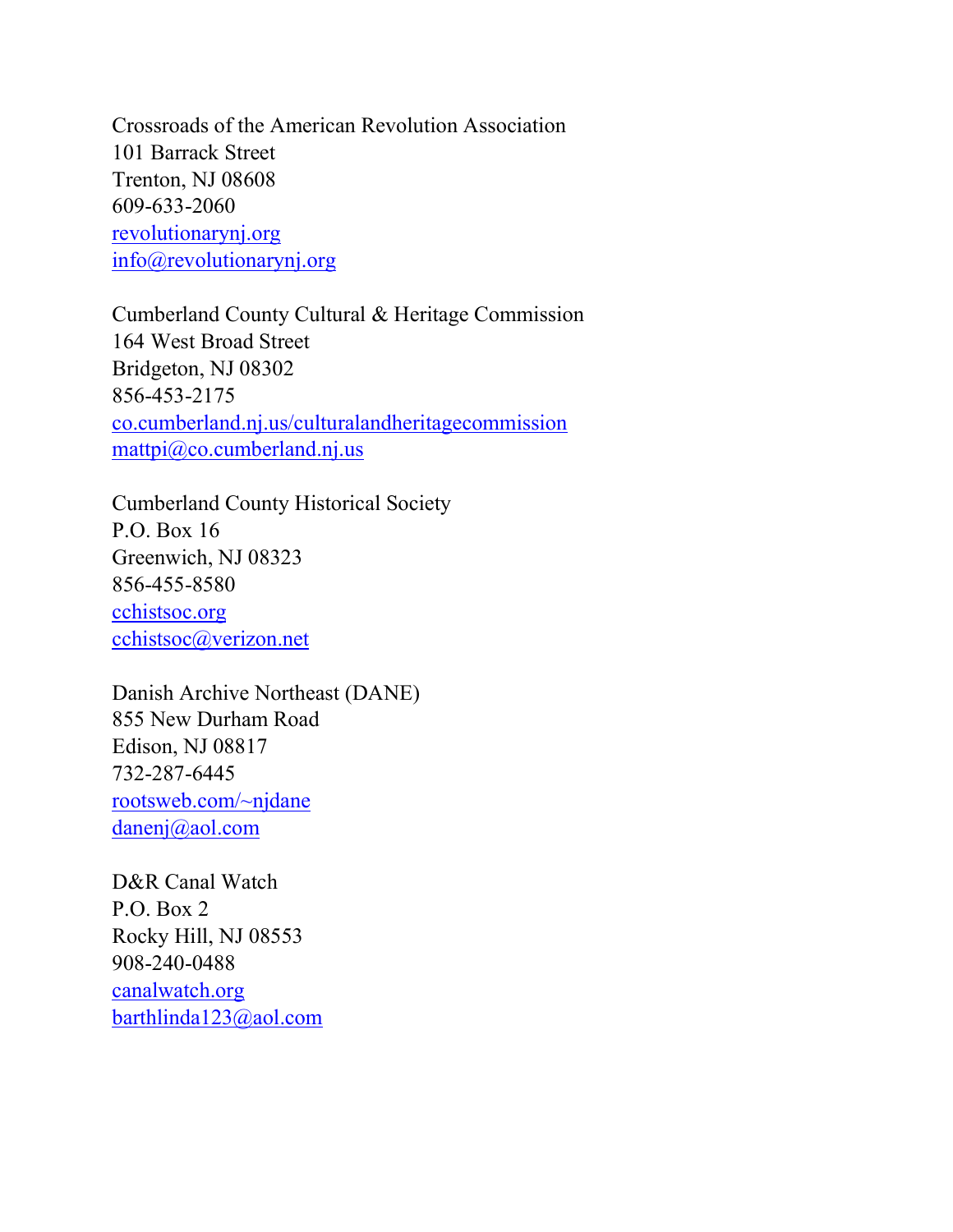Delaware River Mill Society P.O. Box 298 Stockton, NJ 08559 609-397-3586 prallsvillemills.org info@prallsvillemills.org

Delaware Township Historical Society P.O. Box 149 Sergeantsville, NJ 08557 609-397-5348 dthsnj.org dthsnj@msn.com

Descendants of Founders of New Jersey 194 Dutch Lane Road Freehold, NJ 07728 732-780-9284 njfounders.org johncorp20@aol.com

Dey Mansion Museum 199 Totowa Road, Wayne, NJ 07470 973-696-1776 passaiccountynj.org/facilities/facility/details/25 joanmc@passaiccounty.org

Discover Central NJ 1135 Canal Road Princeton, NJ 08540 908-227-5581 info@discovercentralnj.com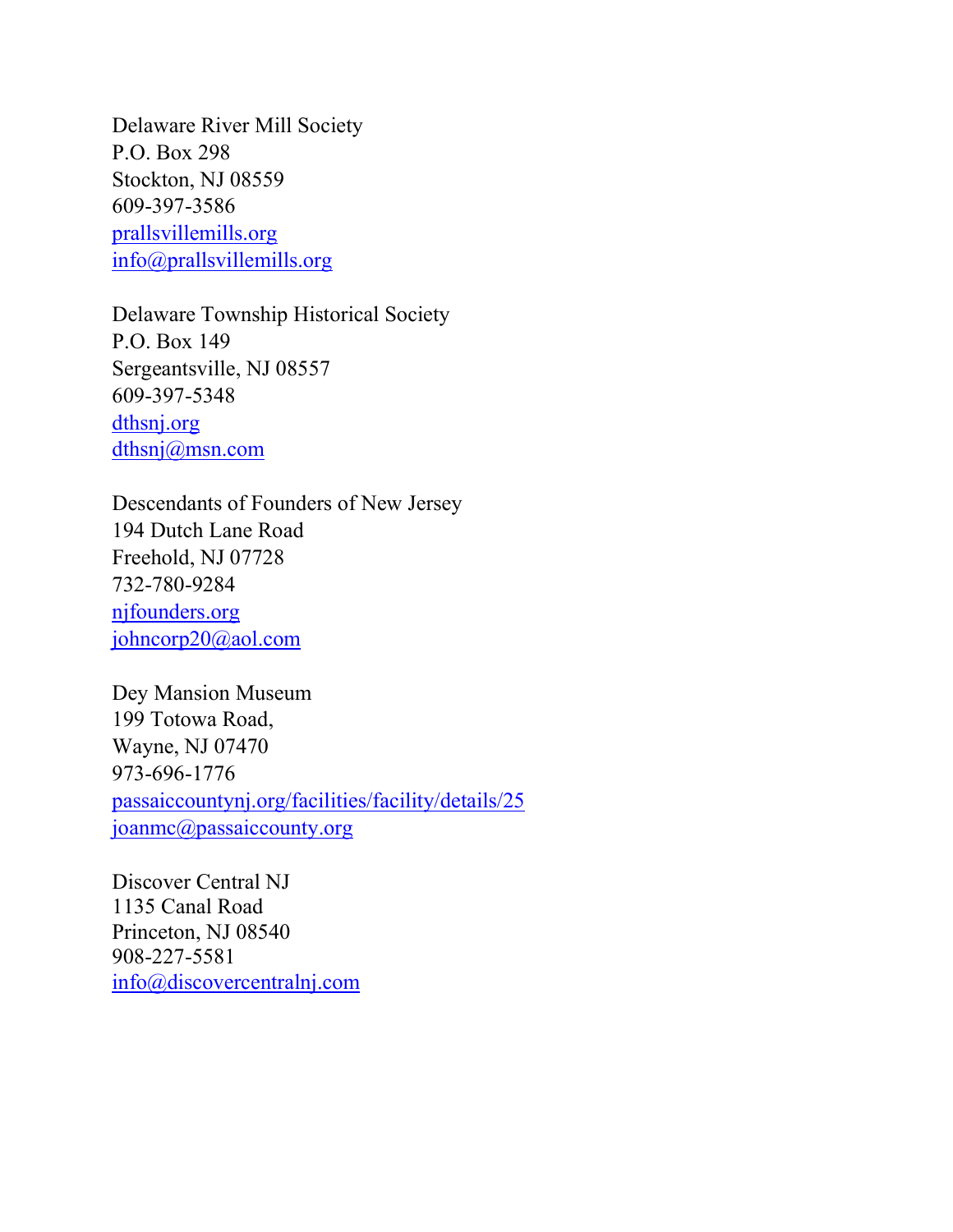Dover Area Historical Society P.O. Box 609 Dover, NJ 07801 973-361-3525 dovernjhistory.org info@dovernjhistory.org

Durand-Hedden House & Garden Association 523 Ridgewood Road P.O. Box 206 Maplewood, NJ 07040 973-763-7712 durandhedden.org info@durandhedden.org

Museum of Early Trades and Crafts 9 Main Street Madison, NJ 07940 973-377-2982

metc.org info@metc.org

East Amwell Historical Society P.O. Box 98 Ringoes, NJ 08551 609-285-0322 eastamwellhistory.org eastamwellhistory@gmail.com

East Brunswick Historical Society P. O. Box 12 East Brunswick, NJ 08816 732-249-7397 ebhistoricalsociety.webs.com annalvarez4@aol.com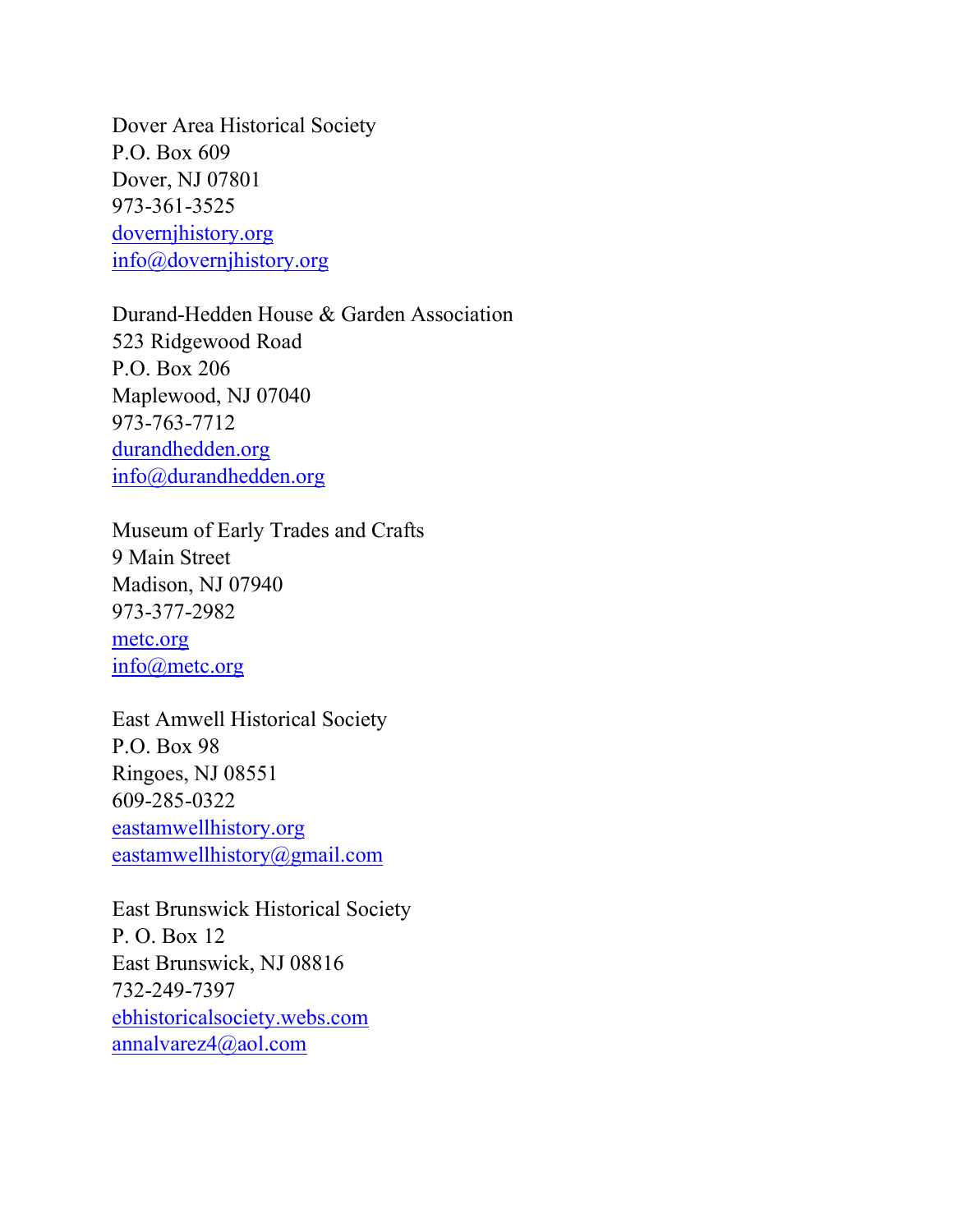East Hanover Historical Society P.O. Box 68 East Hanover, NJ 07936 973-428-8200 easthanovertownship.com/community.htm carl@vidalinsuranceagency.com

Eatontown Historical Society 75 Broad Street Eatontown, NJ 07724 732-542-4026 tourism.visitmonmouth.com/page.aspx?ID=4024 eatontownhistoricalmuseum@gmail.com

Endicott Reardon Family Museum 3036 Shore Road (Route 9) Seaville, NJ 08230 609-624-0600 ermuseum.com info@ermuseum.com

Essex County Division of Culture & History 22 Crestmont Road Verona, NJ 07044 973-239-7072 essexcountynj.org khartwyk@parks.essexcountynj.org

Ewing Township Historic Preservation Society 27 Federal City Road Ewing, NJ 08638 609-883-2455 ethps.org info@ethps.org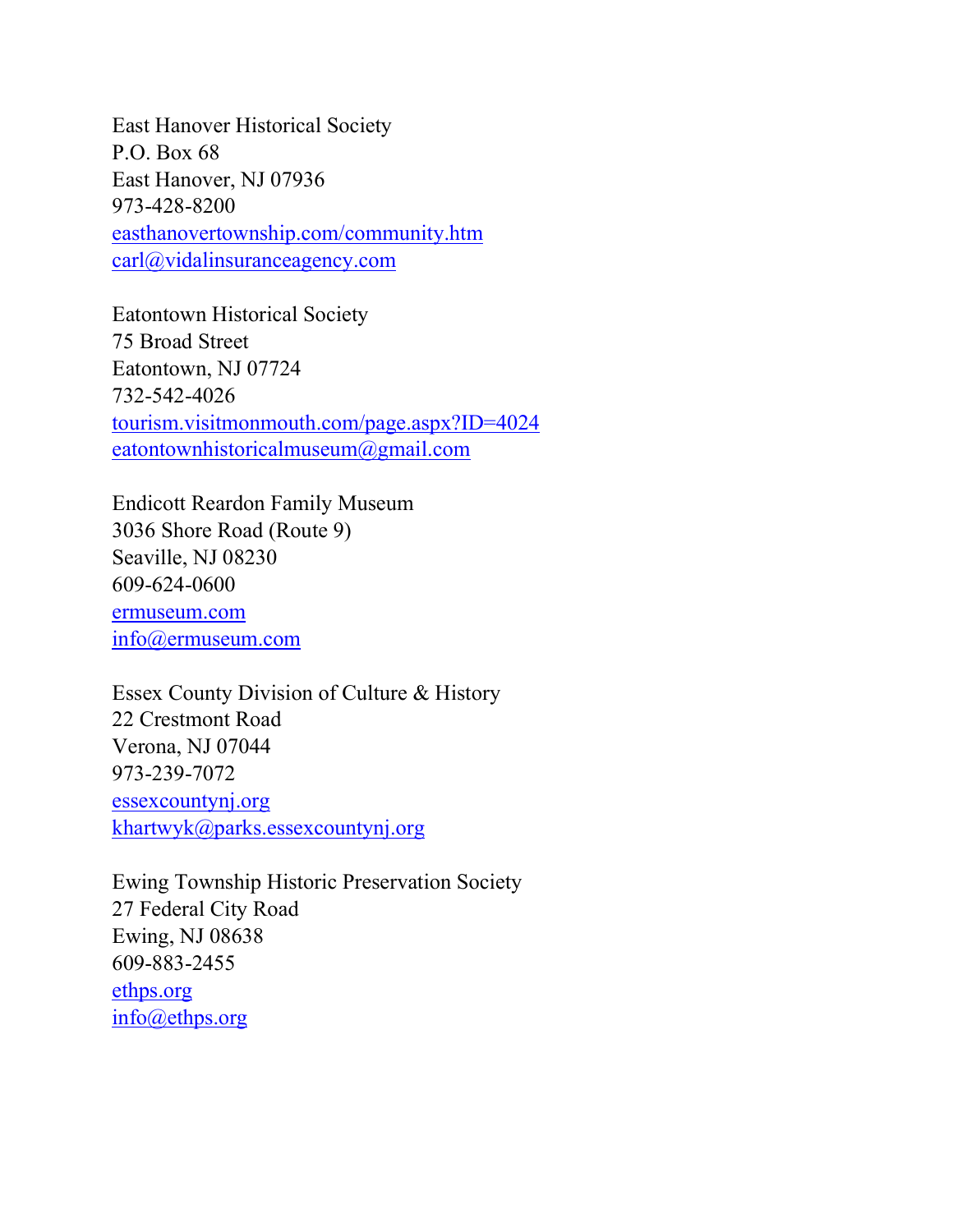Historic Committee of the Twp of Fairfield 230 Fairfield Road Fairfield, NJ 07004 973-882-2700 x2501 www.fairfieldtownshipnj.org gerihelo7@gmail.com

Farmingdale Historical Society P.O. Box 165 Farmingdale, NJ 07727 732-259-0954 facebook.com/farmingdalehistoricalsocietynj fastcharger73@hotmail.com

Farmstead Arts Center 450 King George Road Basking Ridge NJ 07920 908-636-7576 ann7920@gmail.com

Samuel Fleming House 5 Bonnell Street Flemington NJ 08822 908-782-4607 samuelfleminghouse.org fleminghousemuseum@gmail.com

Historical Society of Florham Park P.O. Box 193 Florham Park, NJ 07932 973-377-1897 florhamparkboro.net/local\_clubs\_and\_associations.html rdavidsonfp@gmail.com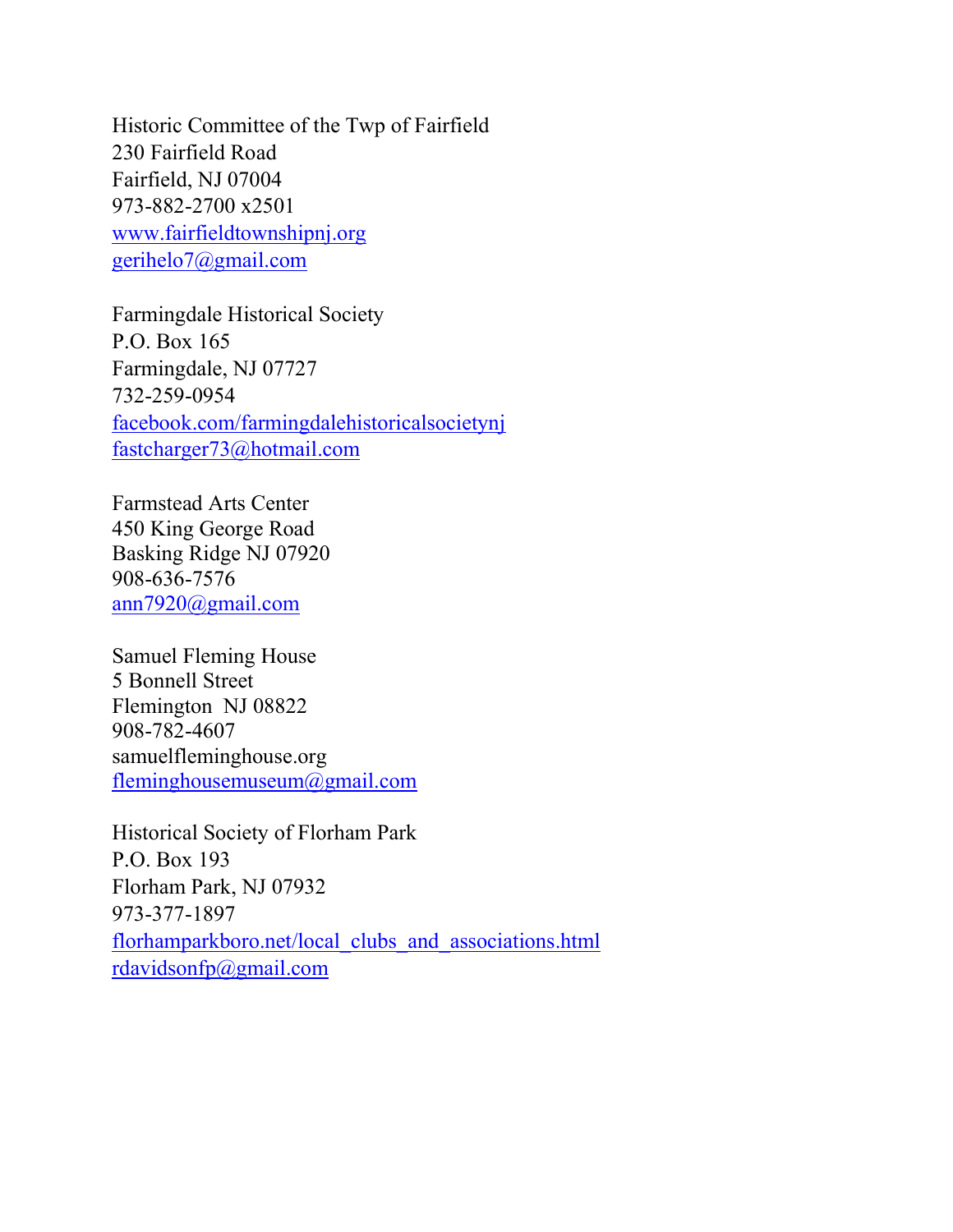Franklin Township Public Library 485 DeMott Lane, Somerset, NJ 08873 732-873-8700 franklintwp.org asmith@franklintwp.org

Freehold Twp. Heritage Society 189b Wemrock Road Freehold, NJ 07728 732-577-9766 www.oakleyfarmmuseum.org gratefulweaver@gmail.com

Frelinghuysen Historical Society 10 Old Stage Road Newton, NJ 07860 908-362-6800 oldstage@verizon.net

Genealogical Society of New Jersey P.O. Box 1476 Trenton, NJ 08607 201-306-0598 gsnj.org membership@gsnj.org

Glen Ridge Historical Society P.O. Box 164 Glen Ridge, NJ 07028 973-748-8977 glenridgehistory.org info@glenridgehistory.org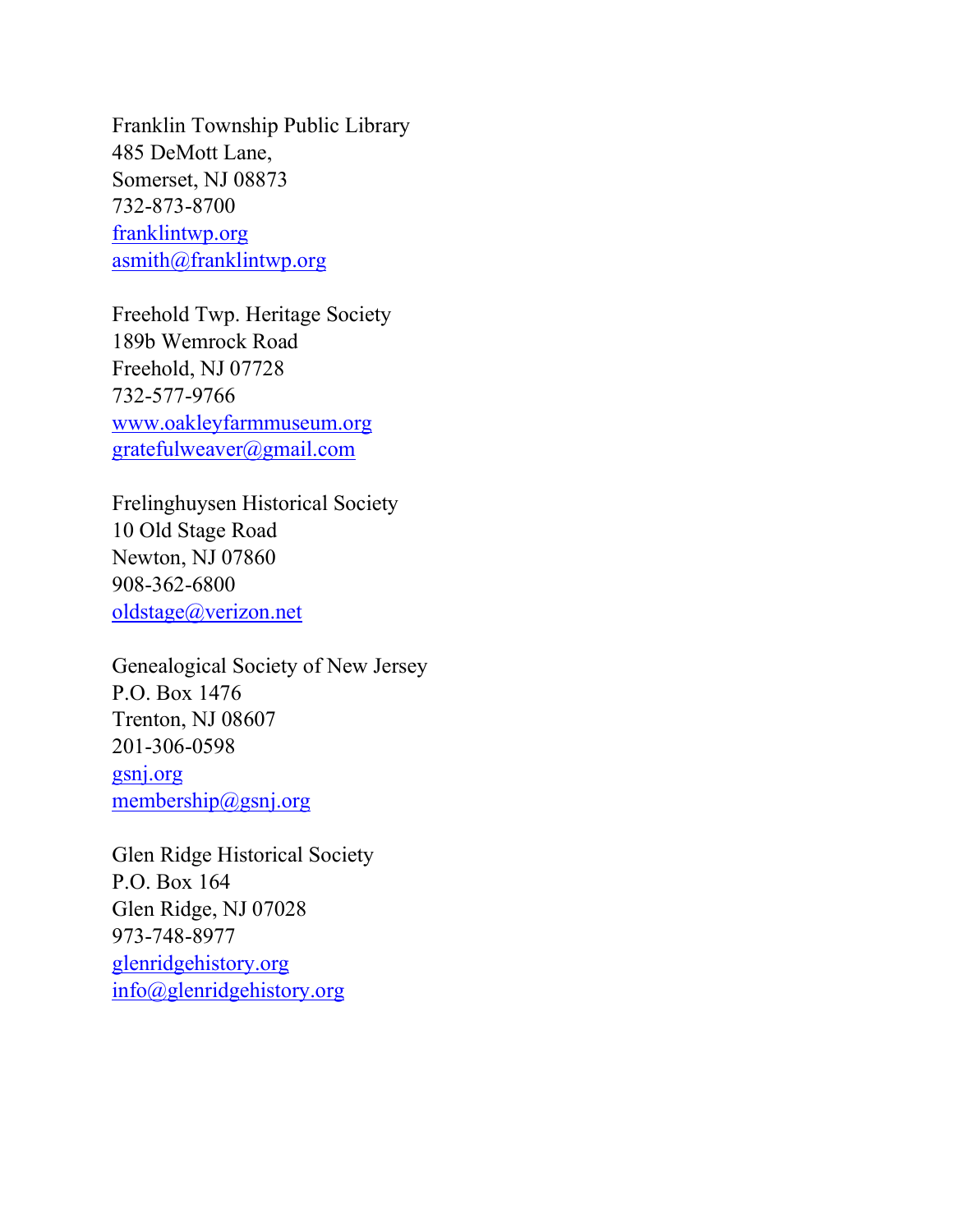Gloucester County Historical Society 17 Hunter Street Woodbury, NJ 08096 856-845-4771 gchsnj.org library@gchsnj.org

Greater Egg Harbour Township Historical Society (S)6647 West Jersey Avenue Egg Harbor Township, NJ 08234 609-813-2002 gehthsmuseum.org junesheridan115@comcast.net

Greater Cape May Historical Society P.O. Box 495 Cape May, NJ 08204 609-884-9100 capemayhistory.org 1730colonialhouse@gmail.com

Green Brook Historical Society 111 Greenbrook Road Green Brook, NJ 08812 732-331-2078 www.greenbrooktwp.org mailto:info@gbhsnj.org

Green Township Historical Society P.O. Box 203 Tranquility, NJ 07879 973-670-8250 freewebs.com/greentwphistoricalsociety rmsgreendell@gmail.com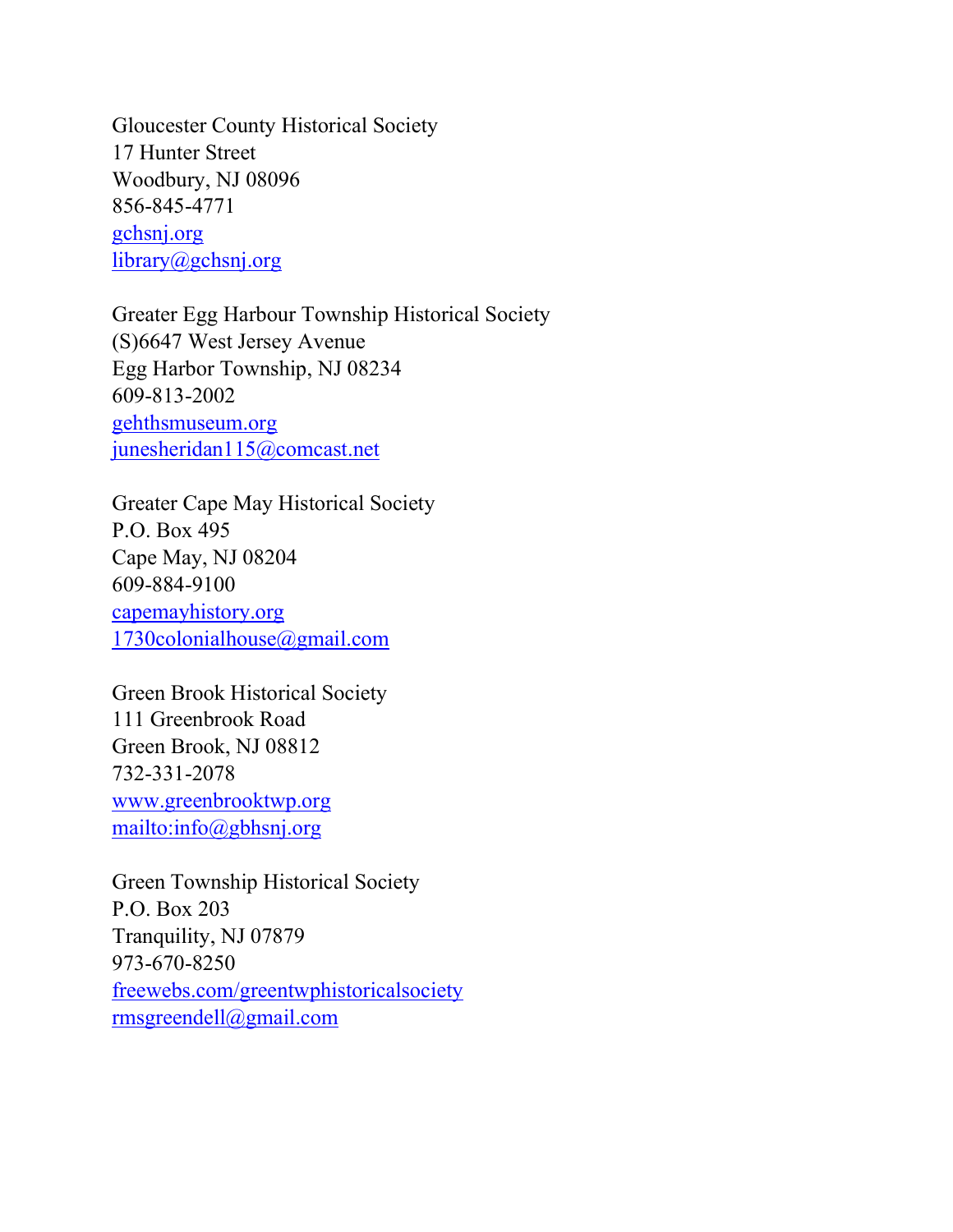Friends of Historic Flemington P.O. Box 289 Flemington, NJ 08822 jeanette.fullerton@gmail.com

Friends of the William Green Farmhouse 27 Federal City Road Ewing, NJ 08638 609-510-9120 williamgreenhouse.org peteandann@verizon.net

Hackettstown Historical Society 106 Church Street Hackettstown, NJ 07840 908-852-8797 hackettstownhistory.com info@hackettstownhistory.com

Haddon Heights Historical Society P.O. Box 118 Haddon Heights, NJ 08035 856-546-5065 hhhistorical.org emhill4081@aol.com

Historical Society of Haddonfield 343 Kings Highway East Haddonfield, NJ 08033 856-429-7375 haddonfieldhistory.org info@haddonfieldhistory.org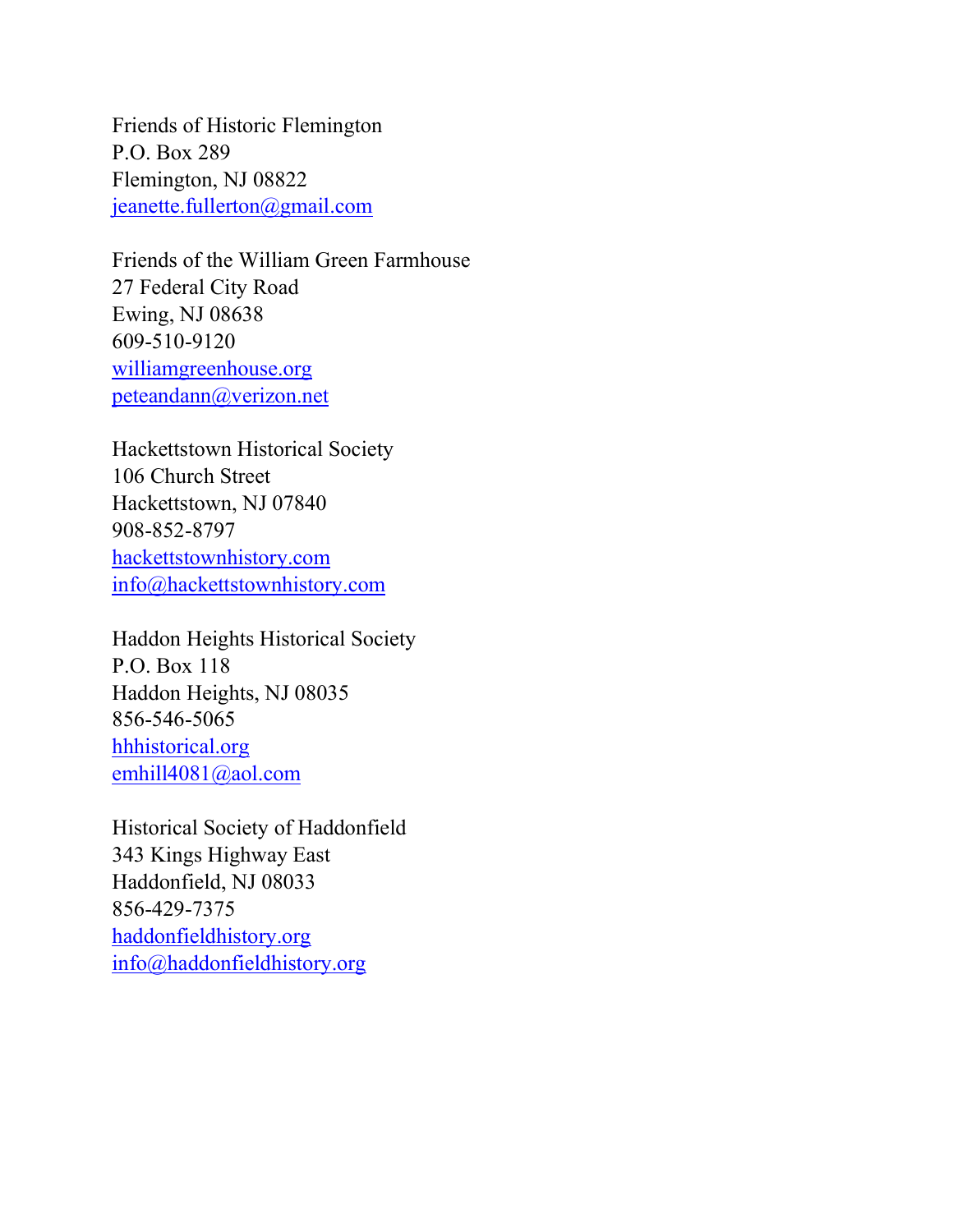Hamilton Historical Society PO Box 482 Mays Landing, NJ 08330 609-909-0272 hamiltontownshiphistorical.org hamiltonhistorical@comcast.net

Hamilton Township Historical Society P.O. Box 11271 Yardville, NJ 08620 609-585-1686 hamiltonhistorical.org hamiltonhistorical@comcast.net

Historical Society of Hammonton P.O. Box 876 Hammonton, NJ 08037 609-270-7652 www.historicalsocietyofhammonton.org info@historicalsocietyofhammonton.org

Harding Township Historical Society P.O. Box 1776 New Vernon, NJ 07976 hths.org

Hardyston Historical & Heritage Society 7 Red Oak Drive Hardyston, NJ 07419 973-769-2361 billt@mindspring.com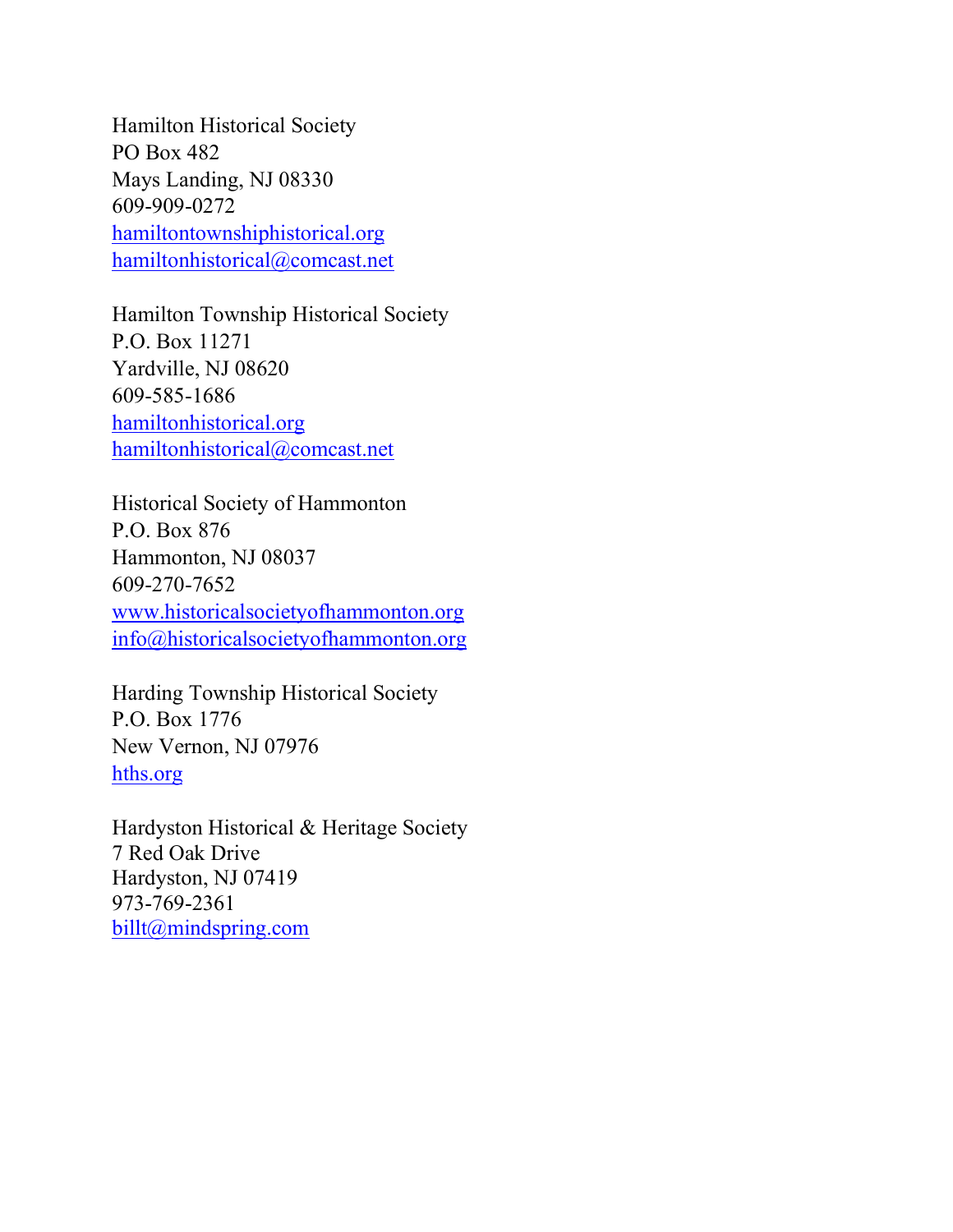Harmony Township Historical Society P.O. Box 123 Belvidere, NJ 07823 908-213-1600 HoffVannattaFarm.org HTHS@outlook.com

Hawthorne Historical Society P.O. Box 90 Hawthorne NJ 07506 201-694-8664 hawthornehistoricalsociety@gmail.com

Heritage & Agricultural Association (Lusscroft) P.O. Box 7191 Sussex, NJ 07461 973-288-2760 lusscroftfarm.org lusscroftfarm@gmail.com

Heritage Trail Association, Inc. P.O. Box 698 Bound Brook, NJ 08805 732-356-8856 htanj.org info@htanj.org

The Hermitage 335 North Franklin Turnpike Ho Ho Kus, NJ 07423 201-445-8311 www.thehermitage.org jzier@thehermitage.org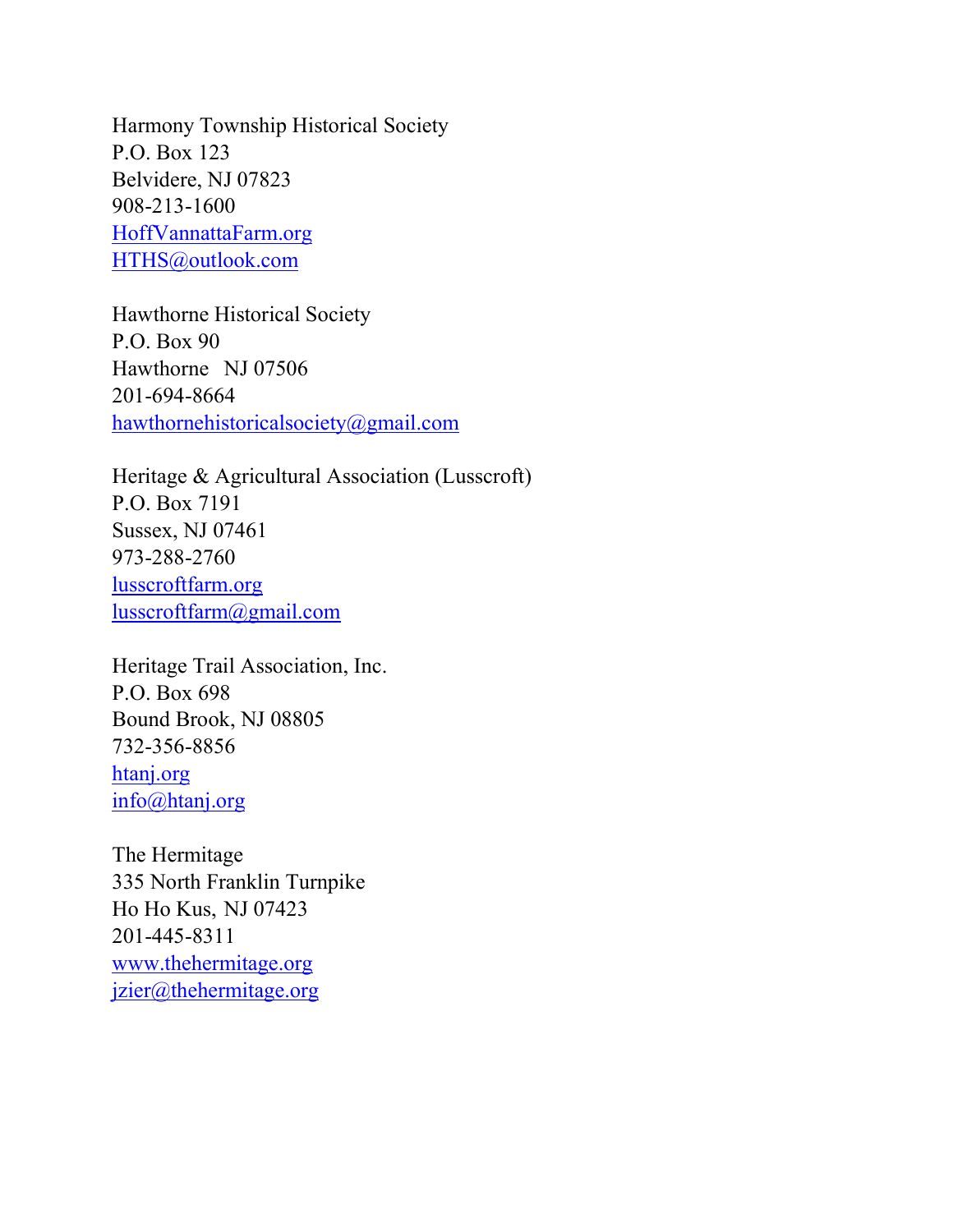Historic Restoration Trust/Kingsland Manor 3 Kingsland Street Nutley, NJ 07110 973-661-3410 kingslandmanor.org kingslandmanorrestorationtrust@gmail.com

Historical Society of Highlands P.O. Box 13 Highlands, NJ 07732 732-842-1719 facebook.com/groups/HistoricalSocietyofHighlands/about/ nanakrd@gmail.com

Friends of High Point State Park P.O. Box 817 Sussex, NJ 07461 973-347-4722 friendsofhighpointstatepark.org friendshpsp@gmail.com

Hightstown-East Windsor Historical Society 164 North Main Street Hightstown, NJ 08520 609-448-9119 hewhs.com cstults@allenstults.com

Hillside Historical Society 111 Conant Street Hillside, NJ 07205 908-353-8828 hillsidehistoricalsociety.org jacquigradel@gmail.com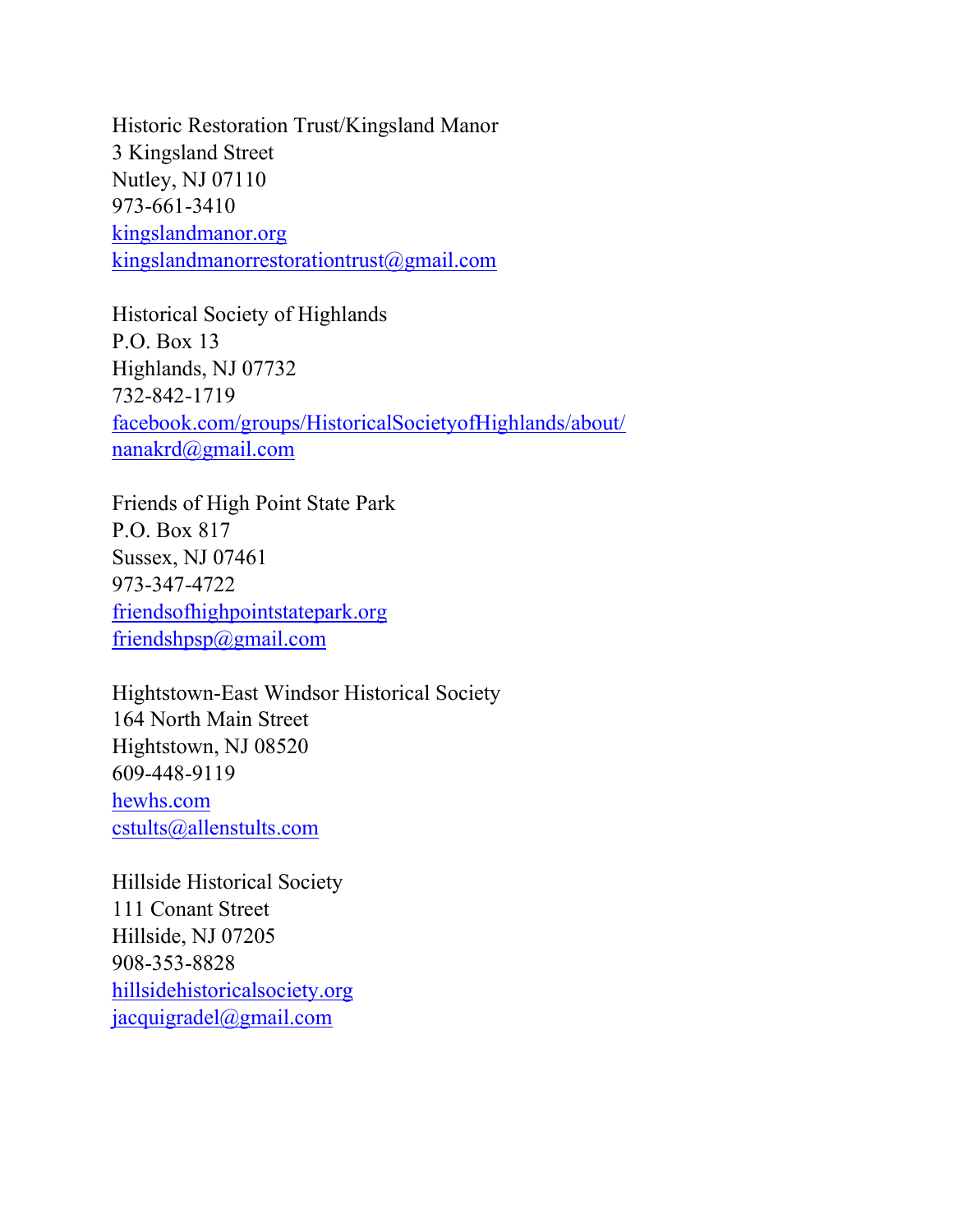Hoboken Historical Museum and Cultural Center P.O. Box 3296 Hoboken, NJ 07030 201-656-2243 hobokenmuseum.org rfoster@hobokenmuseum.org

Holcombe-Jimison Farmstead Museum 1605 Daniel Bray Highway, Lambertville, NJ 08530 908-788-5885 holcombe-jimison.org maryloucr@embarqmail.com

Hopewell Museum 28 East Broad Street Hopewell, NJ 08525 609-731-9334 hopewellmuseumnj.org joe.klett@gmail.com

Hopewell Valley Historical Society P.O. Box 371 Pennington, NJ 08534 609-219-0300 hopewellvalleyhistory.org hvhist@aol.com

Friends of Howell Farm 101 Hunter Road Titusville, NJ 08560 609-737-3299 howellfarm.org pwatson@howellfarm.org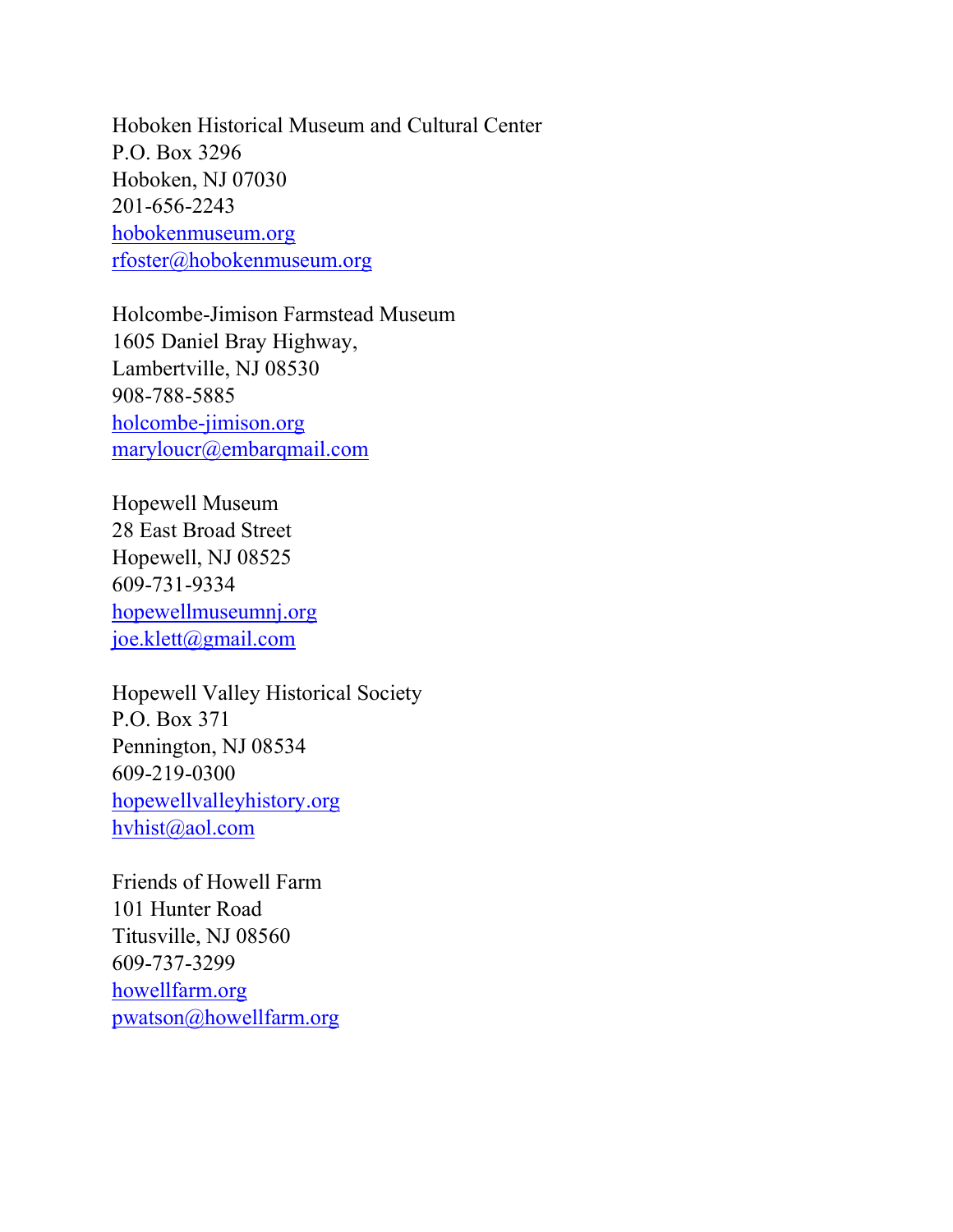Hudson County C & H 583 Newark Avenue Jersey City, NJ 07306 201-459-2070 ghulings@hcnj.us

Hunterdon County Cultural & Heritage Commission P.O. Box 2900 Flemington, NJ 08822 908-788-1256 co.hunterdon.nj.us/depts/c&h/c&h.htm cultural@co.hunterdon.nj.us

Hunterdon County Historical Society 114 Main Street Flemington, NJ 08822 908-782-1091 hunterdonhistory.org hunterdonhistory@embarqmail.com

Friends of the Indian King Tavern 30 Tanner Street Haddonfield, NJ 08033 856-429-9154 indiankingfriends.org indiankingtavern@comcast.com

Information Age Science & History Museums 2201 Marconi Road Wall Township, NJ 07719 732-280-3000 www.infoage.org info@infoage.org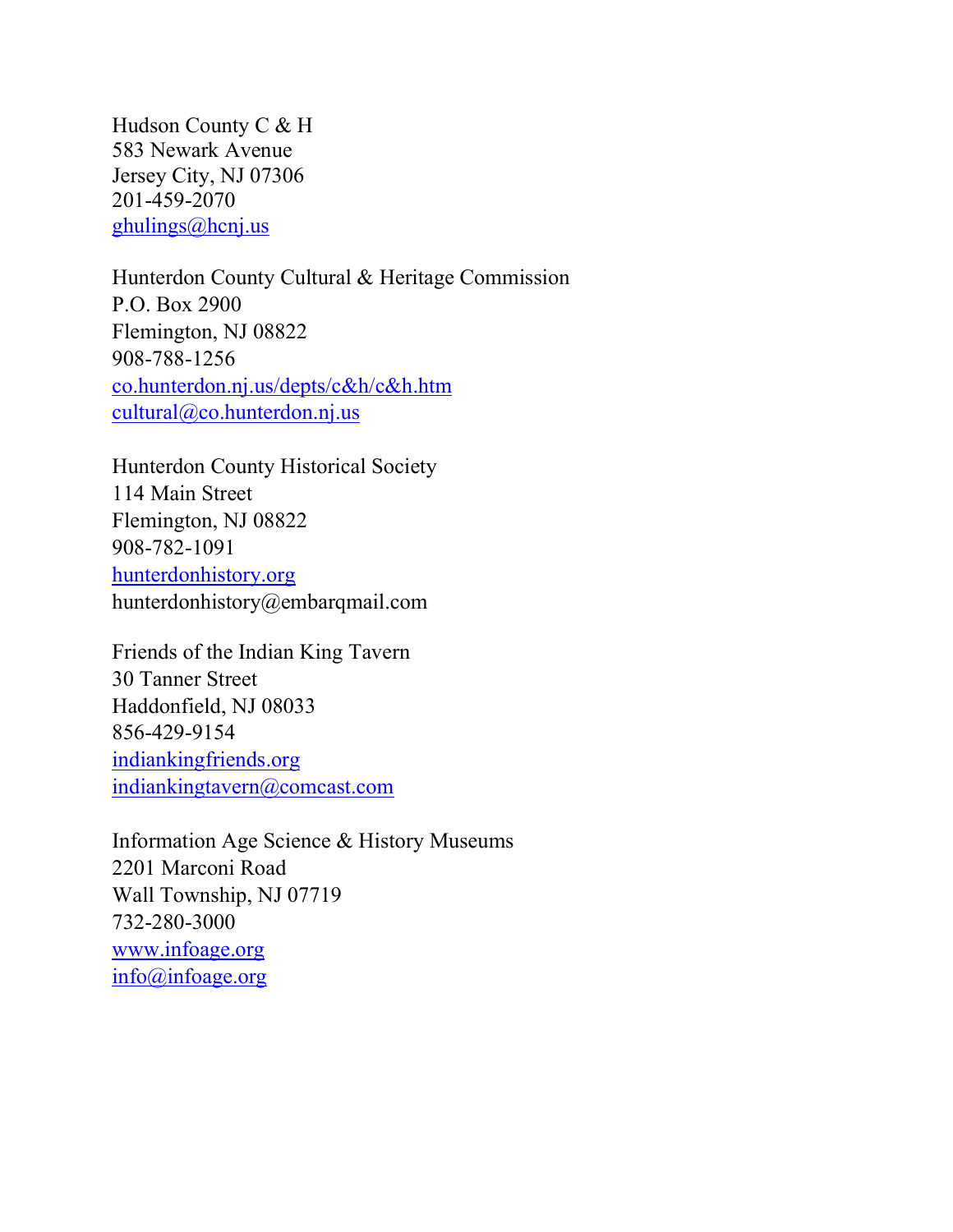Island Heights Cultural & Heritage Association P.O. Box 670 Island Heights, NJ 08732 732-929-2646 ihchanj@gmail.com

Jamesburg Historical Association 131 Perrineville Road Jamesburg, NJ 08831 732-521-2222 jamesburghistoricalasdociation@gmail.com

Jefferson Township Historical Society (N)315 Dover-Milton Road Oak Ridge, NJ 07438 973-697-0258 jthistoricalsociety.org info@jthistoricalsociety.org

Jersey Blues Chapter, Daughters of the American Revolution 21 Sunburst Lane Piscataway, NJ 08854 732-463-8978 a\_chancer@hotmail.com

Jersey Central Railway Historical Society P.O. Box 700 Clark, NJ 07066 908-233-3603 jcrhs.org webmaster@jcrhs.org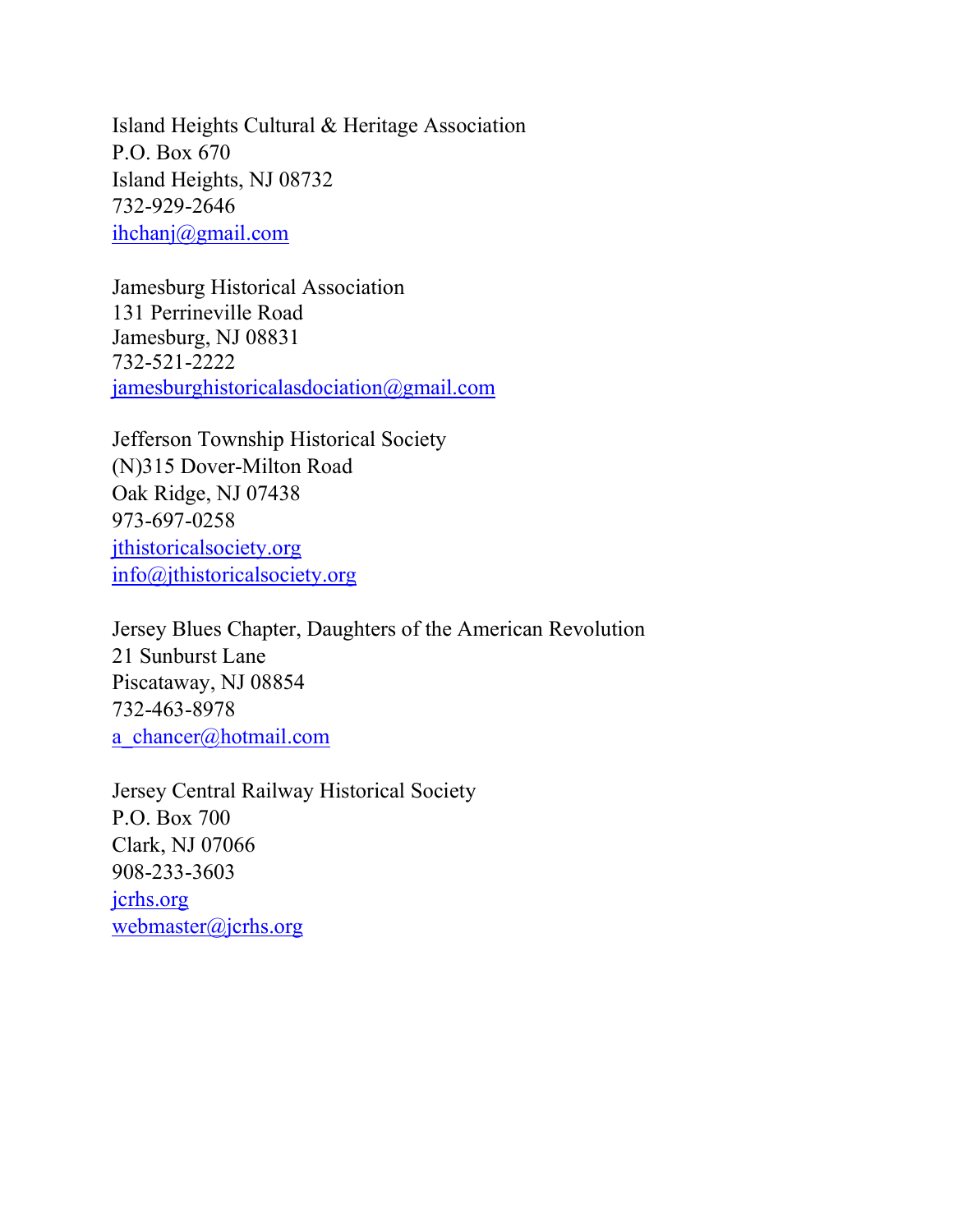Jewish Historical Society of New Jersey 901 Route 10 East Whippany, NJ 07981 973-929-2995 jhs-nj.org lforgosh@jhsnj.org

Jewish Historical Society of North Jersey 17-10 River Road Suite 3a Fair Lawn, NJ 07410 201-300-6590 www.jhsnj.wordpress.com richardp@jhsnj.org

John F. Peto Studio Museum 102 Cedar Avenue P.O. Box 1022 Island Heights, NJ 08732 732-929-4949

petomuseum.org rgsalva@petomuseum.org

The Judgson Lecture Series P.O. Box 513 Convent Station, NJ 09961 973-818-1069 jimphdesgrp@yahoo.com

Kimmage Publishing LLC 3 Iris Road Summit, NJ 07901 908-273-8712 www.fitzgeraldsnj.com Pkane@kimmagepublishing.com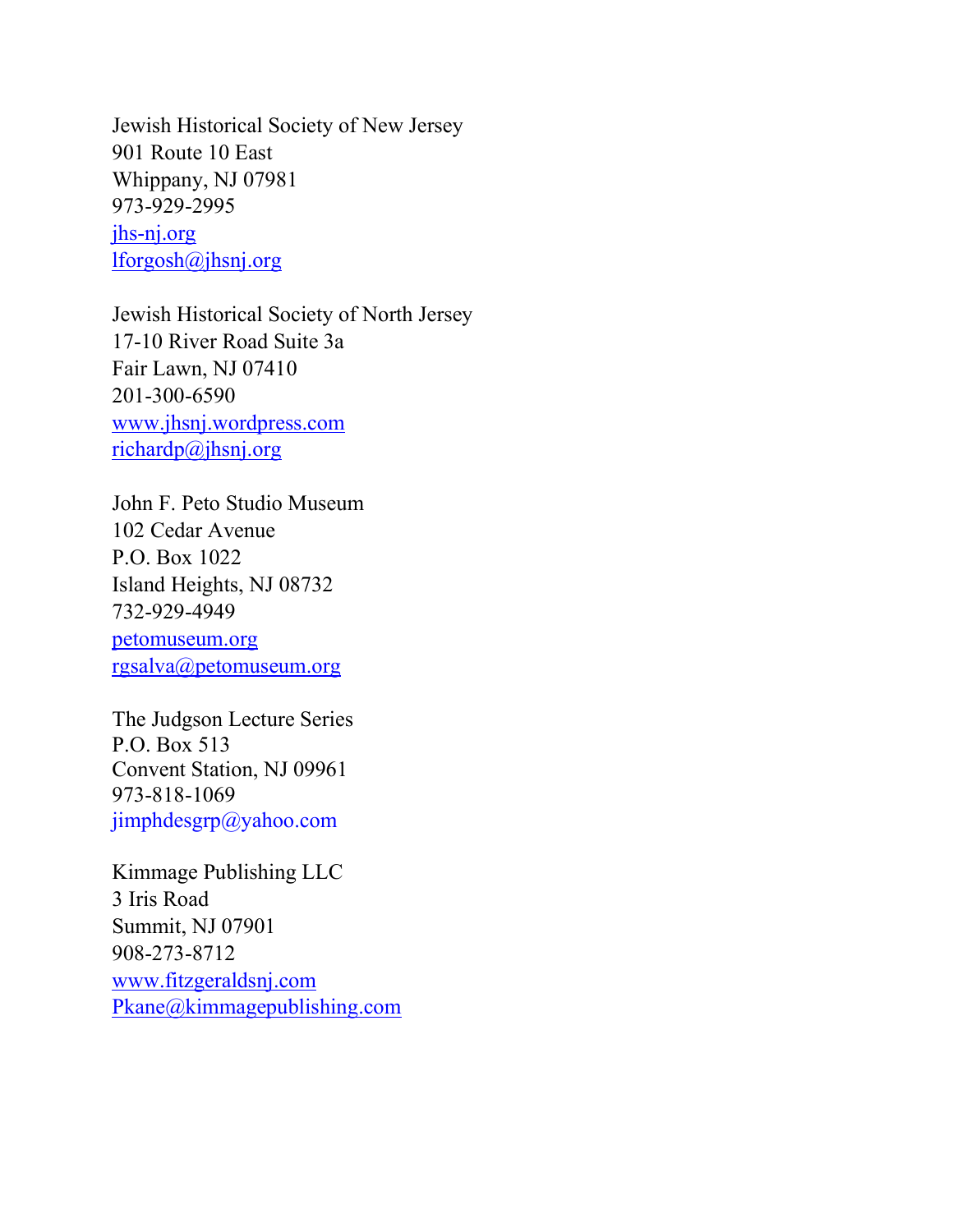Lacey Historical Society P.O. Box 412 126 S. Main St. Forked River, NJ 08731 609-693-0467 laceytownship.org laceyhistsoc@verizon.net

Lackawanna Cut-off Historical Committee P.O. Box 326 Greendell, NJ 07839 201-554-7036 dlwcutoff@gmail.com

Lafayette Center Preservation Foundation P.O. Box 702 Lafayette, NJ 07848 973-383-5801 lafayettepreservation.org info@lafayettepreservation.org

Lake Hopatcong Historical Museum P.O. Box 668 Landing, NJ 07850 973-398-2616 lakehopatconghistory.com lhhistory@att.net

Lake Mohawk Historic Committee 21 The Boardwalk Sparta, NJ 07871 973-214-6234 lakemohawkhc@gmail.com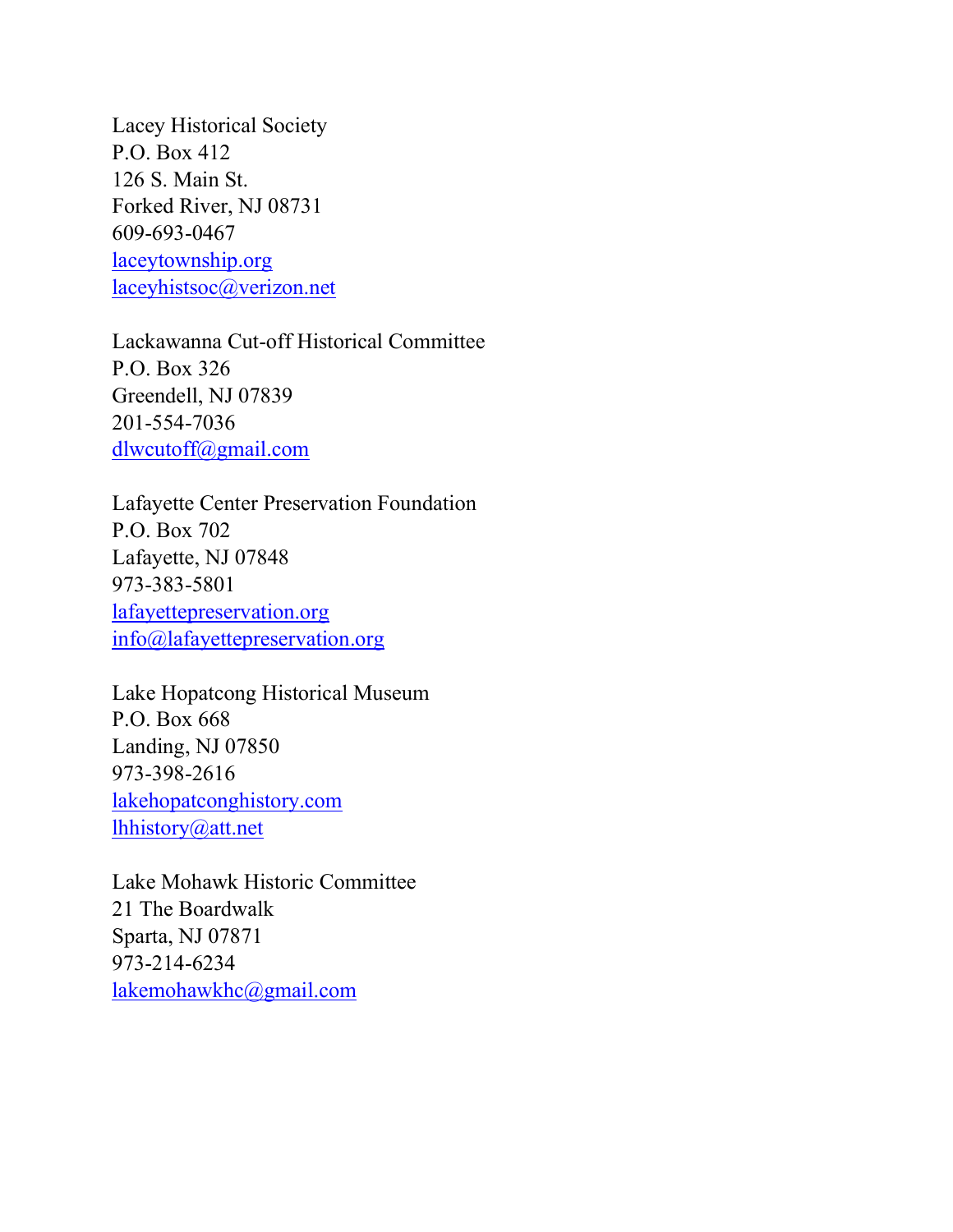Lambertville Historical Society P.O. Box 2 Lambertville, NJ 08530 609-397-0770 lambertvillehistoricalsociety.org info@lambertvillehistoricalsociety.org

Lawrence Historical Society P.O. Box 6025 Lawrenceville, NJ 08648 609-895-1728 thelhs.org webmaster@thelhs.org

Lebanon Township Museum 57 Musconetcong River Road Hampton, NJ 08826 museum@lebtwp.net

Liberty Hall Museum 1003 Morris Avenue Union, NJ 07083 908-527-0400 kean.edu/libertyhall/ libertyhall@kean.edu

Lighthouse Keepers of New Jersey 397 Corson Lane Cape May, NJ 08204 609-886-8577 https://lighthousechallengenj.com/ parytell@gmail.com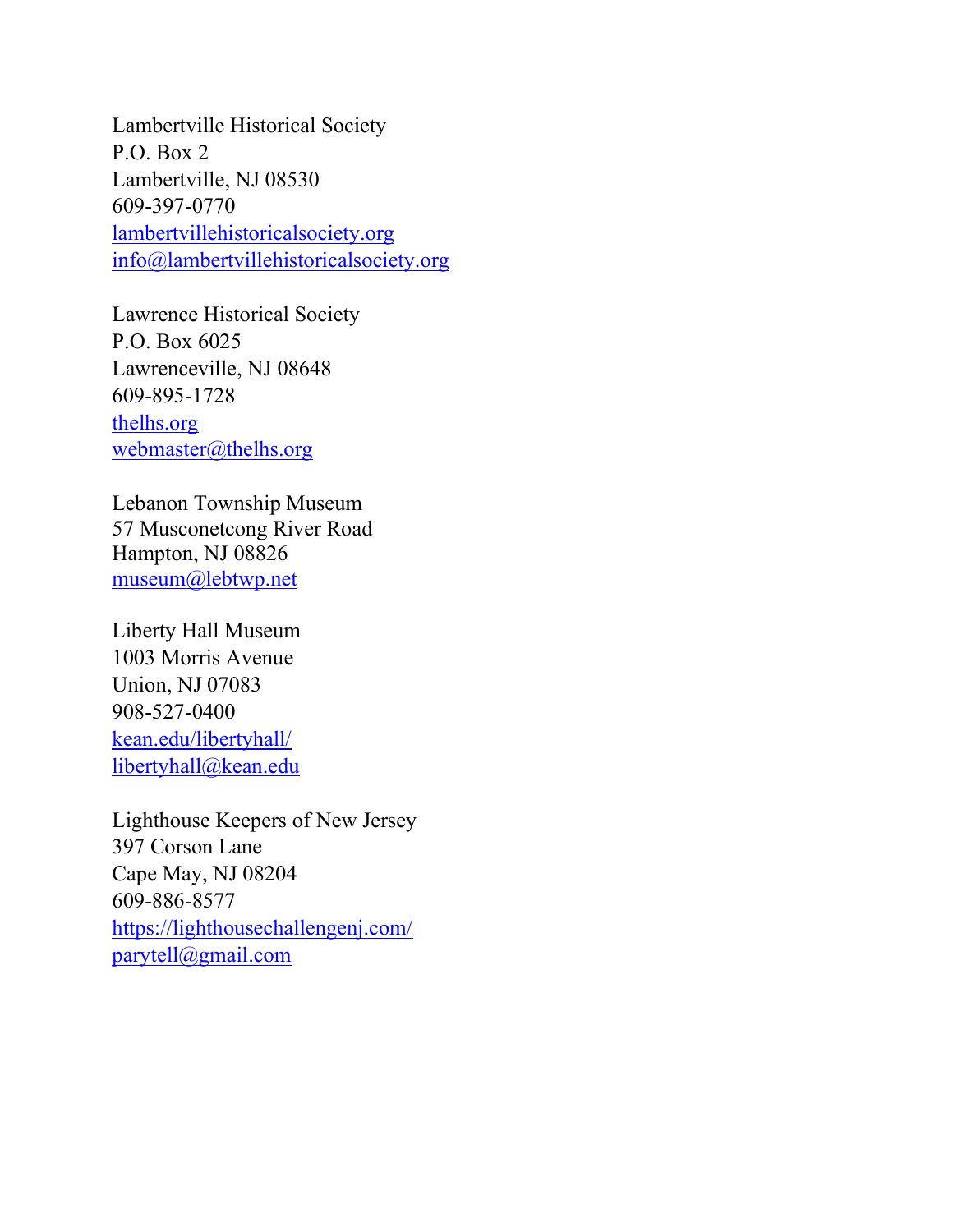Little Falls Historical Society PO Box 1083 Little Falls, NJ 07424 973-339-7713 www.lfnj.com lfhistorical@gmail.com

Livingston Historical Society 68 Elmwood Drive Livingston, NJ 07039

Long Beach Island Historical Association P.O. Box 1222 Beach Haven, NJ 08008 609-492-0700 lbihistoricalmuseum.org LBImarr@aol.com

Longport Historical Society 2305 Atlantic Avenue Longport, NJ 08403 609-823-1115 longporthistoricalsociety.org lhsinfo2@yahoo.com

Lumberton Historical Society P.O. Box 22 Lumberton, NJ 08048 609-267-6647 lumbertonnjhistoricalsociety.com lumbertonhistoricalsociety@yahoo.com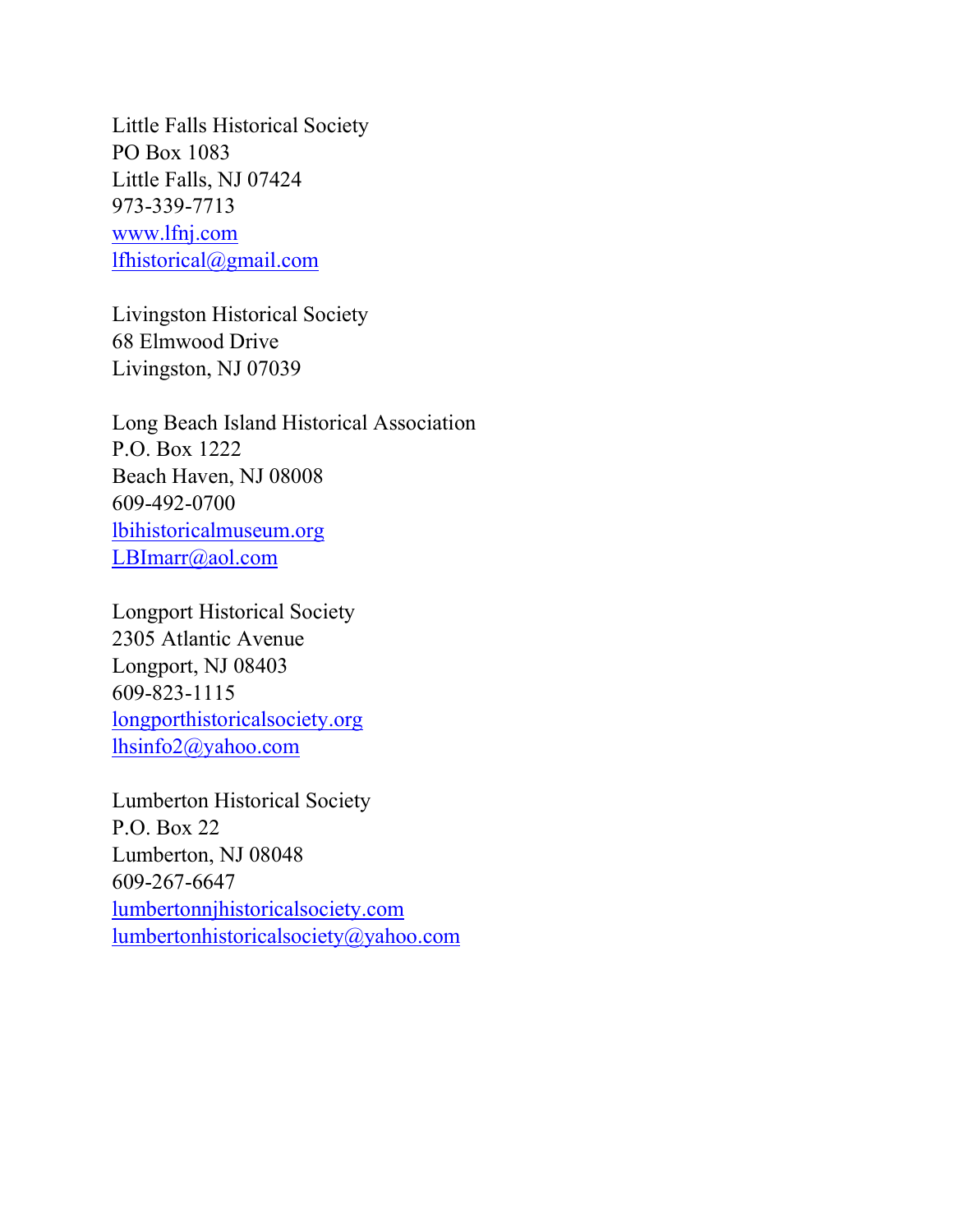Lyndhurst Historical Society P.O. Box 135 Lyndhurst, NJ 07071 201-804-2513 lyndhursthistoricalsociety.org info@lyndhursthistoricalsociety.org

Macculloch Hall Historical Museum 45 Macculloch Avenue Morristown, NJ 07960 973-538-2404 MaccullochHall.org khollywood@maccullochhall.org

Madison Historical Society P.O. Box 148 Madison, NJ 07940 973-377-0722 x8 madisonhistoricalsociety.org historicalsociety@rosenet.org

Madison-Old Bridge Township Historical Society 4216 Route 516 Matawan, NJ 07747 732-566-2108 thomas-warne-museum.com MTHS1869@outlook.com

Mahwah Museum 201 Franklin Turnpike Mahwah, NJ 07430 201-512-0099 mahwahmuseum.org director@mahwahmuseum.org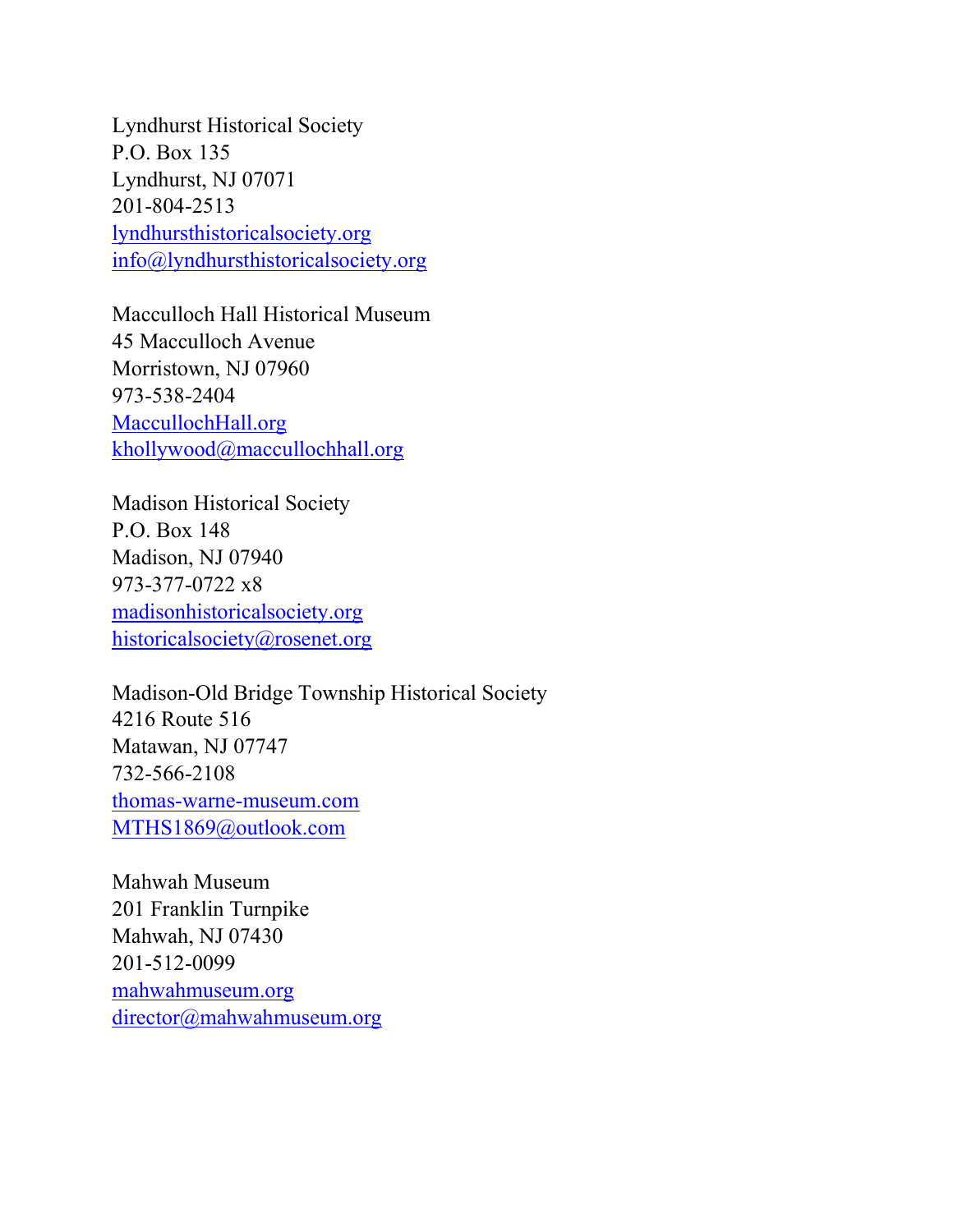Manalapan Twp Historical Committee 120 Route 522 Manalapan, NJ 07726 732-446-8308 mhc@mtnj.org

Margate Historical Society P.O. Box 3001 Margate City, NJ 08402 609-823-6546 margatelibrary.org/index.php/historical-society gwen@margatelibrary.org

Matawan Historical Society P.O. Box 41 Matawan, NJ 07747 732-742-7735 matawanhistoricalsociety.org rwmontfort@aol.com

Society of Mayflower Descendants in the State of New Jersey 184 Kihade Trail Medford Lakes, NJ 08055 609-605-1399 njmayflower.org inquiry@njmayflower.org

Meadowlands Museum 91 Crane Avenue Rutherford, NJ 07070 201-935-1175 meadowlandsmuseum.com meadowlandsmuseum@verizon.net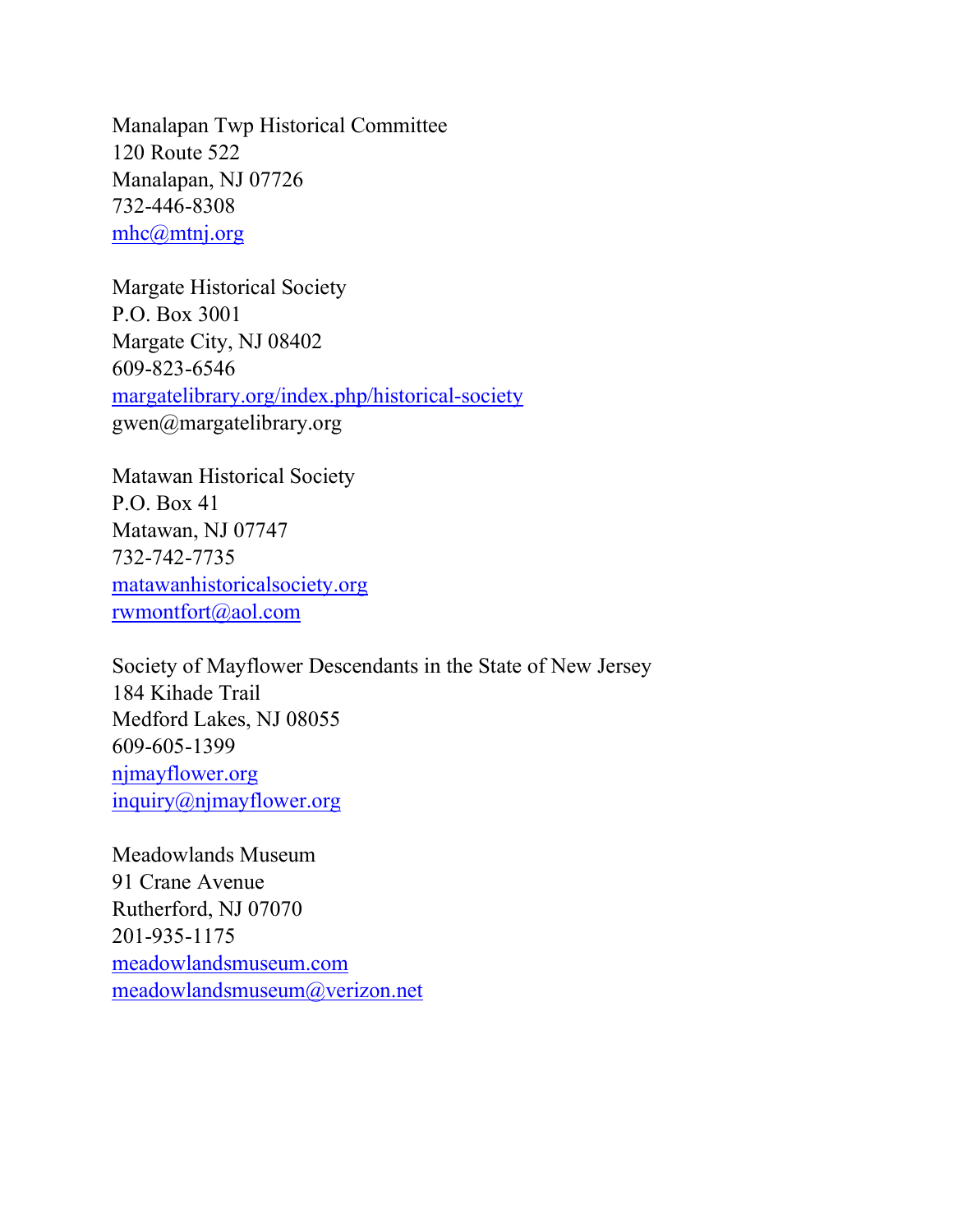Meadows Foundation 1289 Easton Avenue Somerset, NJ 08873 732-748-7657 themeadowsfoundation.org tmf.org1289@gmail.com

Medford Historical Society P.O. Box 362 Medford, NJ 08055 609-654-5382 MedfordHistory.org stautspnt@aol.com

Medical History Society of NJ c/o UMDNJ Special Collections Smith Library 30 12th Ave PO Box 1709 Newark, NJ 07101-1709 973-972-7830 mhsnj.org vietrora@umdnj.edu

Mendham Borough Historical Society 9 Essex Drive Mendham, NJ 07945 973-543-6081 inmendham.com/mbhist.htm history@inmendham.com

Mercer County Cultural & Heritage Commission 640 South Broad Street 4th Floor Trenton, NJ 08650 609-278-2712 mercercounty.org tfagan@mercercounty.org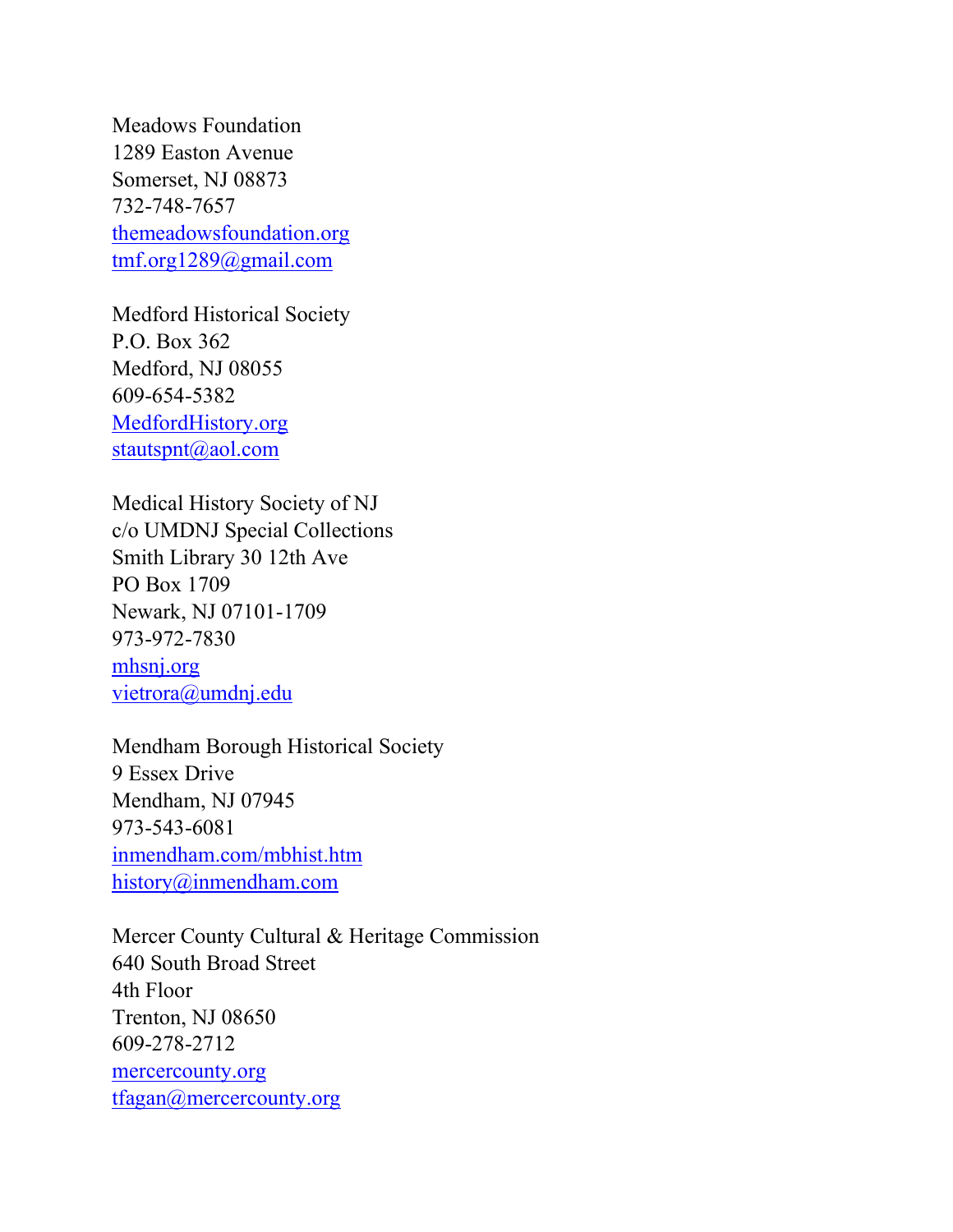Merchants & Drovers Tavern Museum Assn. P.O. Box 1842 Rahway, NJ 07065 732-381-0441 merchantsanddrovers.org merchantsanddrovers@gmail.com

Merchantville Historical Society 1 West Maple Avenue, Merchantville, NJ 08109 856-665-6271 facebook.com/Merchantville-Historical-Society MrsMerch@aol.com

Fellowship for Metlar House 1281 River Road Piscataway, NJ 08855 732-463-8363 metlarbodinehousemuseum.org metlarbodine@gmail.com

Metuchen-Edison Historical Society P.O. Box 61 Metuchen, NJ 08840 732-225-9451 metuchen-edisonhistsoc.org info@metuchen-edisonhistsoc.org

Mid-Atlantic Center for the Arts P.O. Box 340 Cape May, NJ 08204 800-275-4278 capemaymac.org mac4arts@capemaymac.org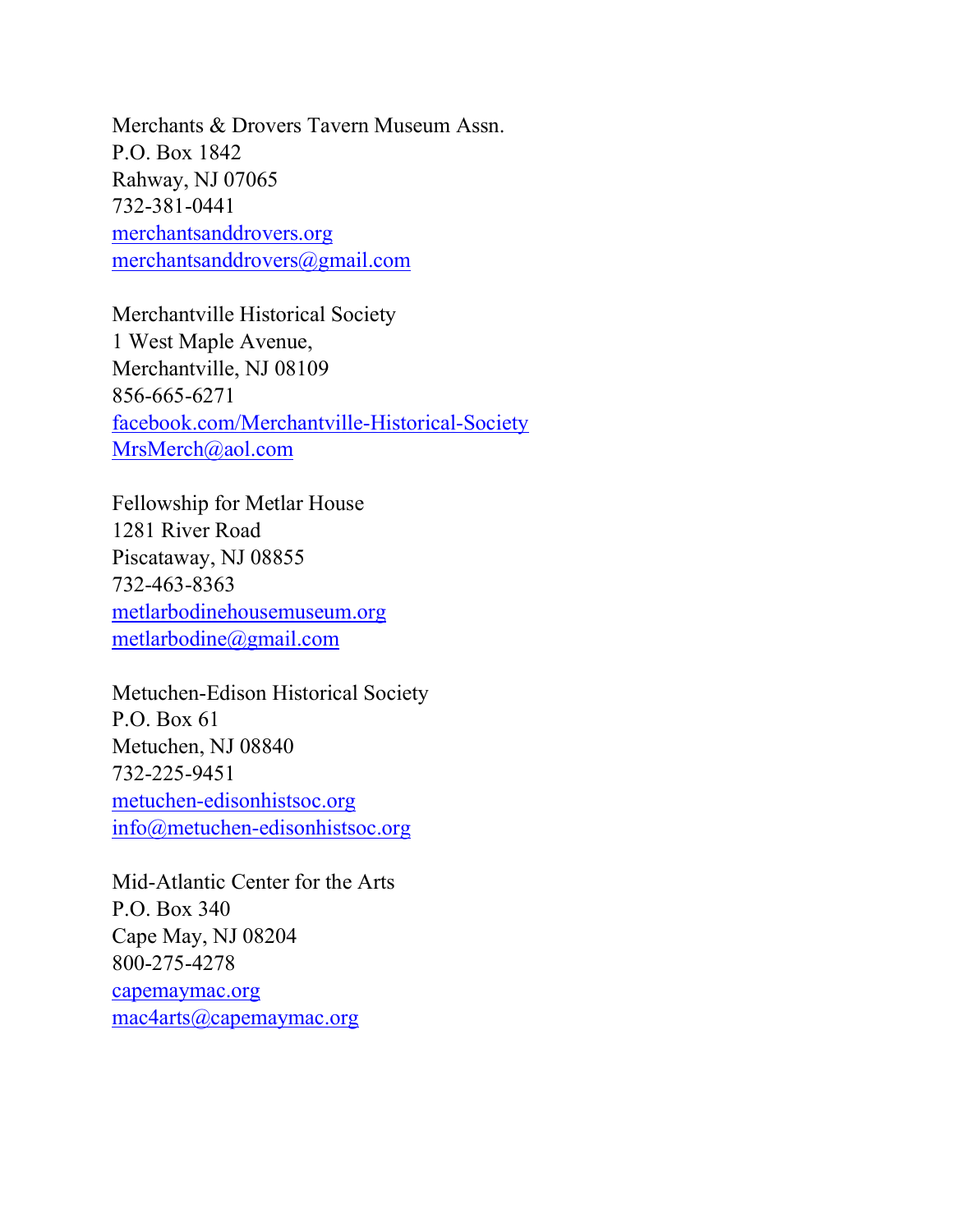Middlesex County Office of Arts & History 703 Jersey Avenue New Brunswick, NJ 08901 732-745-4489 co.middlesex.nj.us/Government/Departments/BDE/CulturalandHeritage/ cultureandheritage@co.middlesex.nj.us

Middletown Township Historical Society P.O. Box 180 Middletown, NJ 07748 facebook.com/middletownhistory middletownhistory@gmail.com

Millburn-Short Hills Historical Society P.O. Box 243 Short Hills, NJ 07078 973-564-9519 mshhistsoc.org mshhs@comcast.net

Millville Historical Society 200 E. Main Street Millville, NJ 08332 856-293-1078 www.millhistsoc.org mlvhistsoc@netzero.com

Friends of Monmouth Battlefield P.O. Box 122 Tennent, NJ 07763 609-448-6355 friendsofmonmouth.org dmartin@peddie.org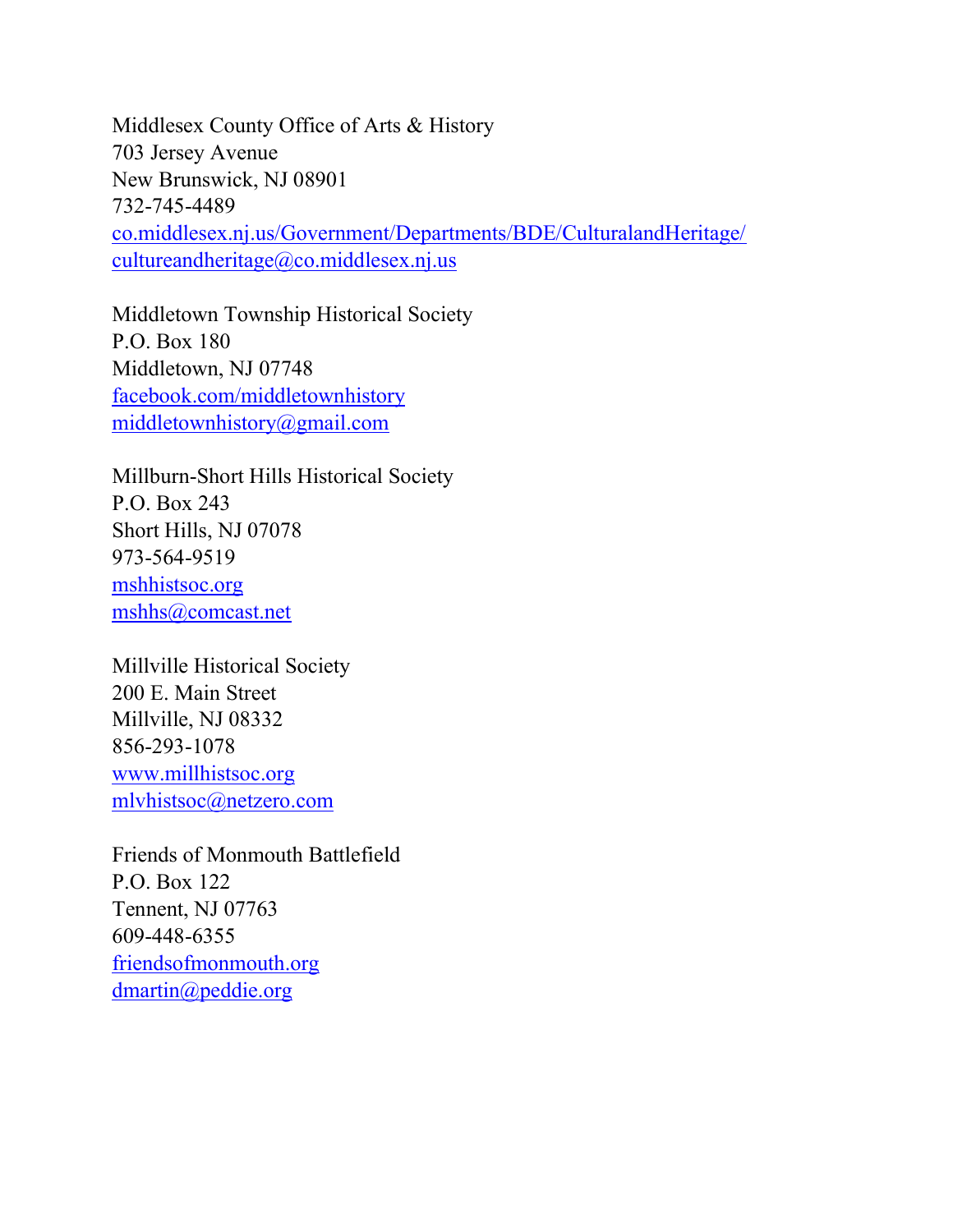Monmouth County Archives 125 Symmes Drive Manalapan, NJ 07726 732-308-3771 visitmonmouth.com/archives  $gsaretzk@co.monmouth.nj.us$ 

Monmouth County Genealogy Society P. O. Box 5 Lincroft, NJ 07738 609-448-9515 njmcgs.org which34@optonline.net

Monmouth County Historical Association 70 Court Street Freehold, NJ 07728 732-462-1466 monmouthhistory.org info@monmouthhistory.org

Monmouth County Historical Commission Hall of Records 1 East Main Street Freehold, NJ 07728 732-431-7413 visitmonmouth.com john.fabiano@co.monmouth.nj.us

Monroe Township Historic Preservation Commission 1 Municipal Plaza Monroe Township, NJ 08831 732-521-4400 https://monroetwp.com/index.php/boards-commisions/historic-preservation jkaterba@monroetud.com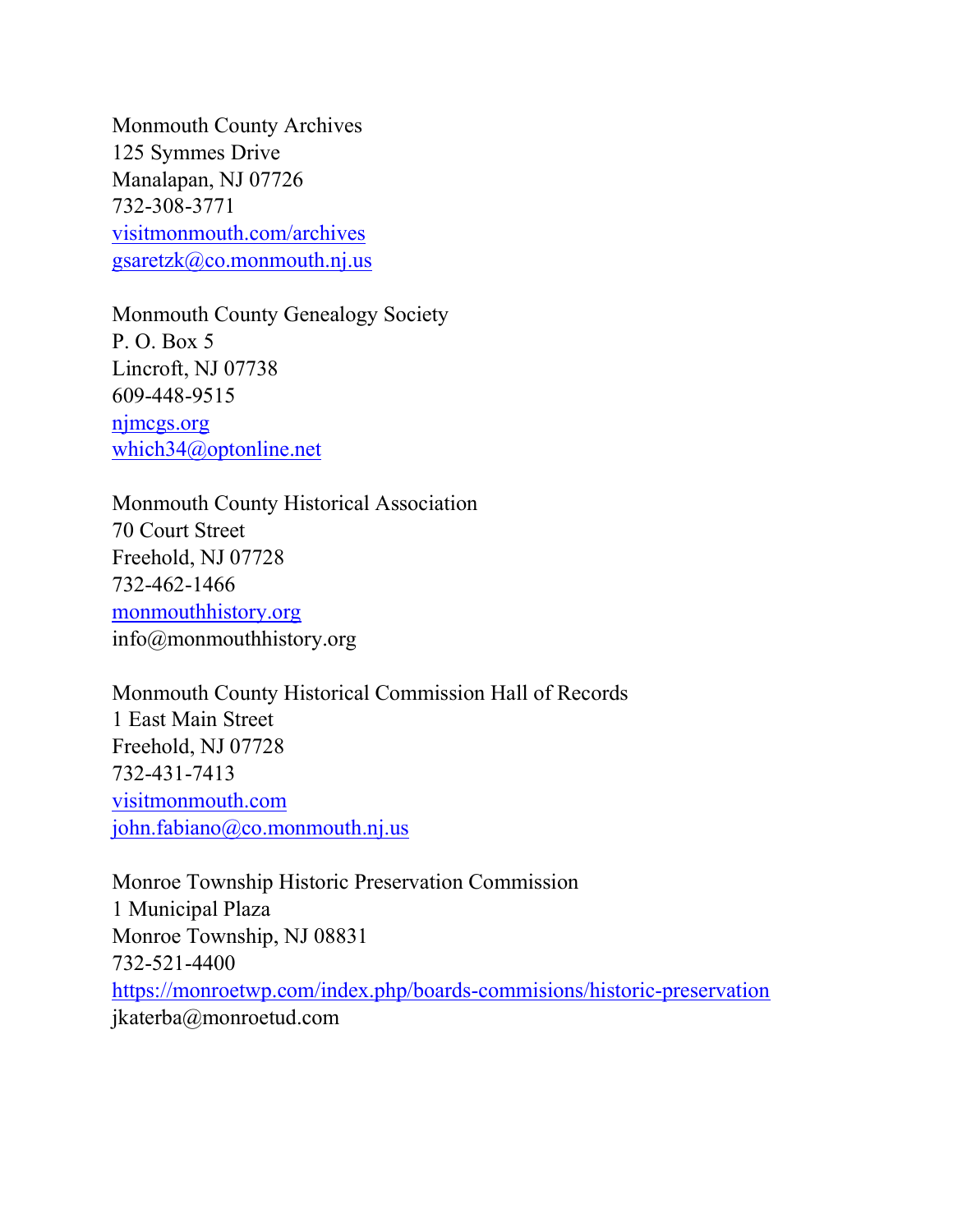Monroe Township Historical Society 313 South Main Street Williamstown, NJ 08094 856-875-2943

Montague Association For The Restoration of Community History P.O. Box 1101 Montague, NJ 07827 973-293-3106 montaguehistory.org richhojones@hotmail.com

Montclair History Center 108 Orange Road Montclair, NJ 07042 973-744-1796 montclairhistorical.org mail@montclairhistorical.org

Montrose Park Historic District Association P.O. Box 953 South Orange, NJ 07079 mphda.org info@mphda.org

Montville Township Historical Society P.O. Box 519 Montville, NJ 07045 973-394-0554 montvillehistoricalsociety.org kagofish@yahoo.com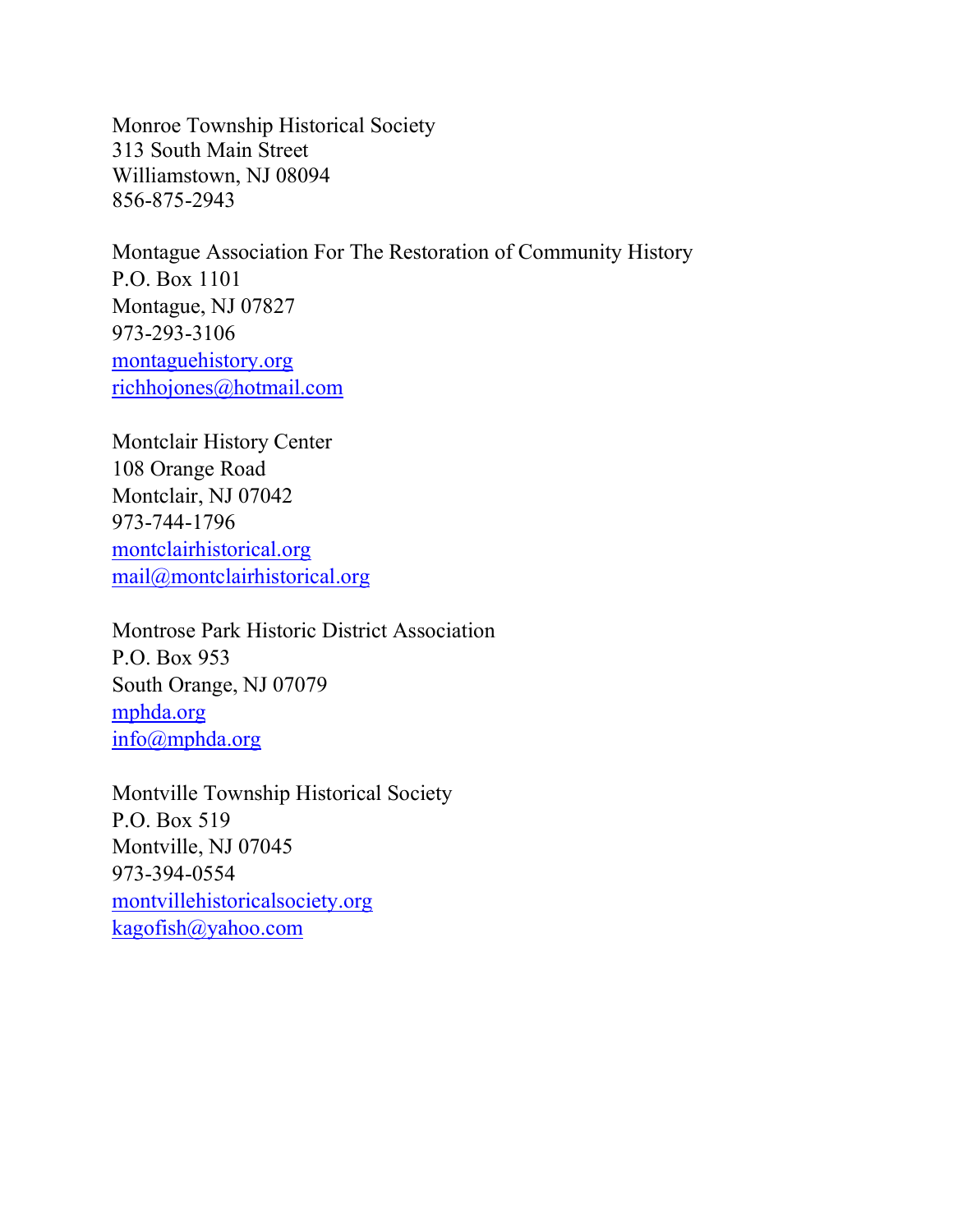Historical Society of Moorestown P.O. Box 477 12 High Street Moorestown, NJ 08057 856-235-0353 moorestownhistory.org moorestownhistory@comcast.net

Morris County Heritage Commission P.O. Box 900 Morristown, NJ 07963 973-829-8117 morriscountynj.gov/mchc/ Heritage@co.morris.nj.us

Morris County Historical Society at Acorn Hall 68 Morris Avenue Morristown, NJ 07960 973-267-3465 acornhall.org mchsacornhall@gmail.com

Morris Plains Museum Association P.O. Box 231 Morris Plains, NJ 07950 973-683-1089 morrisplainsmuseum.com info@morrisplainsmuseum.com

Morristown National Historical Park 30 Washington Place Morristown, NJ 07960 973-539-2016 nps.gov/morr jude pfister@nps.gov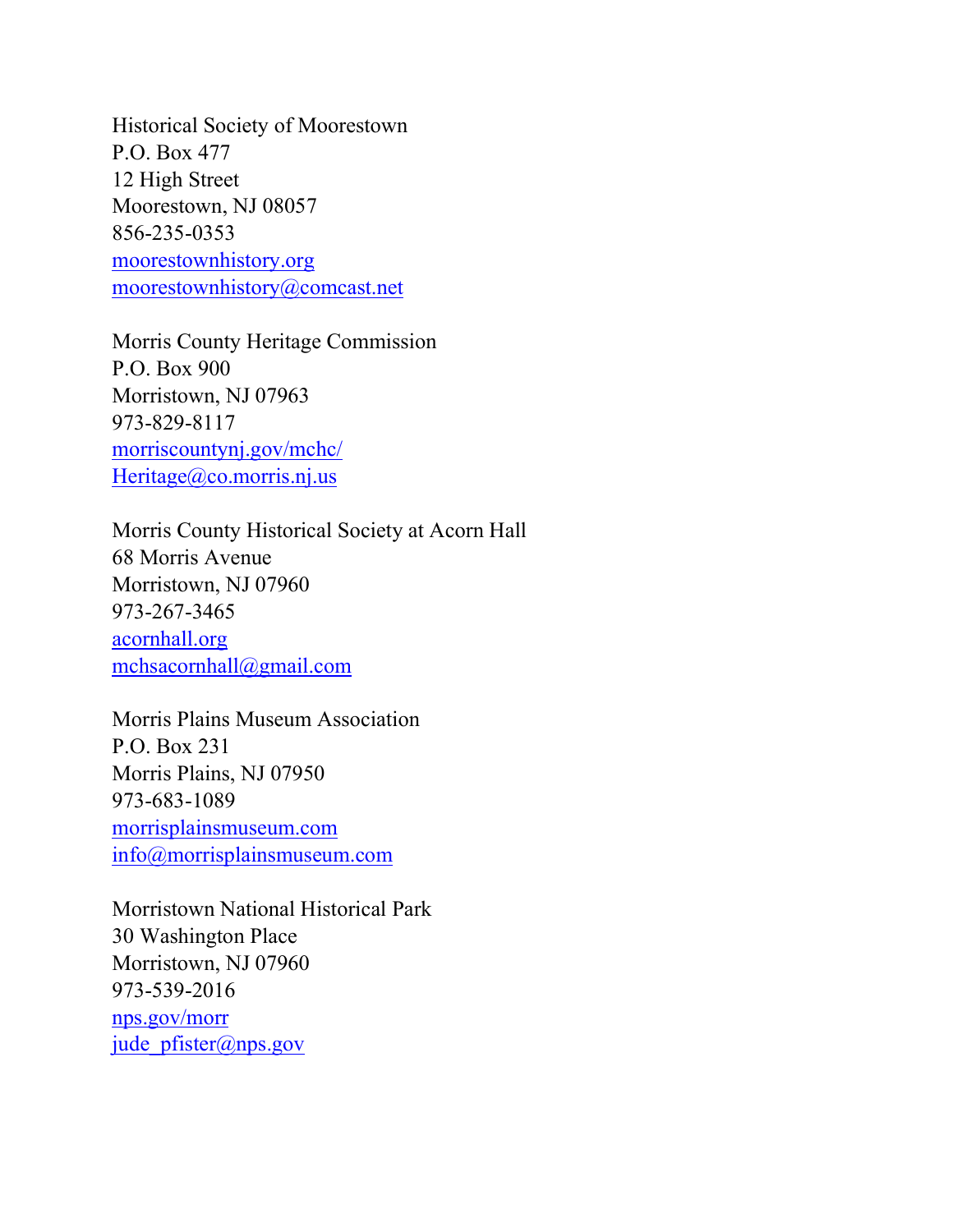Morven Museum and Garden 55 Stockton Street Princeton, NJ 08540 609-924-8331 morven.org info@morven.org

Mount Amwell Project 97 Bissell Road Lebanon, NJ 08833 908-236-0276 mtamwell.org info@mtamwell.org

Mount Tabor Historical Society P.O. Box 271 Mount Tabor, NJ 07878 973-975-0001 mounttabornj.org mths@mounttabornj.org

Mountain Lakes Historic Preservation Committee 400 Boulevard Mountain Lakes, NJ 07046 201-572-1774 mtnlakes.org hpc@mtnlakes.org

Mountainside Restoration Committee 1385 Route 22 East Mountainside, NJ 07092 908-789-9420 mountainsidehistory.org hetfieldhouse1@yahoo.com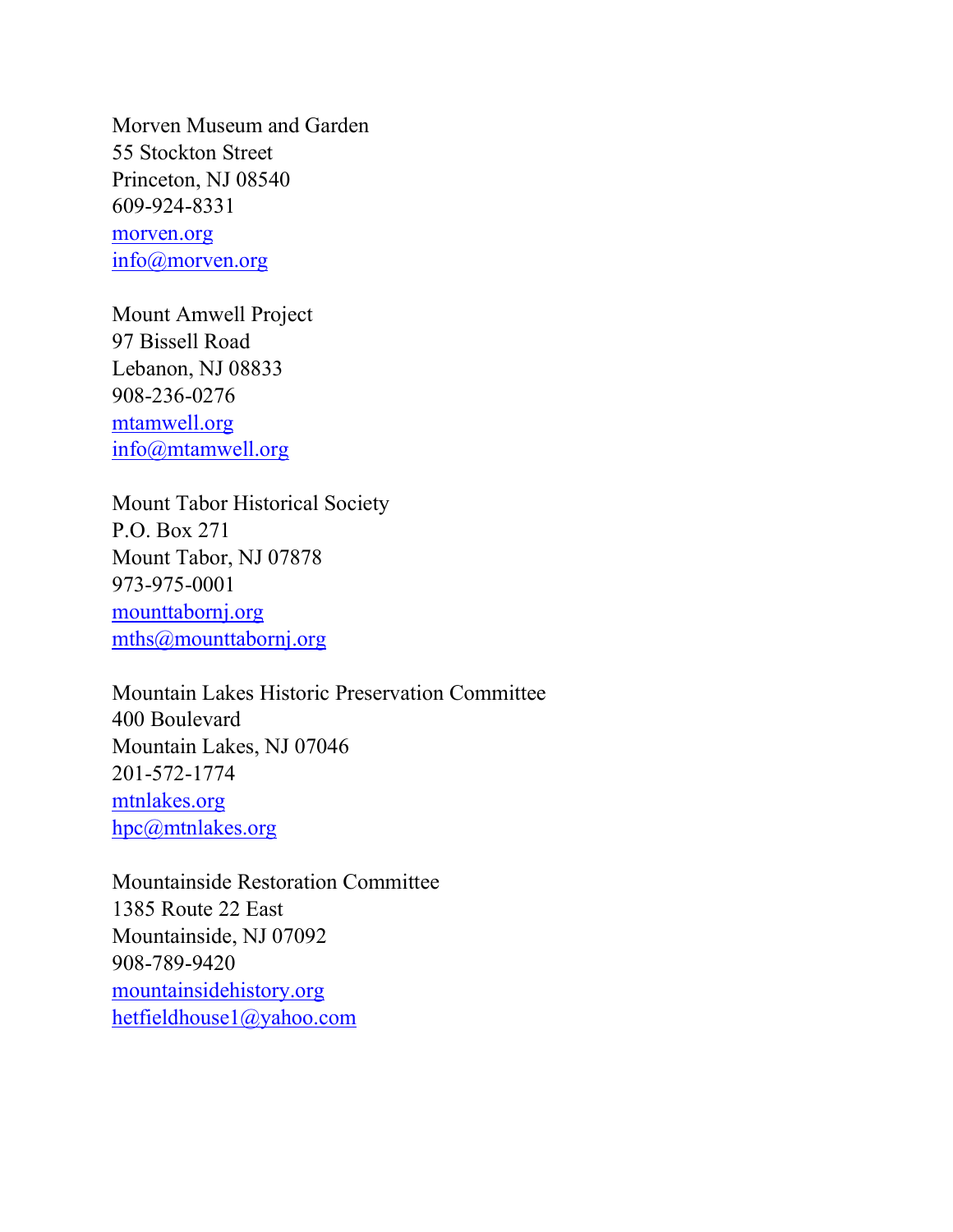National Society of Colonial Dames-NJ 180 Burrs Road Westampton, NJ 08060 609-267-6996 colonialdamesnj.org colonialdamesnj@comcast.net

Naval Air Station Wildwood (S) 500 Forrestal Road Rio Grande, NJ 08242 609-886-8787 usnasw.org aviationmuseum@comcast.net

Navesink Marine Heritage Association 930 West Front Street Red Bank, NJ 07701 732-530-2035 contact@navesinmartime.org

New Brunswick Historical Society 60 Livingston Avenue New Brunswick, NJ 08901 732-745-5108 newbrunsickhistorical@gmail.com

North Jersey American Revolution Round Table 30 Washington Place Morristown, NJ 07960 908-234-1509 njhistoryroundtables.org/NJARRT/Start.html njamerrevrt@aol.com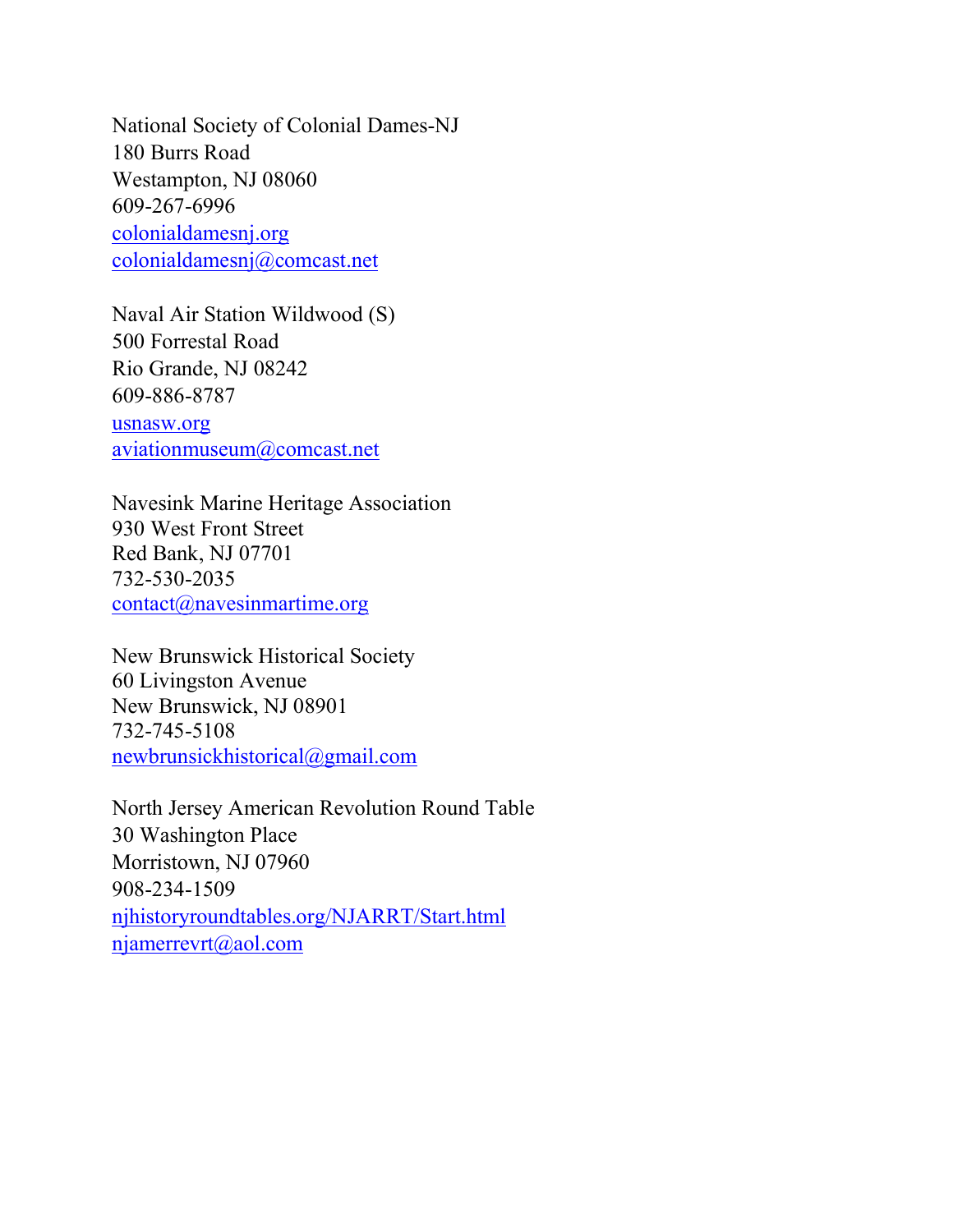New Jersey Catholic Historical Commission Walsh Library 400 S. Orange Avenue South Orange, NJ 07079 973-275-2378 blogs.shu.edu/njchc/ Alan.Delozier@shu.edu

North Jersey Civil War Round Table 3 Cambridge Road Morris Plains, NJ 07950 973-267-9075 njhistoryroundtables.org njamerrevrt@aol.com

North Jersey Highlands Historical Society P.O. Box 248 Ringwood, NJ 07456 973-839-2389 northjerseyhistory.org info@northjerseyhistory.org

New Jersey Historical Society 52 Park Place Newark, NJ 07102 973-596-8500 jerseyhistory.org stettamanti@jerseyhistory.org

New Jersey Historic Trust P.O. Box 457 Trenton, NJ 08625 609-984-0473 njht.org njht@dca.state.nj.us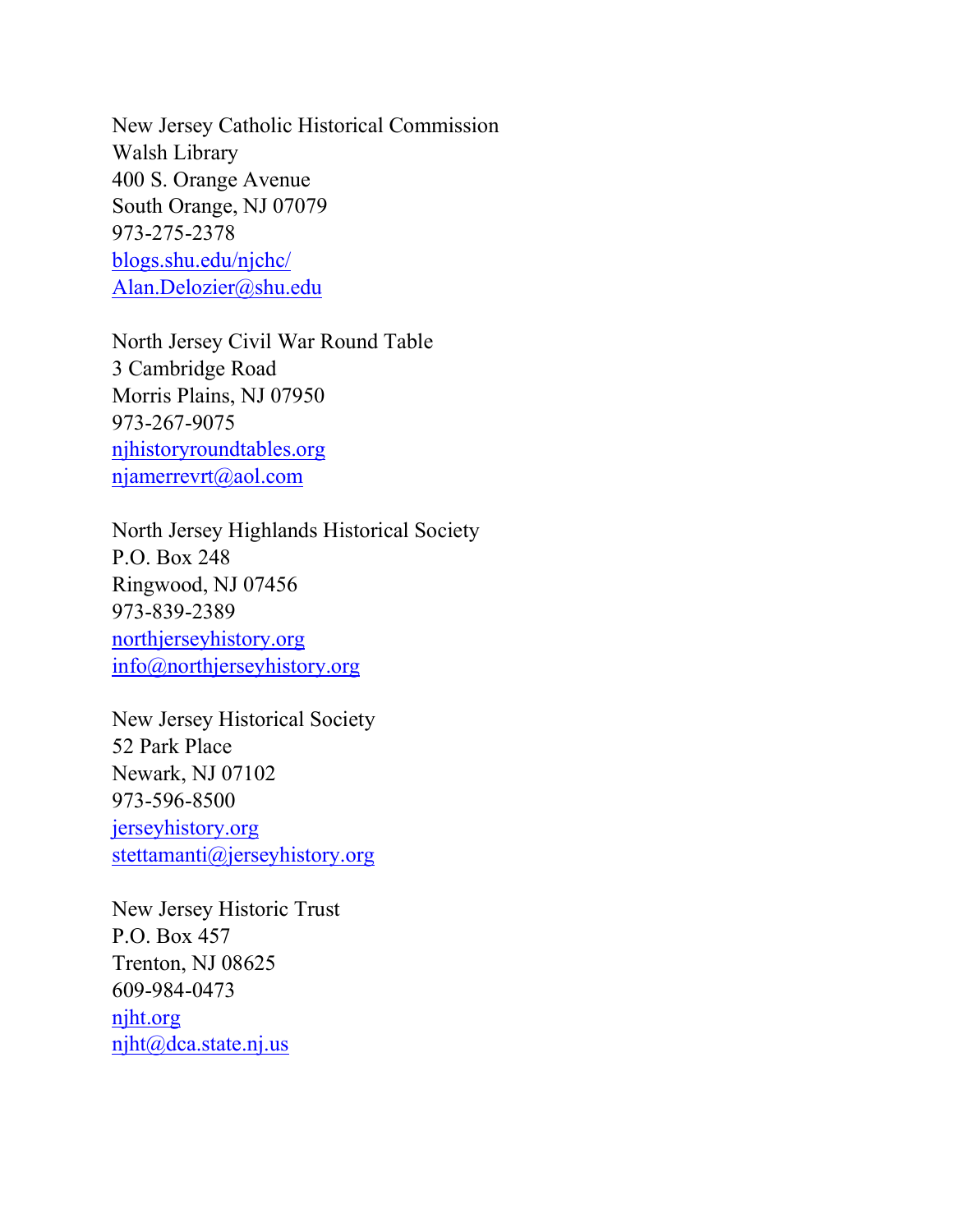North Jersey History & Genealogy Center Morristown & Morris Township Library One Miller Road Morristown, NJ 07960 973-538-3473 jfpl.org james.lewis@mainlib.org

New Jersey Lighthouse Society, Inc. c/o Karen Owen P.O. Box 194 Pedricktown, NJ 08067856-299-7583 njlhs.org njlhs@njlhs.org

New Jersey Postal History Society 125 Turtleback Road Califon, NJ 07830 908-832-9578 njpostalhistory.org president@njpostalhistory.org

New Jersey Scout Museum 705 Ginesi Drive Morganville, NJ 07751 732-809-7040 njsm.org president@njsm.org

New Jersey State Library 185 N. State Street P.O. Box 520 Trenton, NJ 08625 609-278-2640/162 rfitzpatrick@njstatelib.org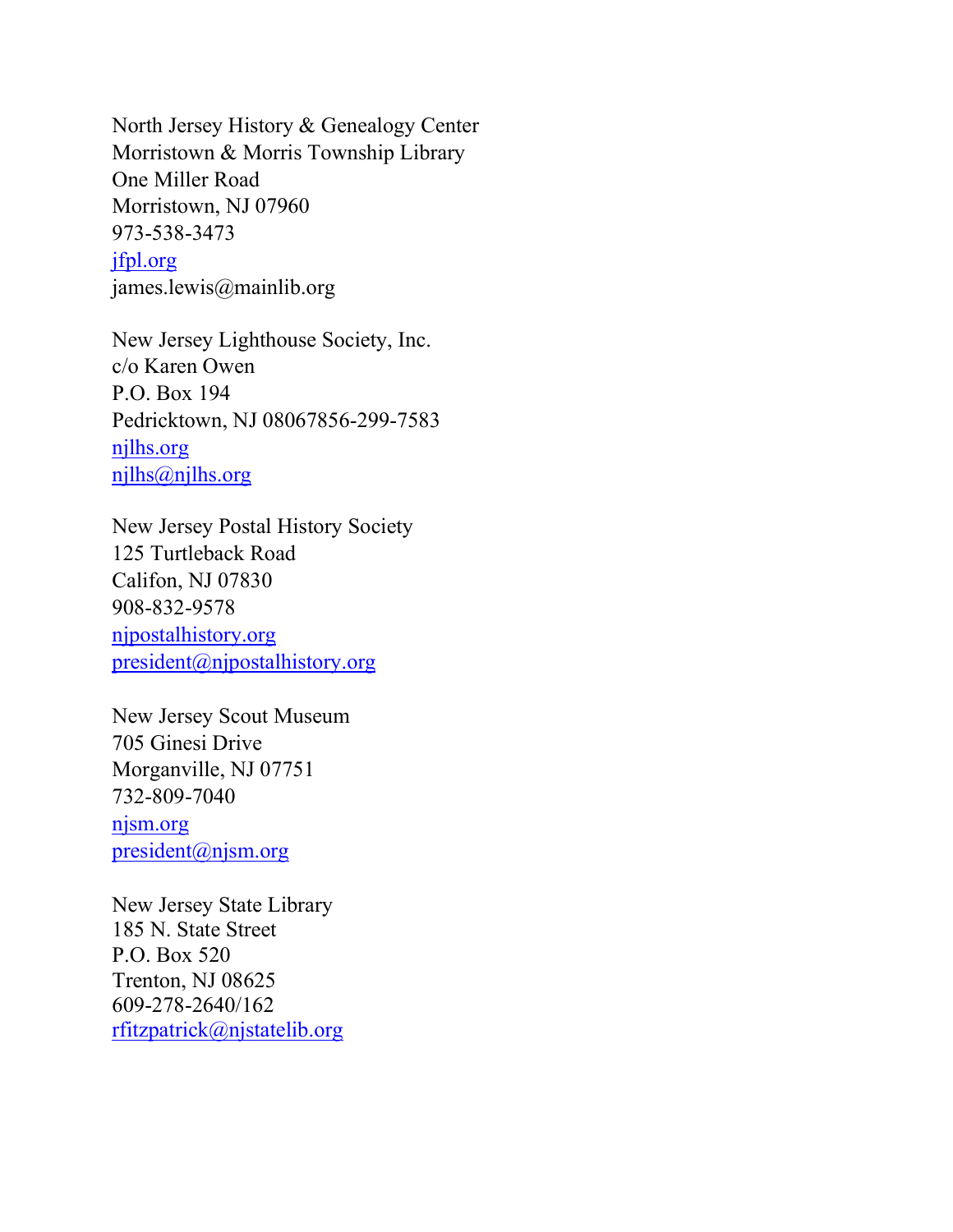New Jersey State Museum P.O. Box 530 Trenton, NJ 08625-530 609-826-3935 state.nj.us/state/museum/ Nicholas.Ciotola@sos.state.nj.us

New Jersey State Organization of Questers 109 Ridgeway Drive Bordentown, NJ 08505 609-529-5925 nancycall@gmail.com

New Providence Historical Society 377 Elkwood Avenue New Providence, NJ 07974 908-463-4108 newprovidencehistorical.com Kale.Linda@yahoo.com

Newark History Society 140 Cooper Avenue Montclair, NJ 07043 917-254-5028 newarkhistorysociety.org NewarkHistorySoc@gmail.com

Newark Preservation & Landmarks Committee P.O. Box 1066 Newark, NJ 07102 973-643-4104 newarklandmarks.org zeminzhang23@yahoo.com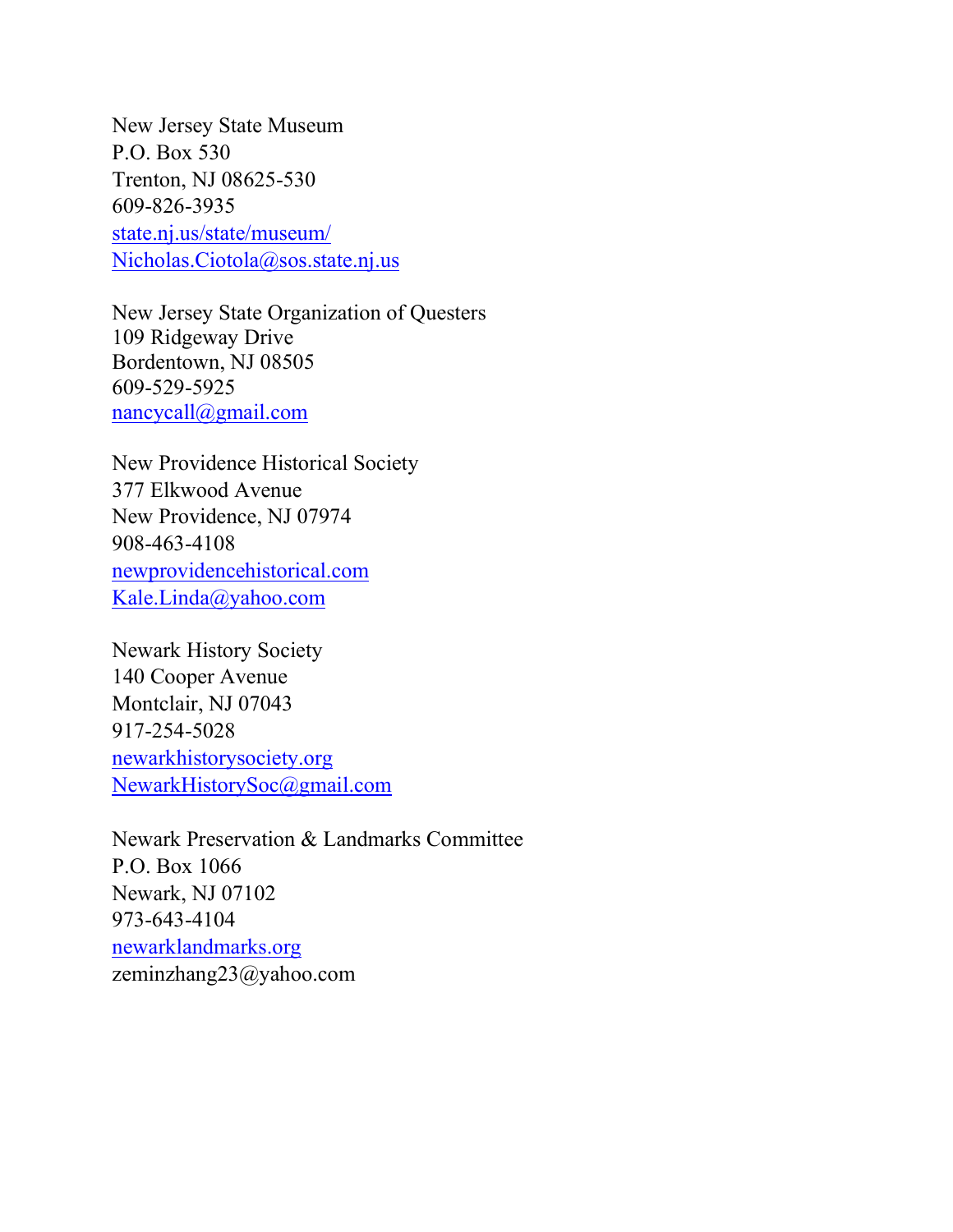Northwest Bergen Hist. Coalition 302 Kensington Drive Ridgewood, NJ 07450 201-652-7354 smbrogan@aol.com

Oakeside-Bloomfield Cultural Center 240 Belleville Avenue Bloomfield, NJ 07003 973-429-0960 oakeside.org oakeside240@aol.com

Oakland Historical Society P.O. Box 296 Oakland, NJ 07436 201-337-9652 oaklandhistoricalsociety.org ohs.inc1966@verizon.net

Ocean City Historical Museum 1735 Simpson Avenue, Ocean City, NJ 08226 609-399-1801 ocnjmuseum.org info@ocnjmuseum.org

Ocean County Cultural and Heritage Commission 1198 Brandon Road Toms River, NJ 08753 732-929-4779 co.ocean.nj.us/ch/ culturalheritage@co.ocean.nj.us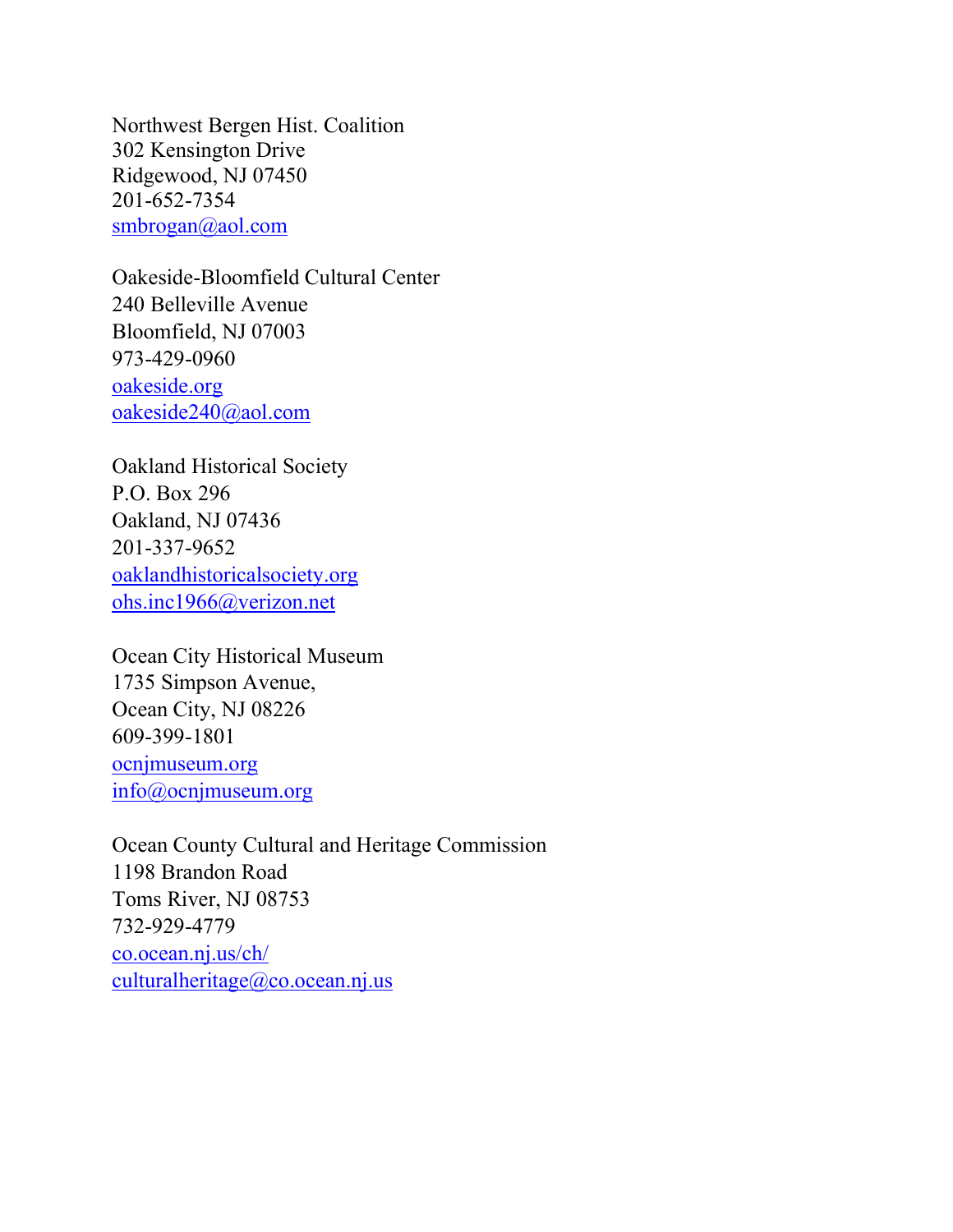Ocean County Historical Society 26 Hadley Avenue Toms River, NJ 08753 732-341-1880 oceancountyhistory.org oceancounty.history@verizon.net

Historical Society of Ocean Grove P.O. Box 446 Ocean Grove, NJ 07756 732-774-1869 historicalsocietyofoceangrove.org nfo@historicalsocietyofoceangrove.org

Township of Ocean Historical Museum P.O. Box 516 Oakhurst, NJ 07755 732-531-2136 oceanmuseum.org OceanMuseum@yahoo.com

Old Baldy Civil War Round Table 211 Bergen Avenue Voorhees, NJ 08043 oldbaldycwrt.org oldbaldycwrt@verizon.net

Old Barracks Museum 101 Barrack Street Trenton, NJ 08608 609-396-1776 barracks.org Barracks@voicenet.com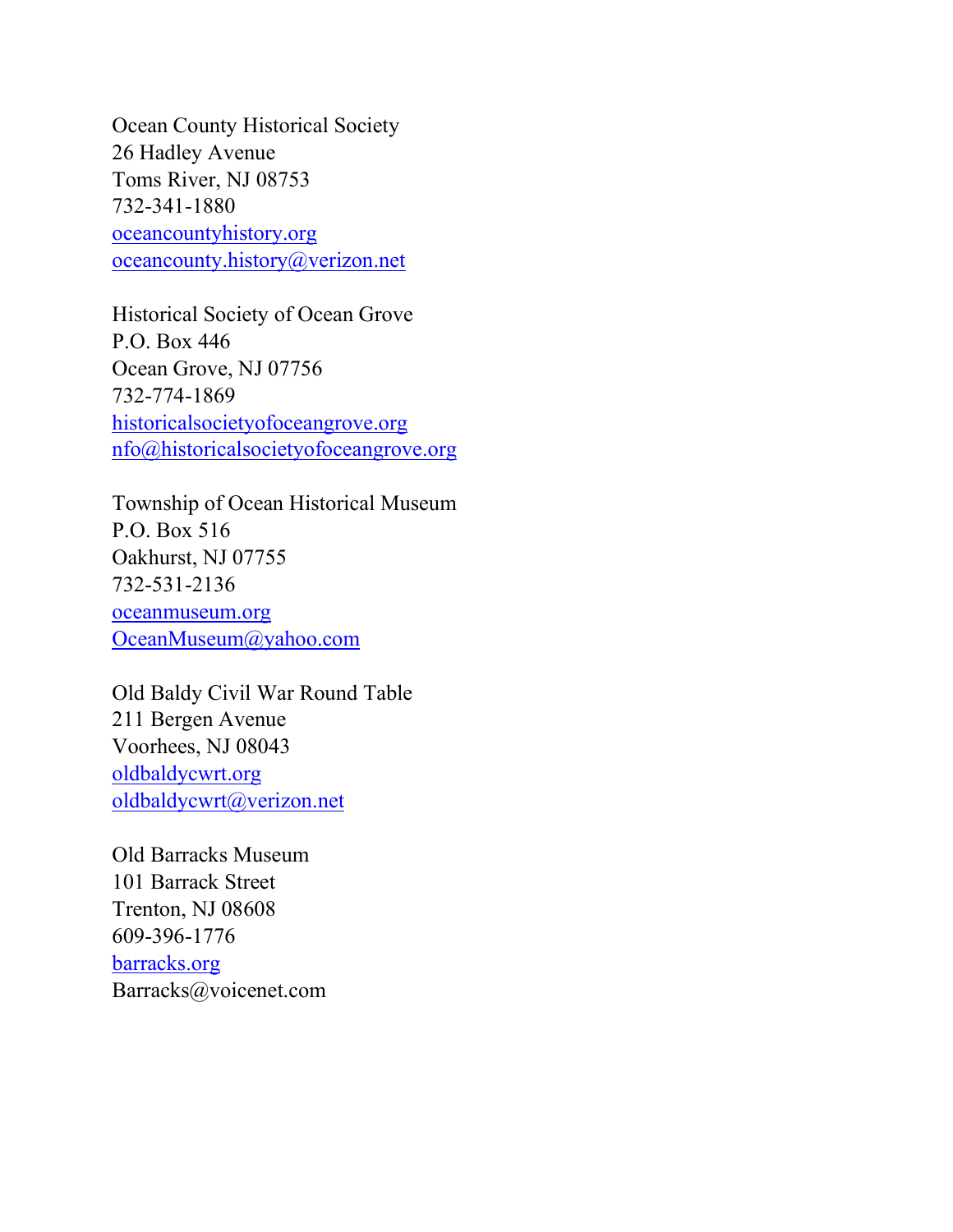Historical Society of Old Randolph P.O. Box 1776 Ironia, NJ 07845 973-989-7095 randolphnj.org hsor@juno.com

Friends of the Old Yellow Meeting House P.O. Box 23 Cream Ridge, NJ 08514 703-770-7399 oymh.org lisa.milazzo@hotmail.com

Parker Homestead 1665 Inc P.O. Box 82 Little Silver, NJ 08757 keithwells@gmail.com

Parsippany Historical & Preservation Society P.O. Box 6266 Parsippany, NJ 07054 201-572-8178 parsippanyhistoricalsociety.org parhistsociety@gmail.com

Partners in Preservation P.O. Box 2538 Wildwood, NJ 08260 609-729-4515 wildwoodnjhistory.com email partnersinpreservation@yahoo.com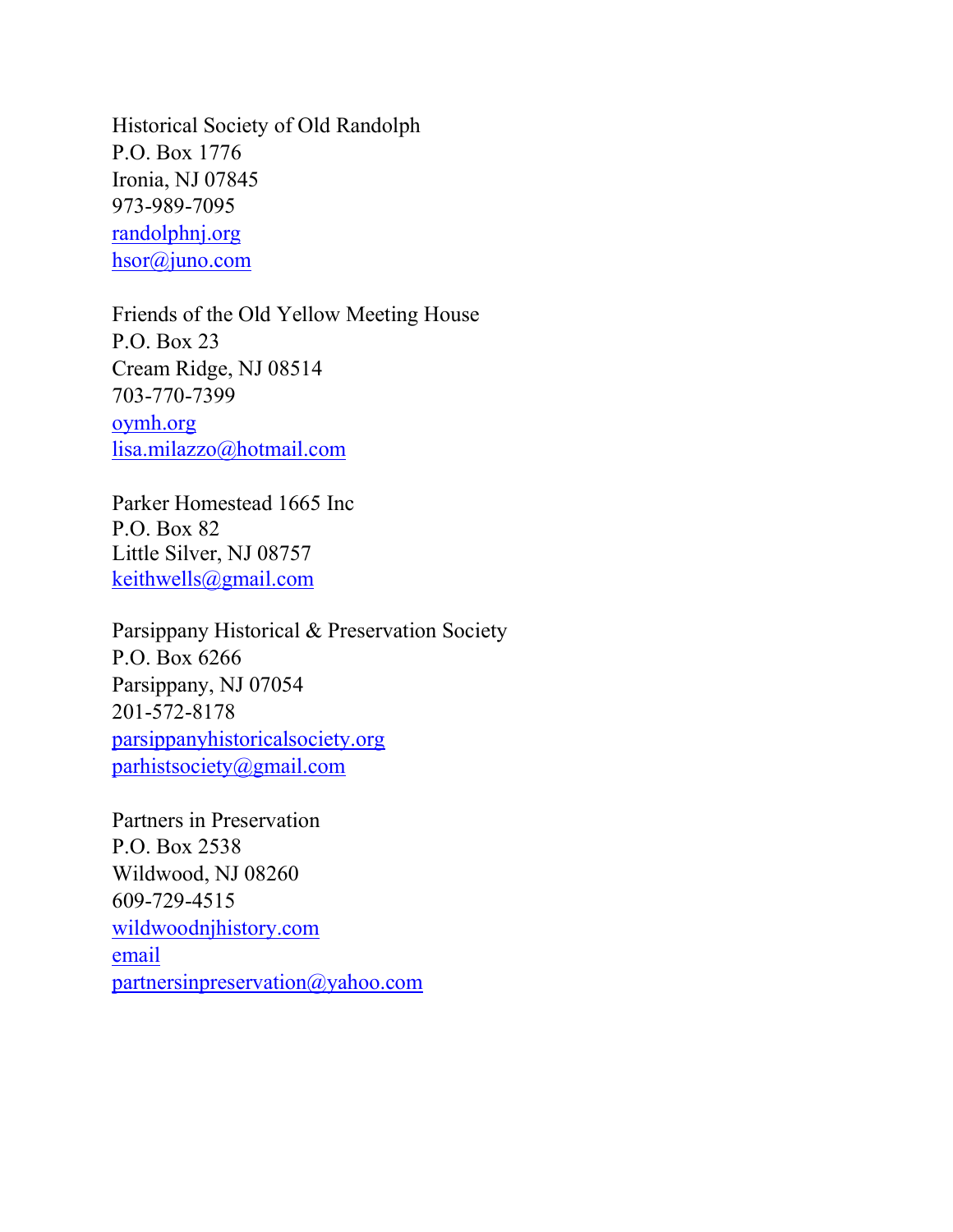Pascack Historical Society P.O. Box 85 Park Ridge, NJ 07656 201-573-0307 pascackhistoricalsociety.org email info@pascackhistoricalsociety.org

Passaic County Historical Society 3 Valley Road Paterson, NJ 07503 973-247-0085 lambertcastle.org lambertcastle@verizon.net

Paterson Museum 2 Market Street Paterson, NJ 07501 973-321-1260 patersonmuseumfoundation.com museaumgiacomo@yahoo.com

Pequannock Township Historical Society P.O. Box 242 Pompton Plains, NJ 07444 862-666-9784 pequannockhistory.org info@pequannockhistory.org

Phillipsburg Historical Society 627 Charles Road Phillipsburg, NJ 08865 908-391-5945 phillipsburghistory.com phillipsburghistoricalsociety@gmail.com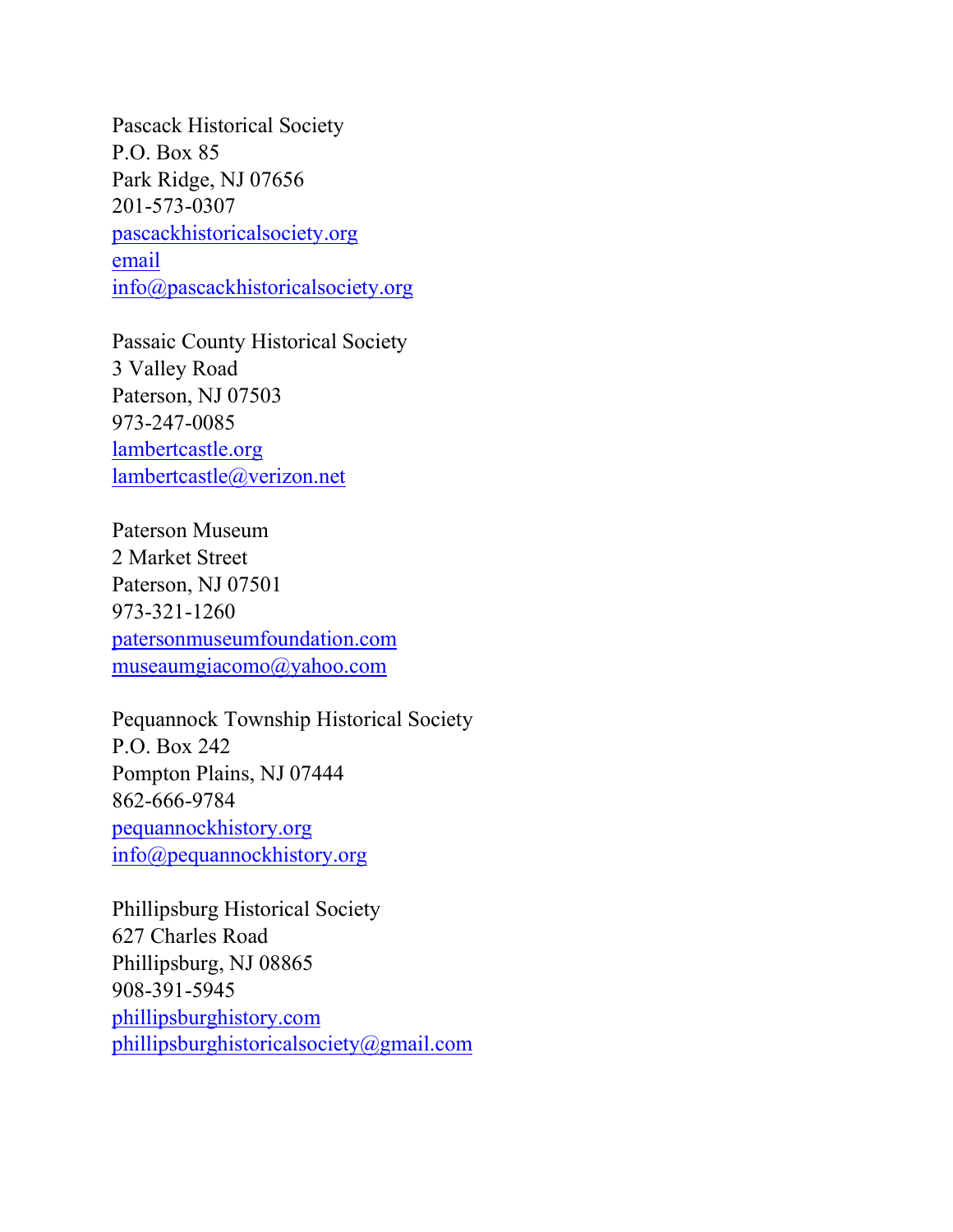Pinelands Preservation Alliance 17 Pemberton Road Southampton, NJ 08088 609-859-8860 pinelandsalliance.org ppa@pinelandsalliance.org

Historical Society of Plainfield / Drake House Museum 602 West Front Street Plainfield, NJ 07060 908-755-5831 drakehouseplainfieldnj.org drakehouseplainfieldnj@gmail.com

Plainfield Public Library 800 Park Avenue Plainfield, NJ 07060 908-757-1111 plainfieldlibrary.info drakehouseplainfield@gmail.com

Pohatcong History & Heritage Society 20 Municipal Drive Phillipsburg, NJ 08865 908-387-1493 pohatconghistory.com info@pohatconghistory.com

Point Pleasant Historical Society P.O. Box 1273 Point Pleasant Beach, NJ 08742 732-892-3091; 732-892-6414 pointpleasanthistory.com PPbhistoricalsociety@gmail.com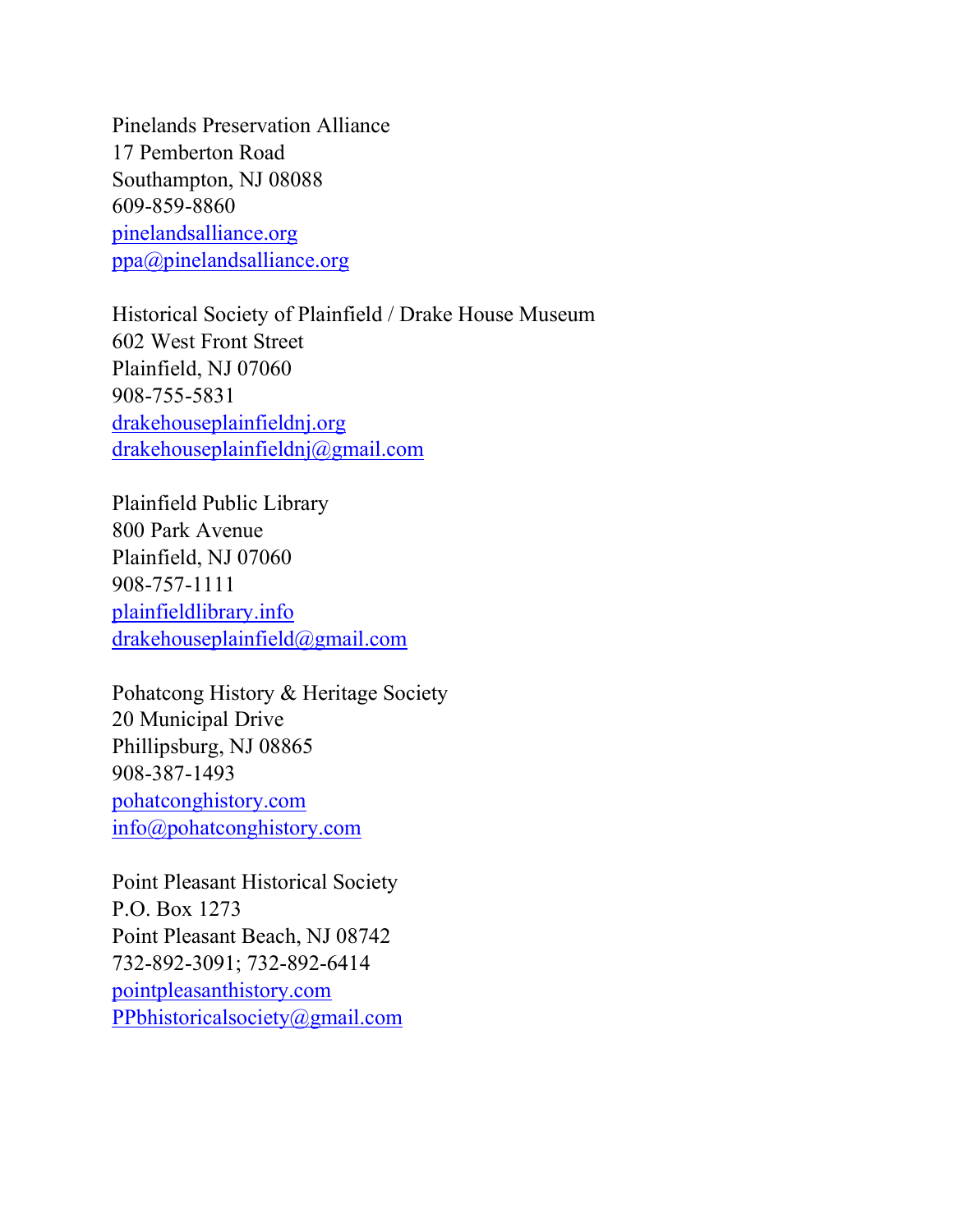Preservation New Jersey P.O. Box 7815 West Trenton, NJ 08628 973-813-2032 preservationnj.org info@preservationnj.org

Princeton Battlefield Society P. O. Box 7645 Princeton, NJ 08543 pbs1777.org kcherry10@gmail.com

Princeton Preservation Group 700 Trumbull Avenue Lawrenceville, NJ 08648 609-392-4484 gary@saretsky.com

Historical Society of Princeton 354 Quaker Road Princeton, NJ 08540 609-921-6748 princetonhistory.org erin@princetonhistory.org

Proprietary House Association 149 Kearny Avenue Perth Amboy, NJ 08861 732-826-5527 theproprietaryhouse.org info@theproprietaryhouse.org

Historical & Cultural Committee of Raritan 114 Avonridge Road Raritan, NJ 08869 908-526-7784 Karen.eastlund@gmail.com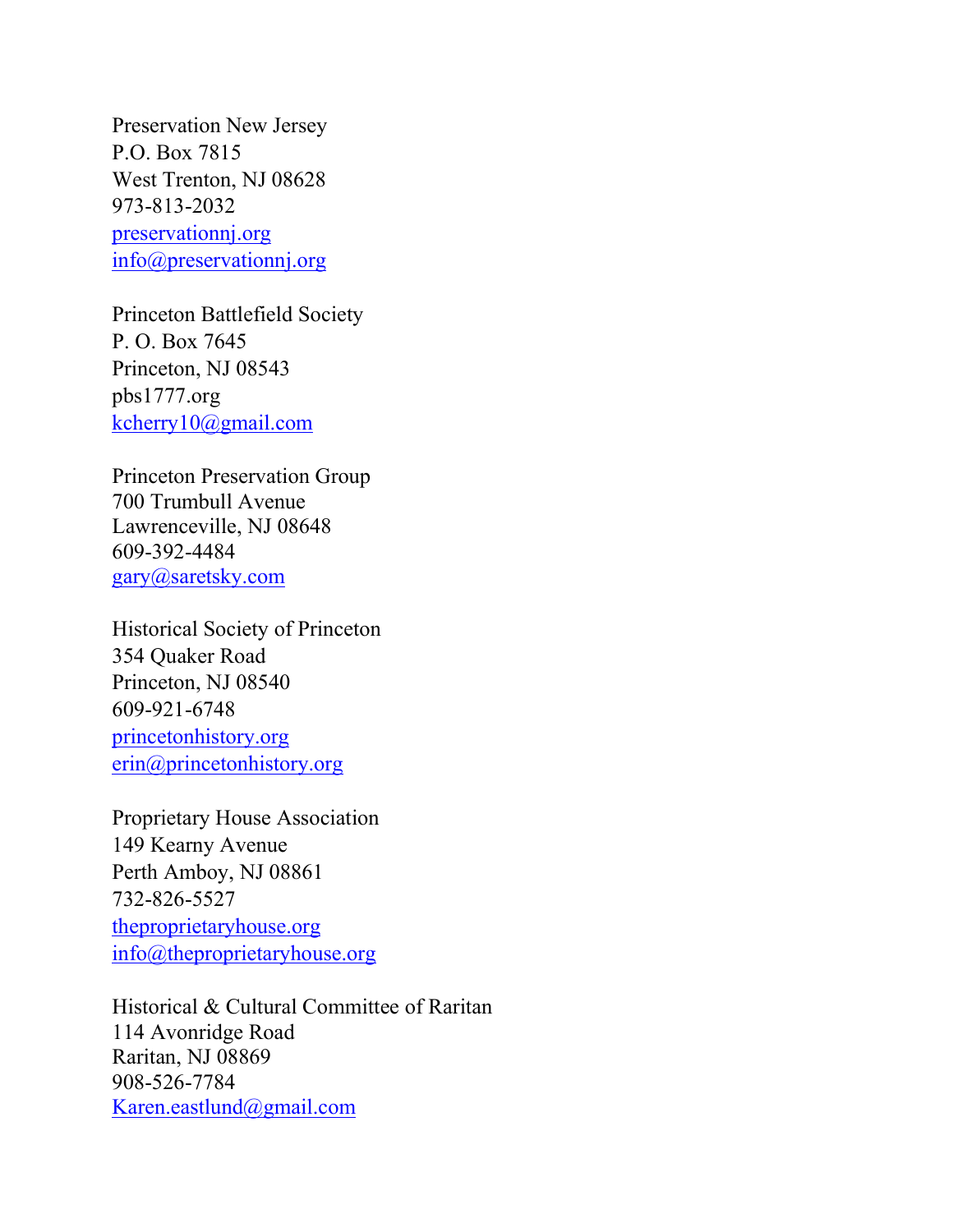Raritan-Millstone Heritage Alliance P.O. Box 5583 Somerset, NJ 08875 732-738-1165 raritanmillstone.org clausenco@aol.com

The Readington Museums 114 Dreahook Road PO Box 216 Stanton, NJ 08885 readingtonmuseums@gmail.com

Red Bank Public Library 84 West Front Street Red Bank, NJ 07701 732-842-0690 redbanklibrary.org emcdermo@lmxac.org

Red Mill Museum Village 56 Main Street Clinton, NJ 08809 908-735-4101 theredmill.org director@theredmill.org

Ridgewood Historical Society 650 East Glen Avenue Ridgewood, NJ 07450 201-445-1902 ridgewoodhistoricalsociety.org info@ridgewoodhistoricalsociety.org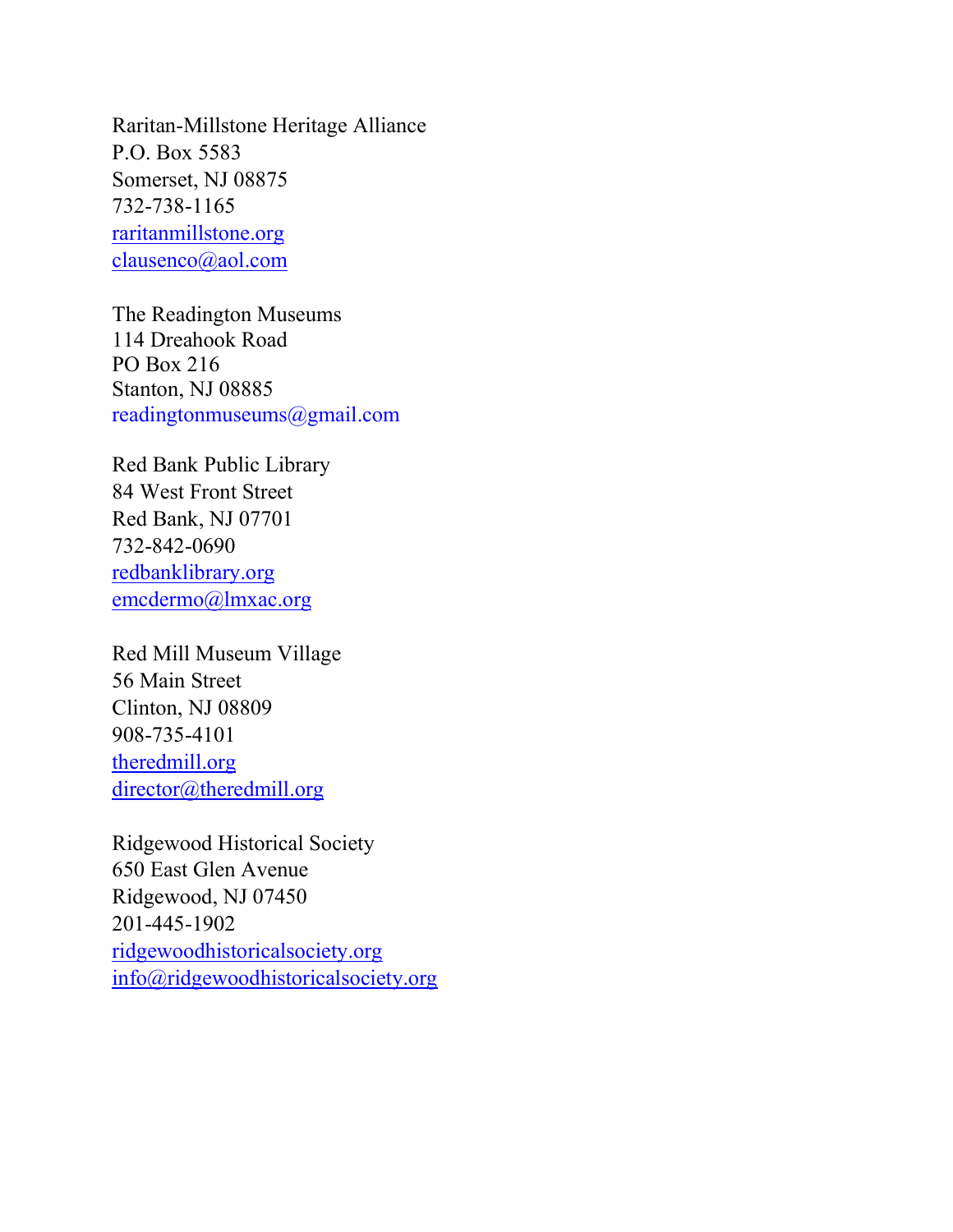Rockingham Association P.O. Box 496 Kingston, NJ 08528 609-683-7132 rockingham.net/association email rockingham1783@yahoo.com

Roebling Museum P.O. Box 9 Roebling, NJ 08554 609-499-7200 roeblingmuseum.org john.seitter@roeblingmuseum.org

Roselle Park Historical Society 309 E. Grant Avenue Roselle Park, NJ 07204 908-245-1776 roselleparkhistoricalsociety.org rphistory@rosellepark.net

Roxbury Historic Trust 209 Main Street Ledgewood, NJ 07852 973-927-7603 roxburynewjersey.com/trust.htm roxburyhistorictrust@gmail.com

Roxbury Township Historical Society PO Box 18 Succasunna, NJ 07876 973-347-1755 junger@optonline.net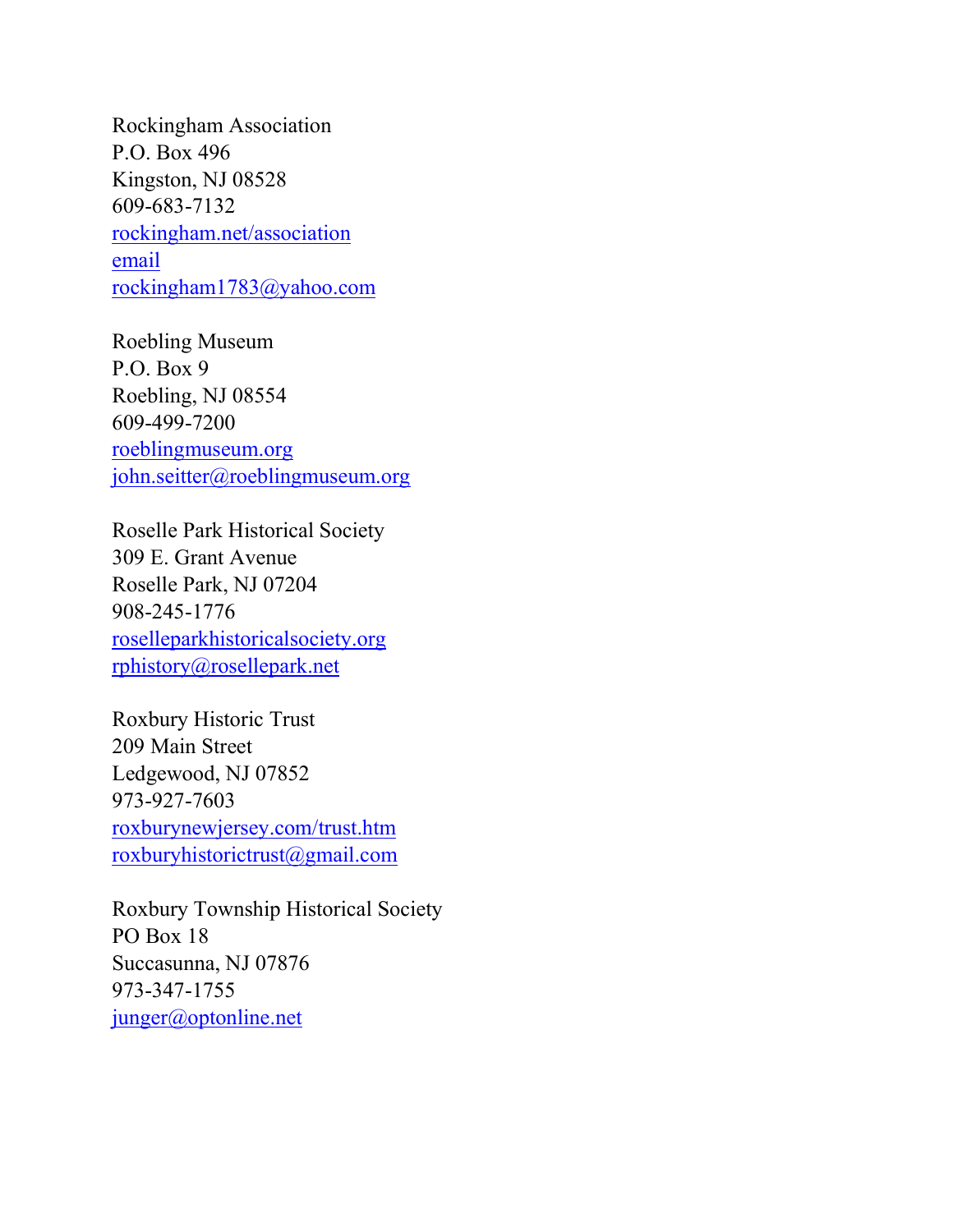Distributed Tech Services Alexander Library at Rutgers 47 Davidson Road Piscataway, NJ 08854-5603 732-932-7851 libraries.rutgers.edu rbecker@rulmail.rutgers.edu

Col. Henry Ryerson Civil War Round Table P. O. Box 161 Layton, NJ 07851 973-948-4724 ryersoncwrt.com col\_ryerson@yahoo.com

Salem County Historical Society 83 Market Street Salem, NJ 08079 856-935-5004 salemcountyhistoricalsociety.com info@salemcountyhistoricalsociety.com

Sayreville Historical Society P.O. Box 66 Sayreville, NJ 08872 732-390-7048 sayrevillehistory.org info@sayrevillehistory.org

Shrewsbury Historical Society P.O. Box 333 Shrewsbury, NJ 07702 732-530-7974 shrewsburyboro.com/#!historical-society/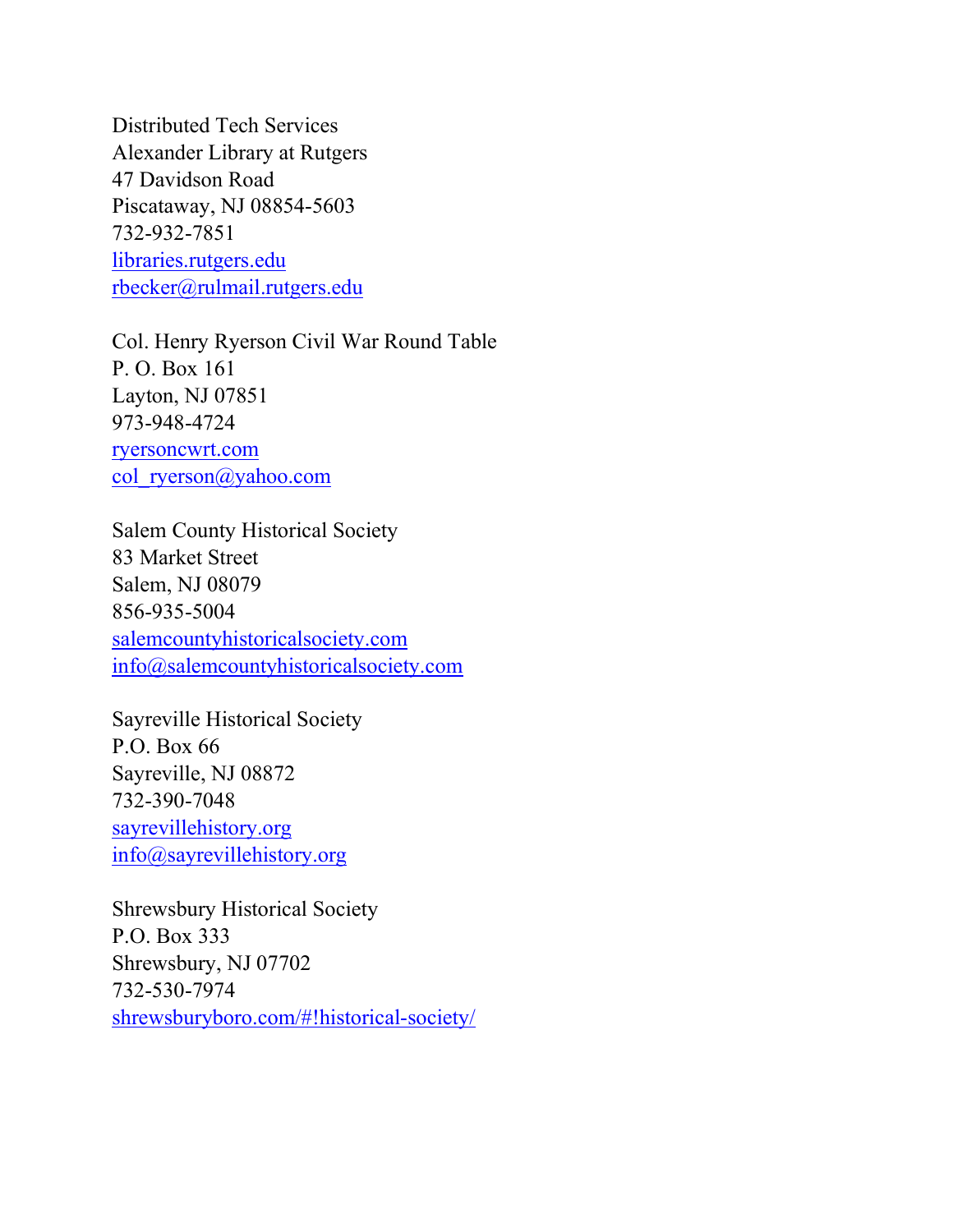Friends of Smithville Mansion P.O. Box 6000 Mount Holly, NJ 08060 609-261-3295 smithvillemansion.org sleinbach@smithvillemansion.org

Somerset County Historical Society 9 Van Veghten Drive Bridgewater, NJ 08807 908-218-1281 somersethistorynj.org schs@schsnj.com

Somerset County Library System 379 South Branch Road Hillsborough, NJ 08844 908-369-2200 sclsnj.org tcoss@sclibnj.org

The Historical Society of the Somerset Hills P.O. Box 136 Basking Ridge, NJ 07920 908-231-1770 thssh.org info@thssh.org

Somers Point Historical Society P.O. Box 517 Somers Point, NJ 08244 609-927-2900 somerspointhistory.org sphs55@yahoo.com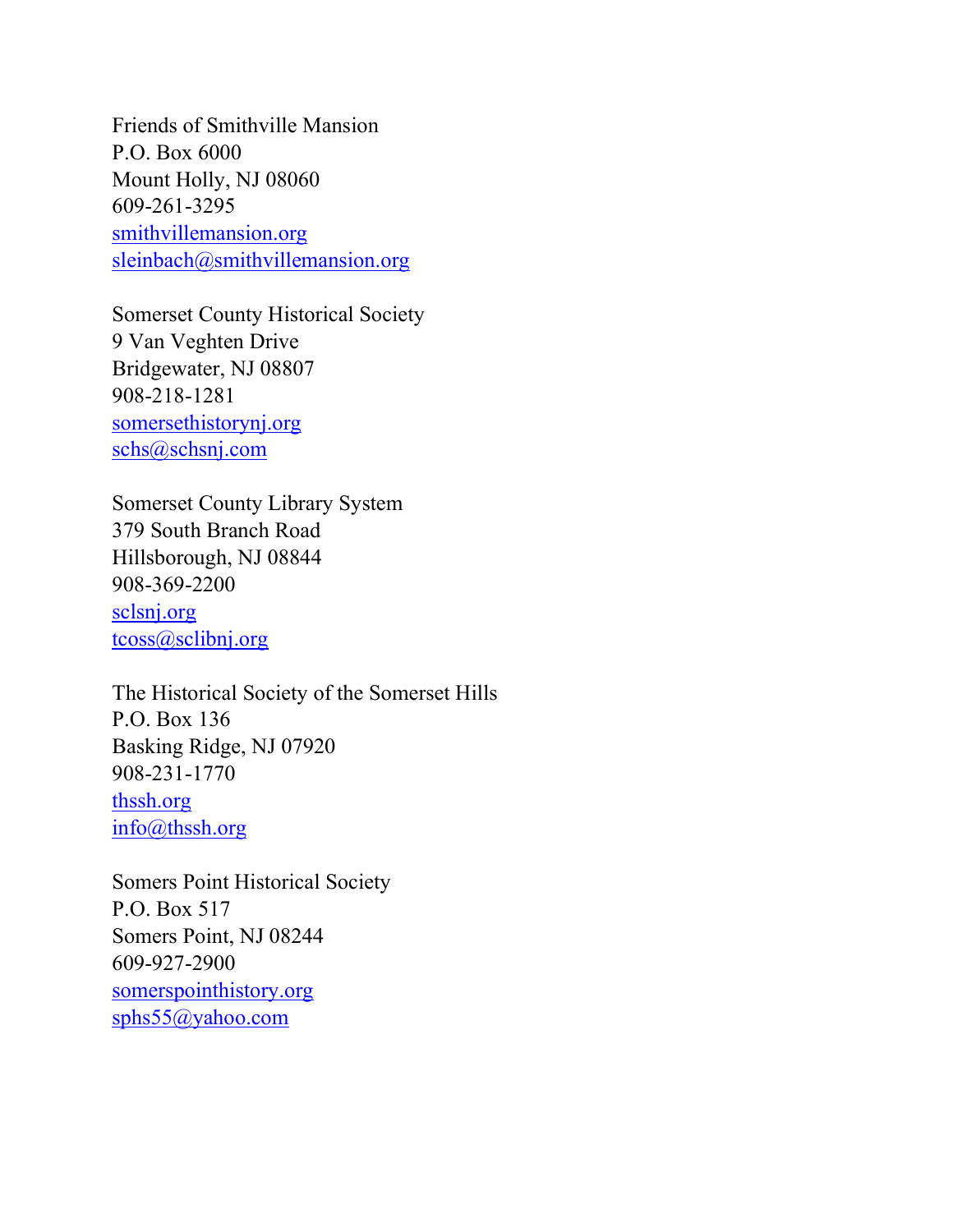Somerville Historic Advisory Committee 25 West End Avenue Somerville, NJ 08876 908-725-2300 somervillenj.org/content/580/158/618/default.aspx cynthia crothers@yahoo.com

Historical Society of South Amboy 100 Harold Hoffman Plaza South Amboy, NJ 08879 732-991-6185 hsofsouthamboy.wix.com/HSSA historicalsocietyofsouthamboy@gmail.com

American Revolutionary Round Table South Jersey 12 Locust Grove Cherry Hill, NJ 08003 856-996-5246 arrtosj@gmail.com

South Orange Historical & Preservation Society P.O. Box 61 South Orange, NJ 07079 973-762-2351 sohps.org info@sohps.org

South River Historical & Preservation Society Box 446 South River, NJ 08882 732-613-3078 rootsweb.com/~njsrhps southriverhistory@gmail.com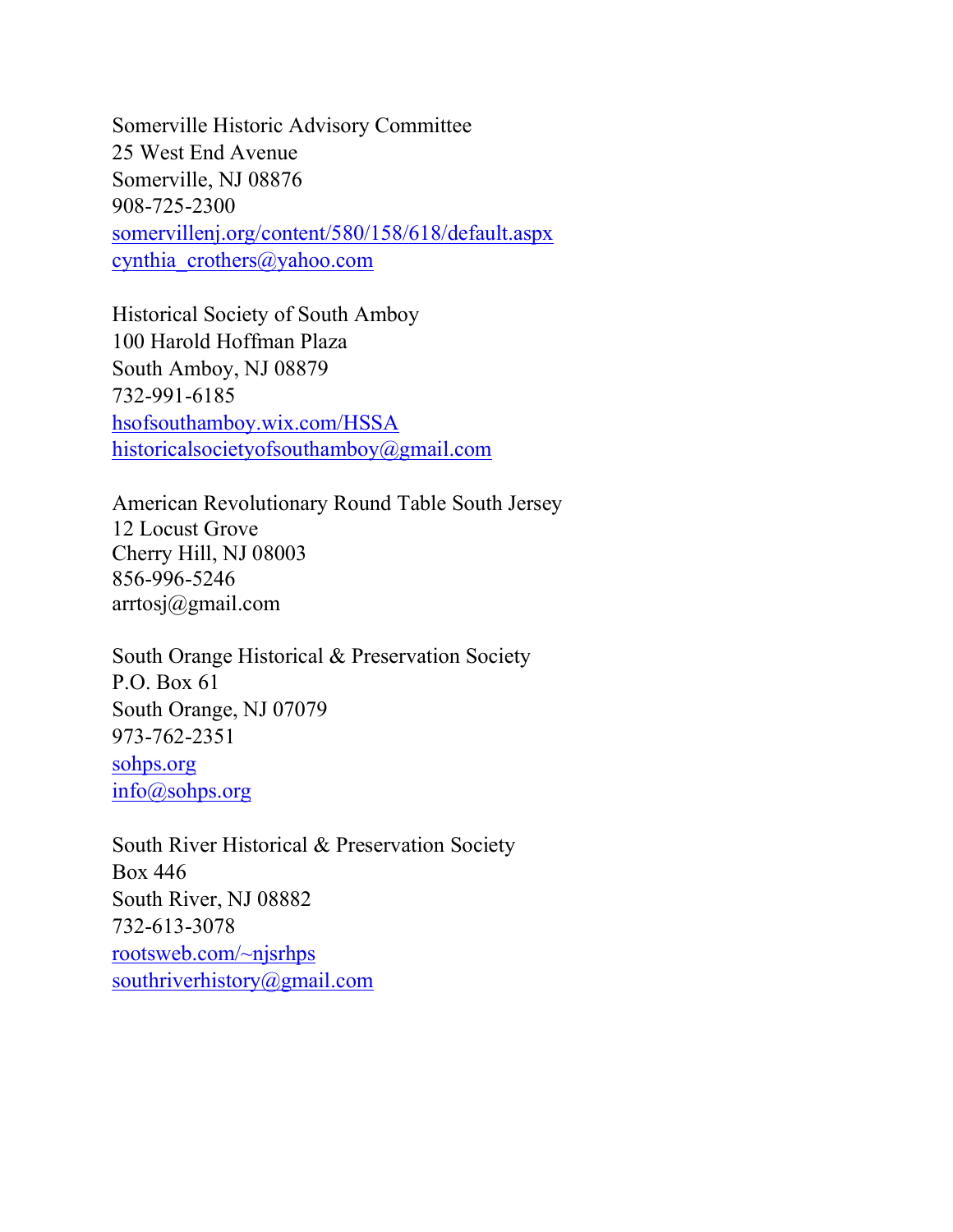Sparta Historical Society P.O. Box 312 Sparta, NJ 07871 973-726-0883 spartahistoricalsocnj@gmail.com

Spring Lake Historical Society P.O. Box 703 Spring Lake, NJ 07762 732-449-0772 springlakehistoricalsociety.org djlau34@aol.com

Springfield Historical Society 125 Morris Avenue Union, NJ 07081 973-912-4464 ibjurczak@gmail.com

Squan Village Historical Society 105 South Street, Manasquan, NJ 08736 732-223-6770 squanvillagehistoricalsociety.org squanh@verizon.net

Stickley Museum at Craftsman Farms 2352 Route 10 West Morris Plains, NJ 07950 973-540-0311 stickleymuseum.org info@stickleymuseum.org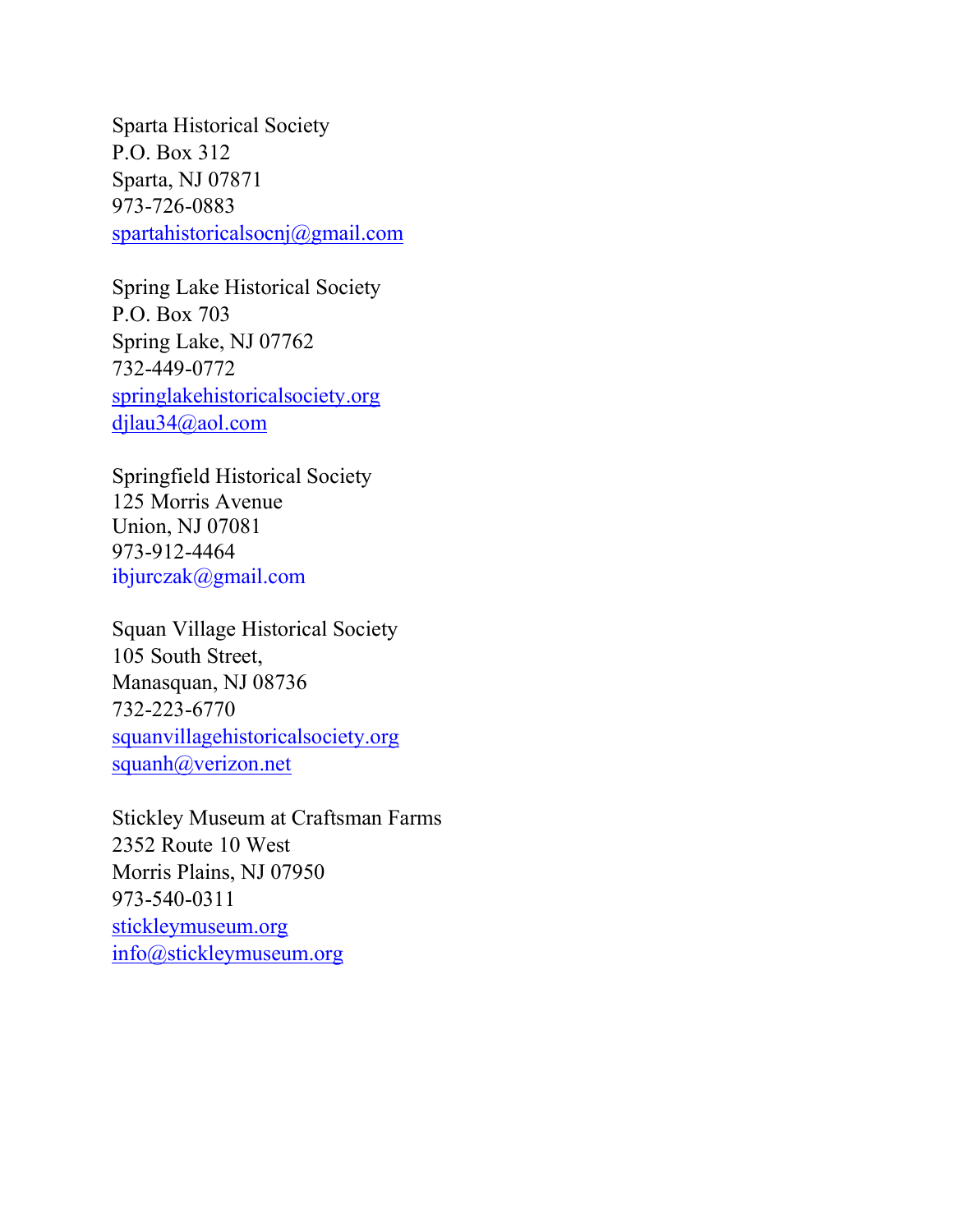Historical Society of Stillwater Township P.O. Box 238 Stillwater, NJ 07875 973-903-3244 HistoricStillwater.org bob@grabowsky.org

Stone Harbor Museum 235 93rd Street, Stone Harbor, NJ 08247 609-368-7500 stoneharbormuseum.org info@stoneharbormuseum.org

Summit Historical Society 90 Butler Parkway Summit, NJ 07901 908-277-1747 summithistoricalsociety.com summithistoricalsociety@gmail.com

Sussex County Arts & Heritage Council 133 Spring Street, Newton, NJ 07860 973-383-0027 scahc.org scahc@scahc.org

Sussex County Historical Society P.O. Box 913 Newton, NJ 07860 973-383-6010 sussexcountyhistory.org sussexcountyhs@gmail.com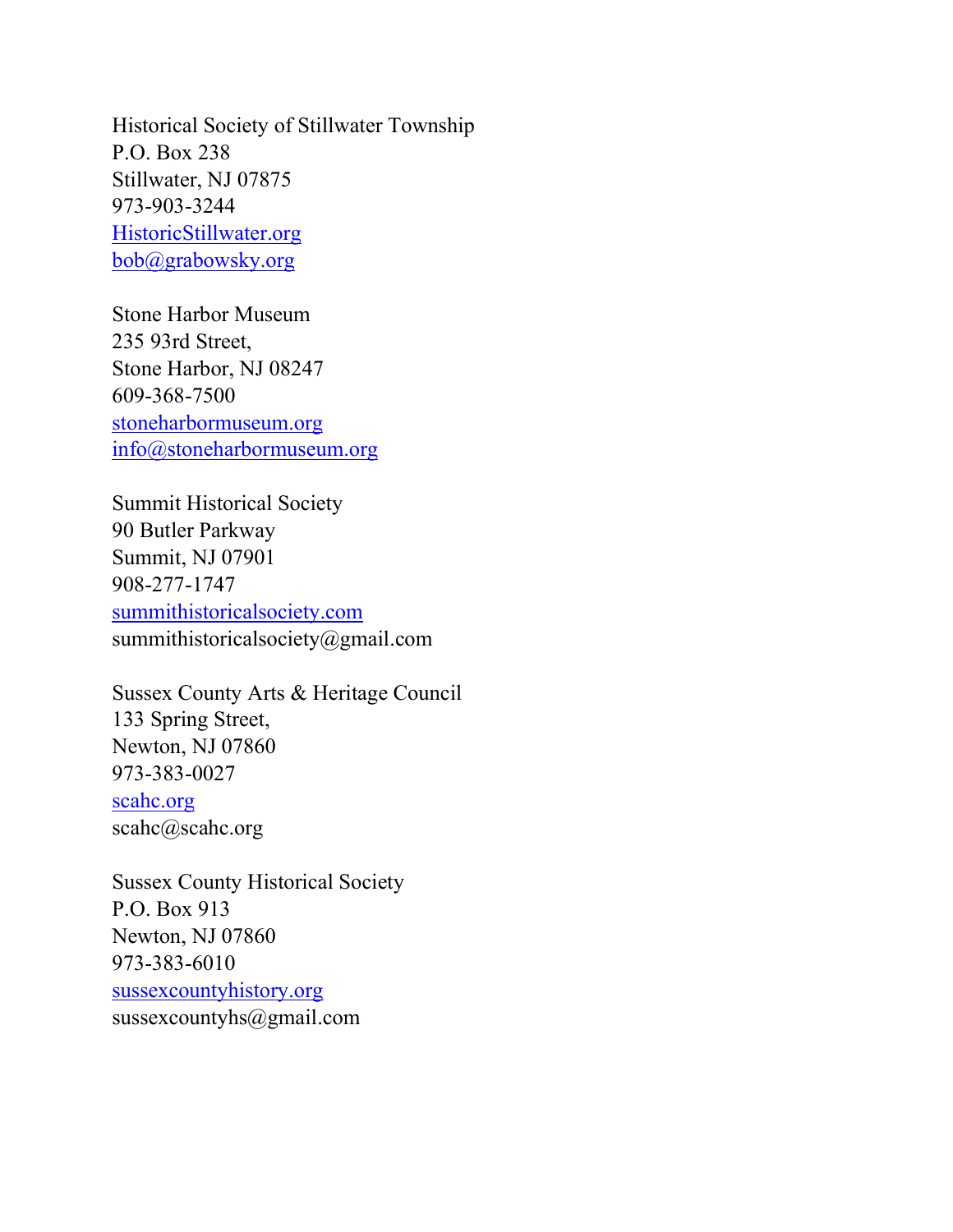Sussex-Wantage Historical Society P.O. Box 212 Sussex, NJ 07461 973-864-7852 www.swhistoric.org swhistoric@gmail.com

Swackhammer-Dufford Genealogical Society 47 Franklin Place Morris Plains, NJ 07950 973-539-4721 swhistoric@gmail.com

Ten Crucial Days 17 Paddock Drive Lawrence, NJ 08648 609-389-5657 www.TenCrucialDays.org roger@tencrucialdays.org

Tewksbury Historical Society P.O. Box 457 Oldwick, NJ 08858 908-832-6734 tewksburyhistory.net tewksburyhistory@earthlink.net

Thomas Edison Center At Menlo Park P.O. Box 656 Edison, NJ 08818 732-494-4194 menloparkmuseum.org info@menloparkmuseum.org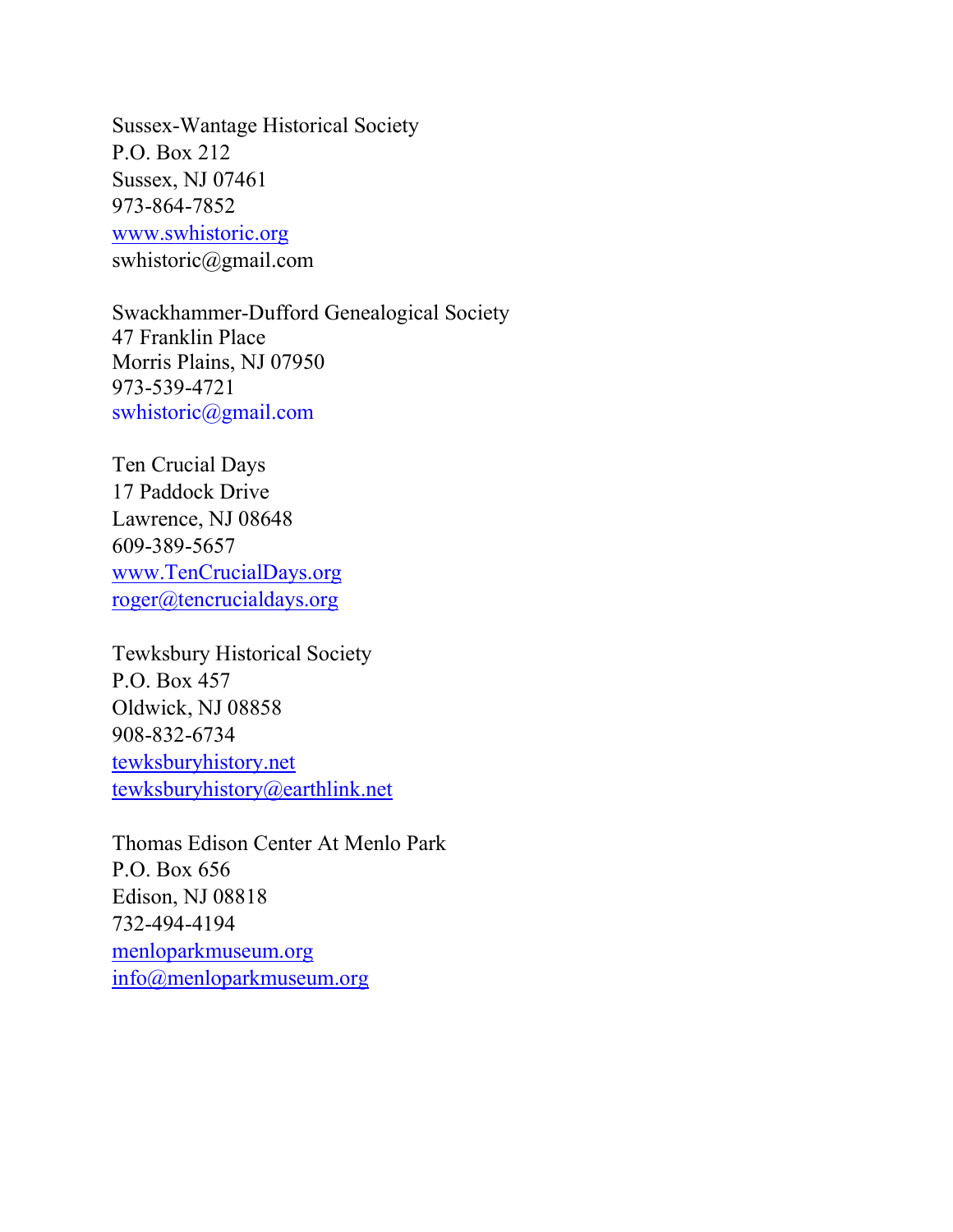Trent House Association 15 Market Street Trenton, NJ 08611 609-989-0087; 609-989-3017 williamtrenthouse.org trenthouseassociation@verizon.net

Trenton Historical Society 218 Parkside Avenue Trenton, NJ 08618 609-369-4478 Society@trentonhistory.org

Trenton Museum Society P.O. Box 1034 Trenton, NJ 08606 609-989-1191 ellarslie.org email tms@ellarslie.org

Trentoniana, Trenton Free Public Library 120 Academy Street Trenton, NJ 08608 trentonlib.org/trentoniana/ trentoniana@trentonlib.org

Twin Lights Historical Society Lighthouse Road Highlands, NJ 07732 732-872-1814 twinlightslighthouse.com blackbook@comcast.net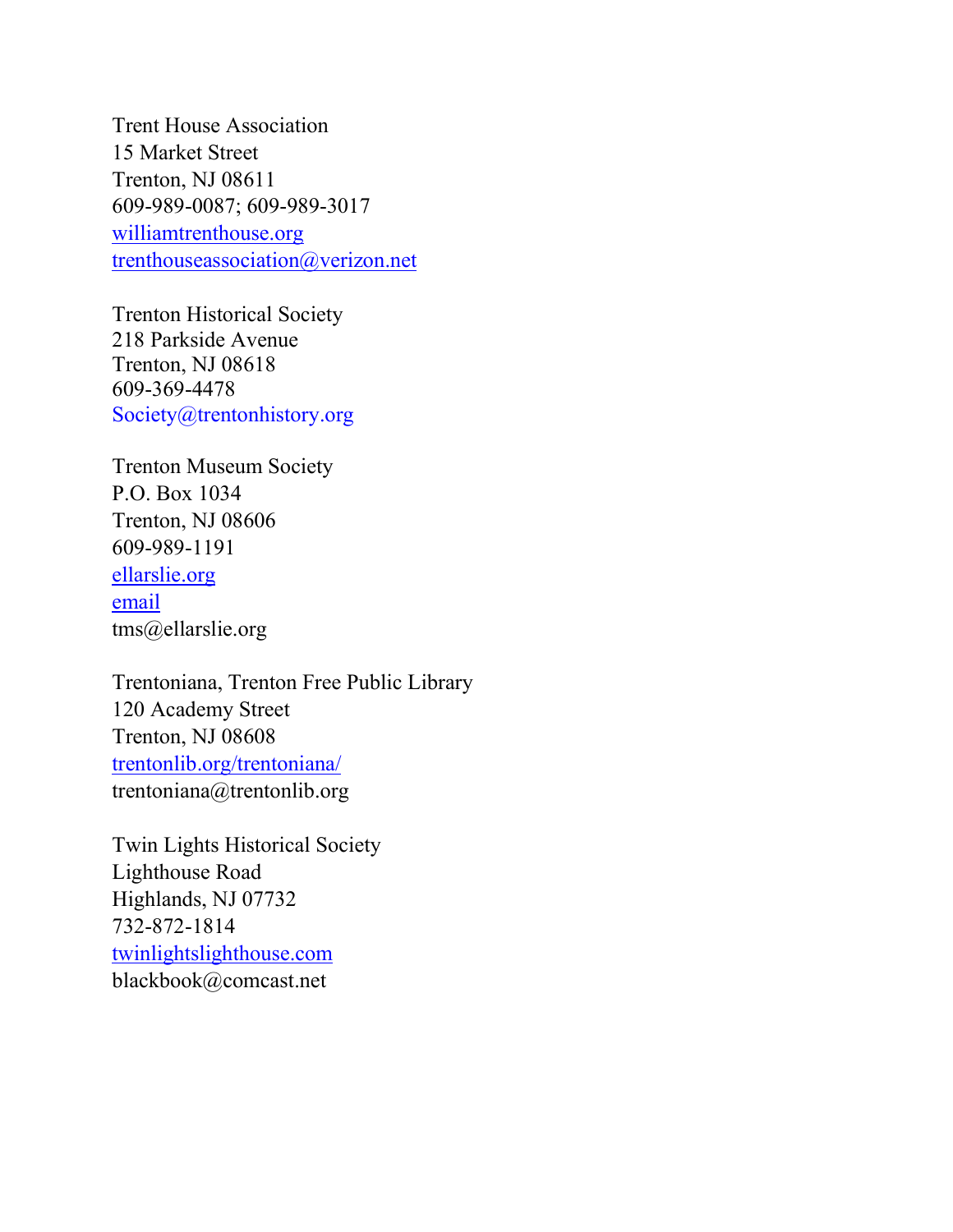Ukrainian History and Education Center 135 Davidson Avenue Somerset, NJ 08873 732-356-0132 https://www.ukrhec.org info@ukrhec.org

Union County Div. of Cultural & Heritage Affairs 633 Pearl Street Elizabeth, NJ 07202 908-558-2550 ucnj.org/cultural culturalinfo@ucnj.org

Union County Historical Society 116 East Fourth Avenue Roselle, NJ 07203 908-245-9010 unioncountyhistoricalsocietynj.org uncohissoc1@gmail.com

Unuon Forge Heritage Association 117 Van Syckles Road Hampton, NJ 08827 UFHANJ@hotmail.com

Union Landing Historical Society P.O. Box 473 Brielle, NJ 08730 732-528-6600, x117 ulhs.org info@briellehistory.org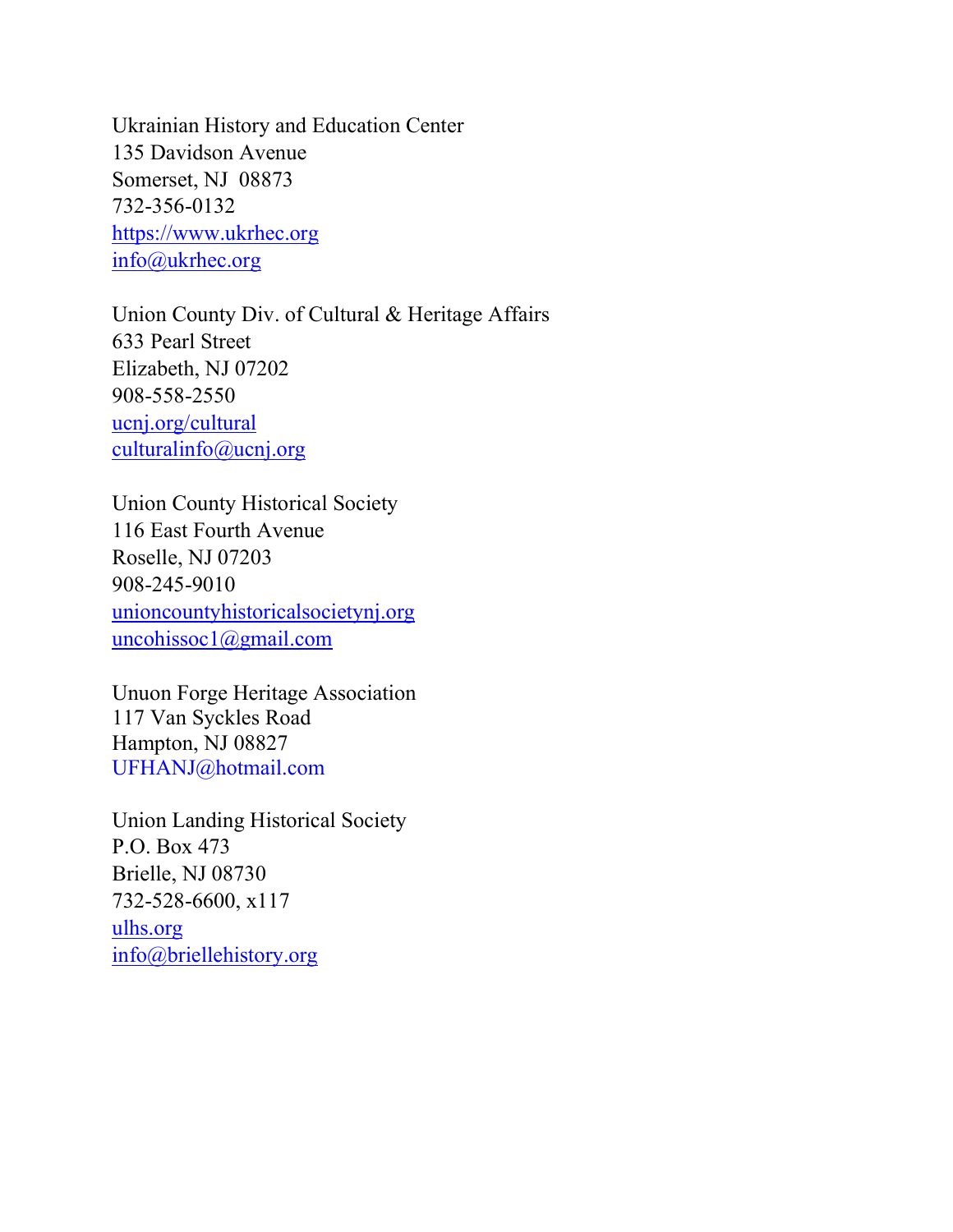Union Township Historical Society 909 Caldwell Avenue Union, NJ 07083 908-591-4377 unionnjhistory.com unionths@gmail.com

United Daughters of the Confederacy Isaac W. K. Handy Chapter 2658 4660 St. Elizabeth Terrace Vero Beach, FL 32967 908-930-6491 sallie.debarcza@gmail.com

Upper Saddle River Historical Society 245 Lake Street Upper Saddle River, NJ 07458 201-327-6470 usrhistoricalsociety.org mfdugan@verizon.net

Historical Preservation Society of Upper Twp. P.O. Box 658 Marmora, NJ 08223 609-628-2902 uppertwphistory.org uppertwphistory@yahoo.com

U.S. Golf Association Museum 77 Liberty Corner Road, Liberty Corner, NJ 07938 908-234-2300 usga.org kgianetti@usga.org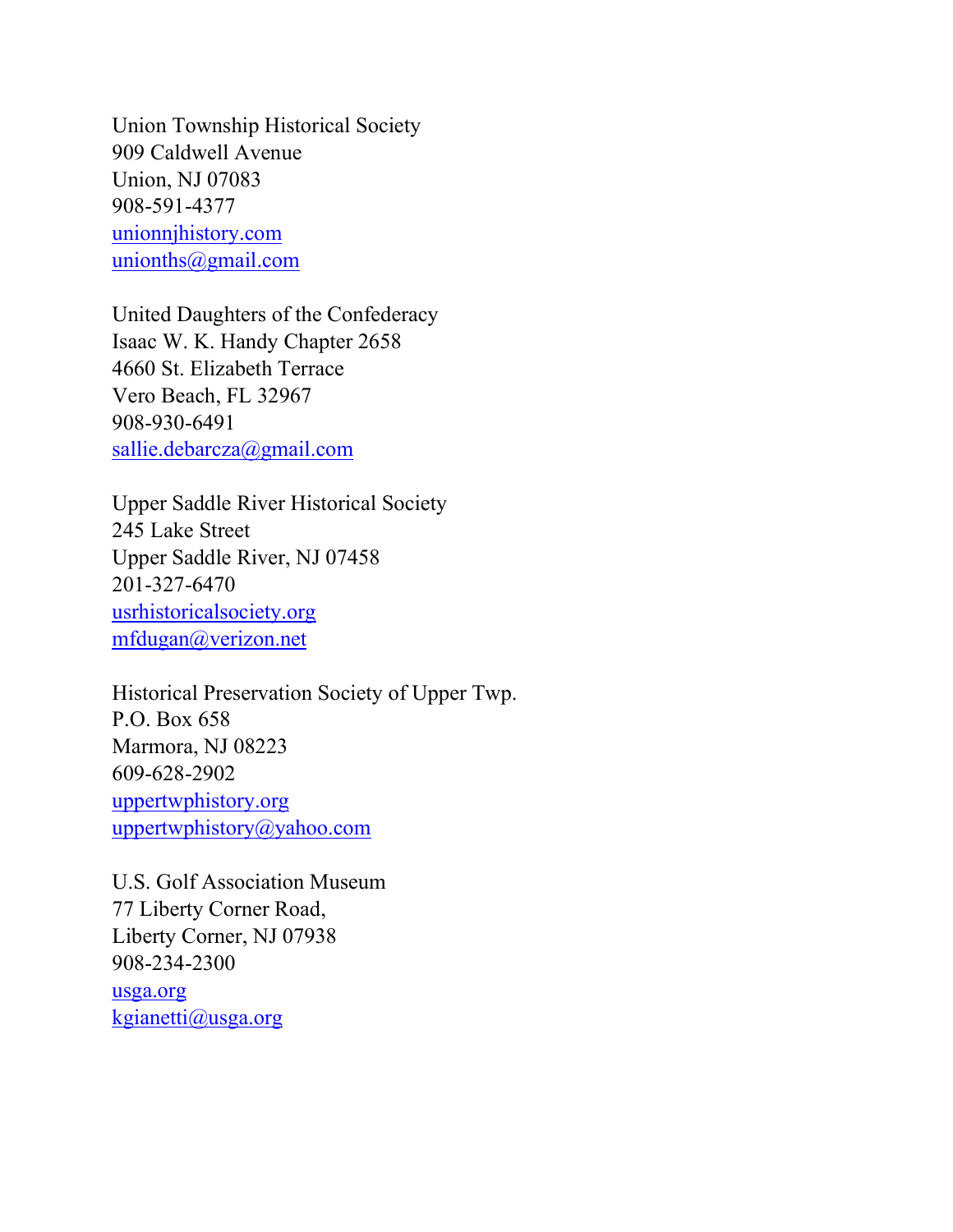Friends of the Jacobus Vanderveer House P.O. Box 723, 3055 River Road, Bedminster, NJ 07921 908-396-6053 jvanderveerhouse.org info@jvanderveerhouse.org

Van Harlingen Historical Society P.O. Box 23 Belle Mead, NJ 08502 908-359-5820 vanharlingen.org info@vanharlingen.org

Van Voorhees-Quackenbush-Zabriskie House 421 Franklin Avenue, Wyckoff, NJ 07481 201-891-9185 wyckoffhistory.org judyabma@aol.com

Friends of Vermeule Mansion, Inc. 614 Greenbrook Road North Plainfield, NJ 07063 908-462-4209 naciampa@aol.com

Victorian Society 20 King James Lane Atlantic Highlands, NJ 07716 973-744-1561 victoriansociety.org janemcneill153@gmail.com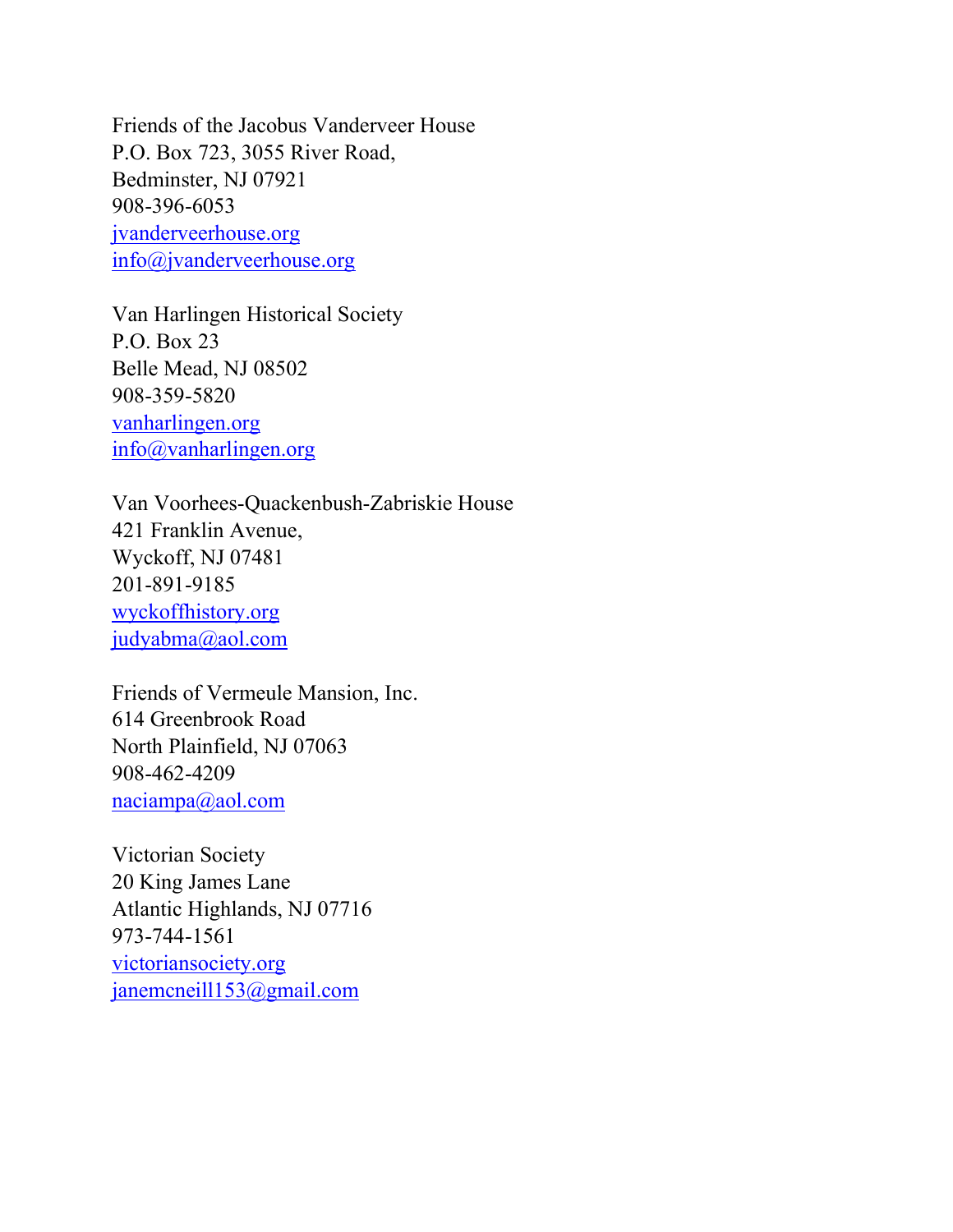Vineland Historical & Antiquarian Society P.O. Box 35 Vineland, NJ 08362 856-691-1111 discovervinelandhistory.org vinelandhistory@gmail.com

Voorhees-Quackenbush-Zabriski House P.O. Box 472 Wykoff, NJ 07481 wyckoffhistory.org/stone-houses/van-voorhees-quackenbush-zabriskie-house/

Historic Walnford 62 Walnford Road Allentown, NJ 08501 609-259-6275 monmouthcountyparks.com julie.fenlon@co.monouth.nj.us

Friends of the Wallace House and Old Dutch Parsonage P.O. Box 225 Somerville, NJ 08876 908-304-0990 wallacehousefriends.blogspot.com hjmcs@optonline.net

Wallace House State Historic Site 71 Somerset Street, Somerville, NJ 08876 908 725-1015

Walpack Historical Society P.O. Box 212 Layton, NJ 07851 973-948-5630 campshapanack@yahoo.com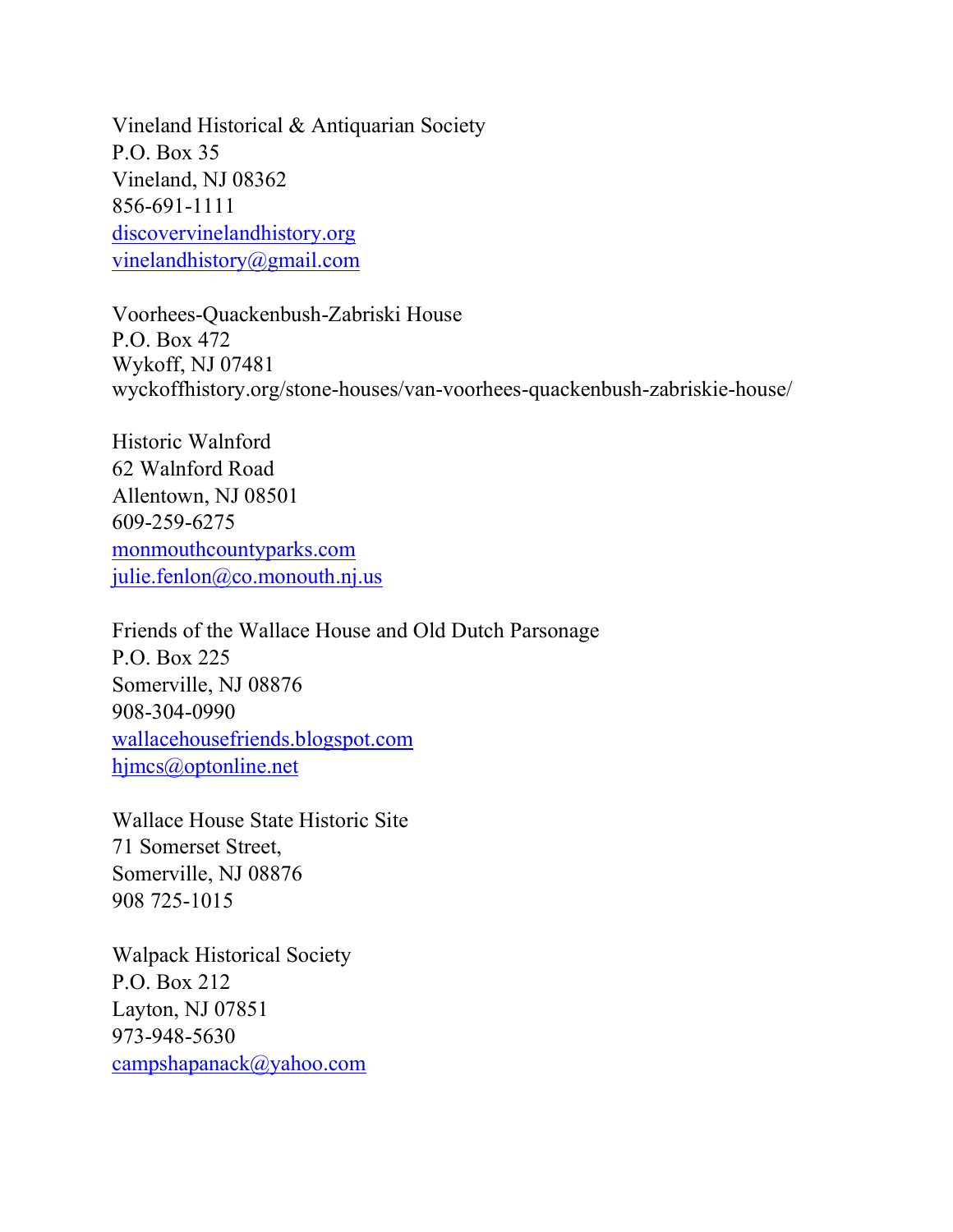Waretown Historical Society P.O. Box 138 Waretown, NJ 08758 609-693-5666 adele170@aol.com

Warren County Cultural & Heritage Affairs 8 Belvedere Avenue Oxford, NJ 07863 908-453-4381 warrenparks.com/wcchc/ grosseland@co.warren.nj.us

Washington Association of New Jersey (N) P.O. Box 1473 Morristown, NJ 07962 973-292-1874 wanj.org wanj@verizon.net

Washington Crossing Rev. War Round Table 5 High Street Allentown, NJ 08501 609-259-9127 swanhistoricalfoundation.org allntwnufhistsoc@aol.com

Washington-Rochambeau Revolutionary Route New Jersey (W3R-NJ) C/O Julie Diddell, Chair 411 Elm Street, Westfield, NJ. 07090 908-917-4706 w3r-nj.com JulieDiddell@yahoo.com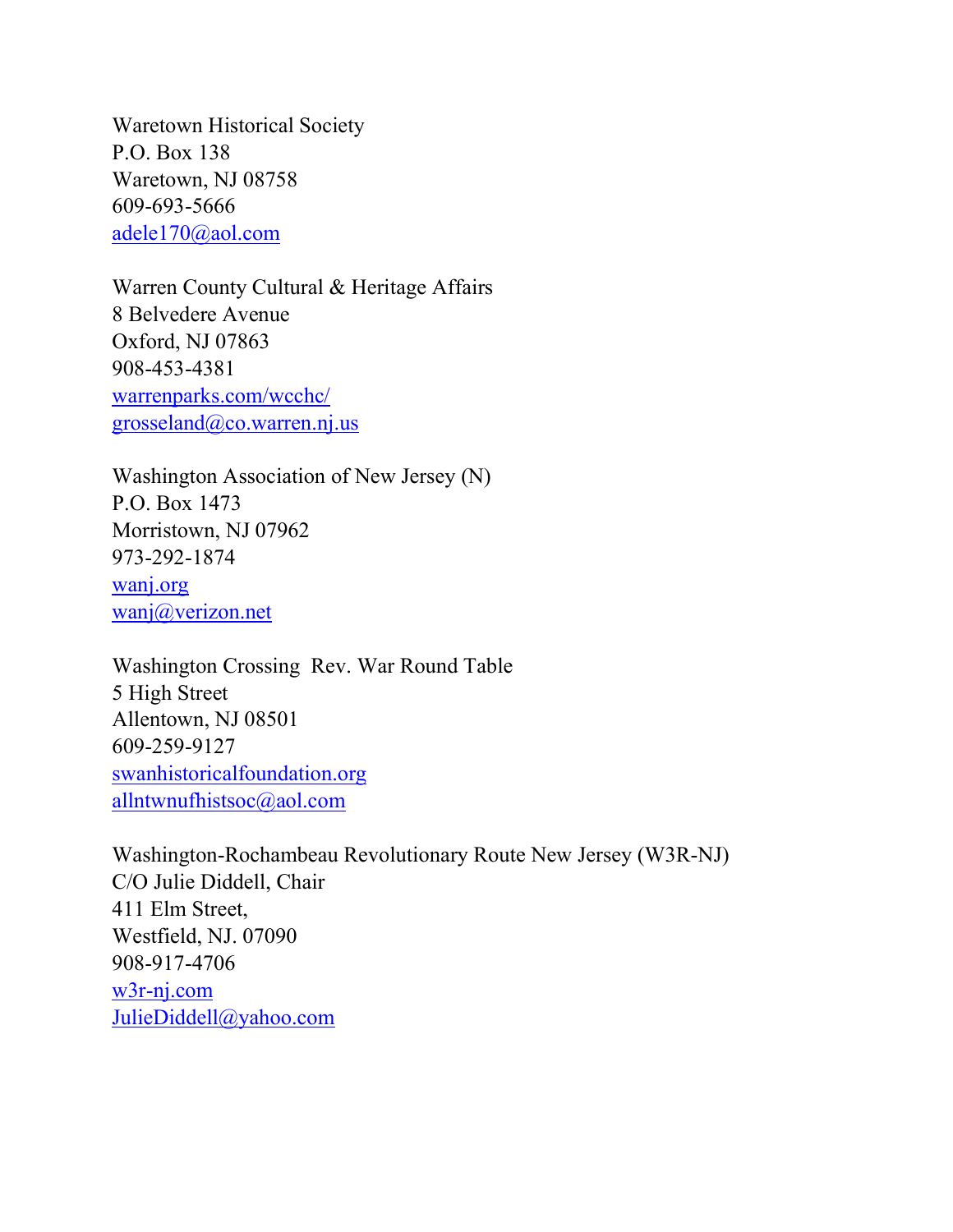Washington Township Historical Society-Morris County P.O. Box 189 Long Valley, NJ 07853 908-876-9696 wthsnj.org info@wthsnj.org

Watchung Historical Commission 15 Mountain Boulevard Watchung, NJ 07069 amberchoudry@gmail.com

Waterford Township Historical Society, Inc. P.O. Box 344 2294 Linden Avenue Atco, NJ 08004 856-768-1486 TLC29us@yahoo.com

Wayne Historical Commission 533 Berdan Avenue Wayne, NJ 07470 973-694-7192 dalessand@waynetonship.com

Westampton Historical Society P.O. Box 132 Rancocas, NJ 08073 856-905-3040 rancocasvillagenj.org risllc@aol.com

Historical Society of West Caldwell P.O. Box 1701 West Caldwell, NJ 07006 973-364-0155 rdouglas5@aol.com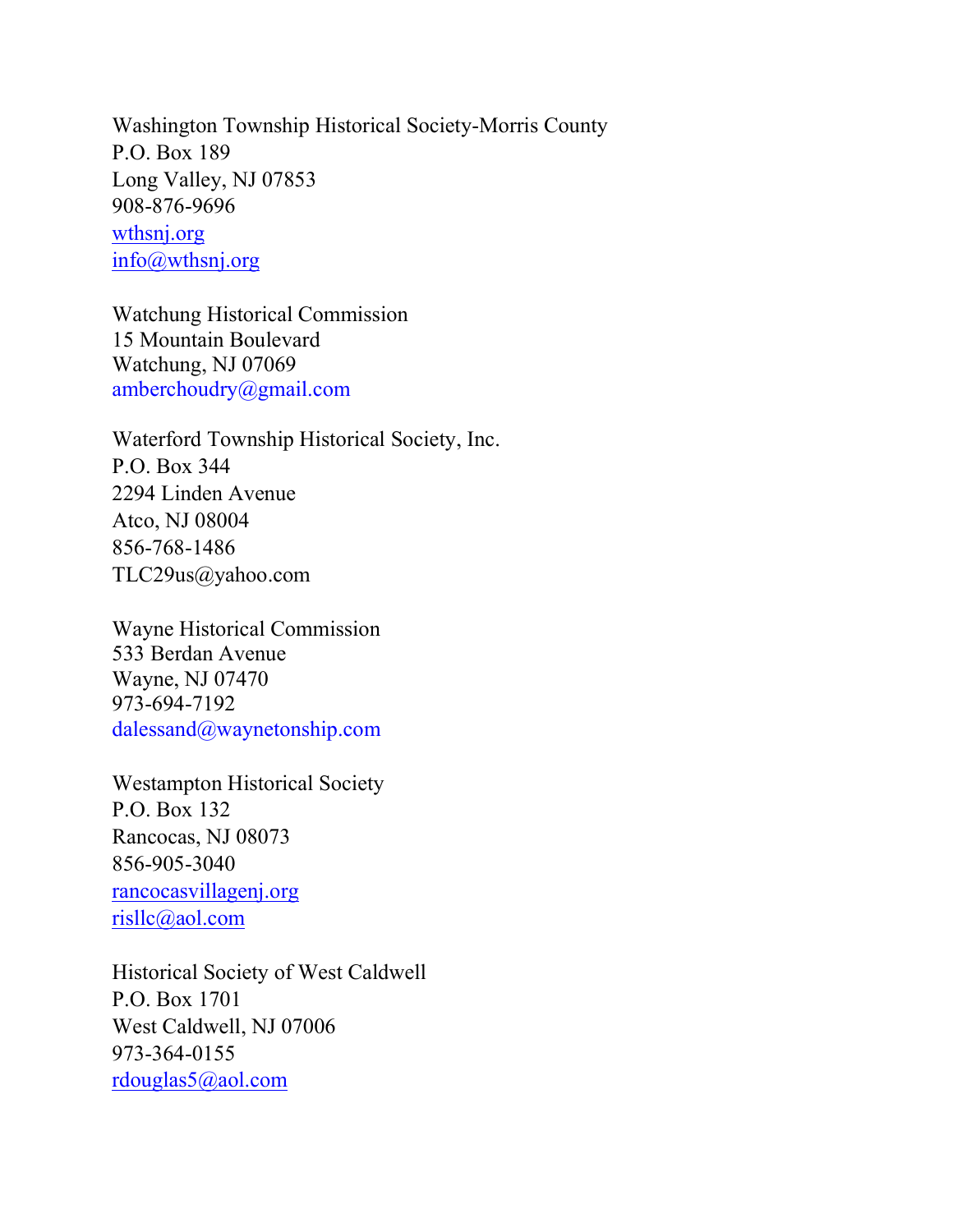Friends of West Hill Mansion 1114 Oxmead Road Burlington Township, NJ 08016 856-768-0312 westhillnj.org west-hill@comcast.net

West Portal Historic Society P.O. Box 134 Asbury, NJ 08802 908-479-6323 hfe@embarqmail.com

Historical Society of West Windsor 50 Southfield Road West Windsor, NJ 08550 609-751-4061 westwindsorhistory@gmail.com

Westfield Historical Society P.O. Box 613 Westfield, NJ 07090 908-654-1794 westfieldhistoricalsociety.org info@westfieldhistoricalsociety.org

Wheaton Arts & Cultural Center 1501 Glasstown Road Milltown, NJ 08332 856-825-6800 mail@wheatonarts.org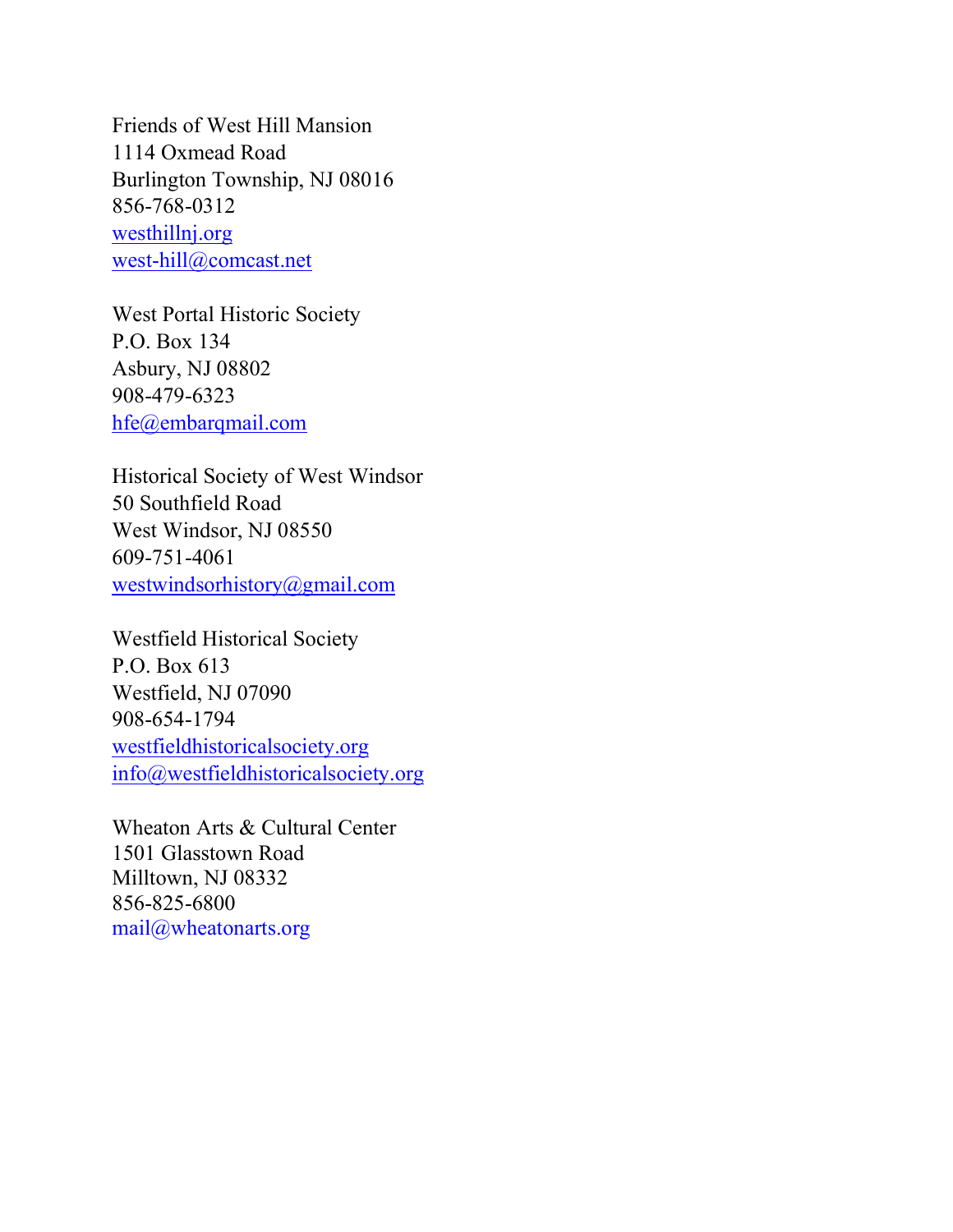Whippany Railway Museum P.O. Box 16 Whippany, NJ 07981 973-887-8177 whippanyrailwaymuseum.net info@whippanyrailwaymuseum.net

Friends of White Hill Mansion 1290 Wynwood Drive Cinnaminson, NJ 08077 856-786-3492 whitehillmansion.com whitehillinfo@yahoo.com

Whitesbog Preservation Trust 120 West Whites Bogs Road #34 Browns Mills, NJ 08015 609-893-4646 whitesbog.org whitesbogpreservationtrust@gmail.com

Wildwood Historical Society 3907 Pacific Avenue Wildwood, NJ 08260 609-523-0277 wildwoodhistoricalmuseum.com wildwoodhistoricalsociety@hotmail.com

Historical Association of Woodbridge Twp. P.O. Box 83 Woodbridge, NJ 07095 732-634-9397 facebook.com/HAWTWP brendavelasco@msn.com